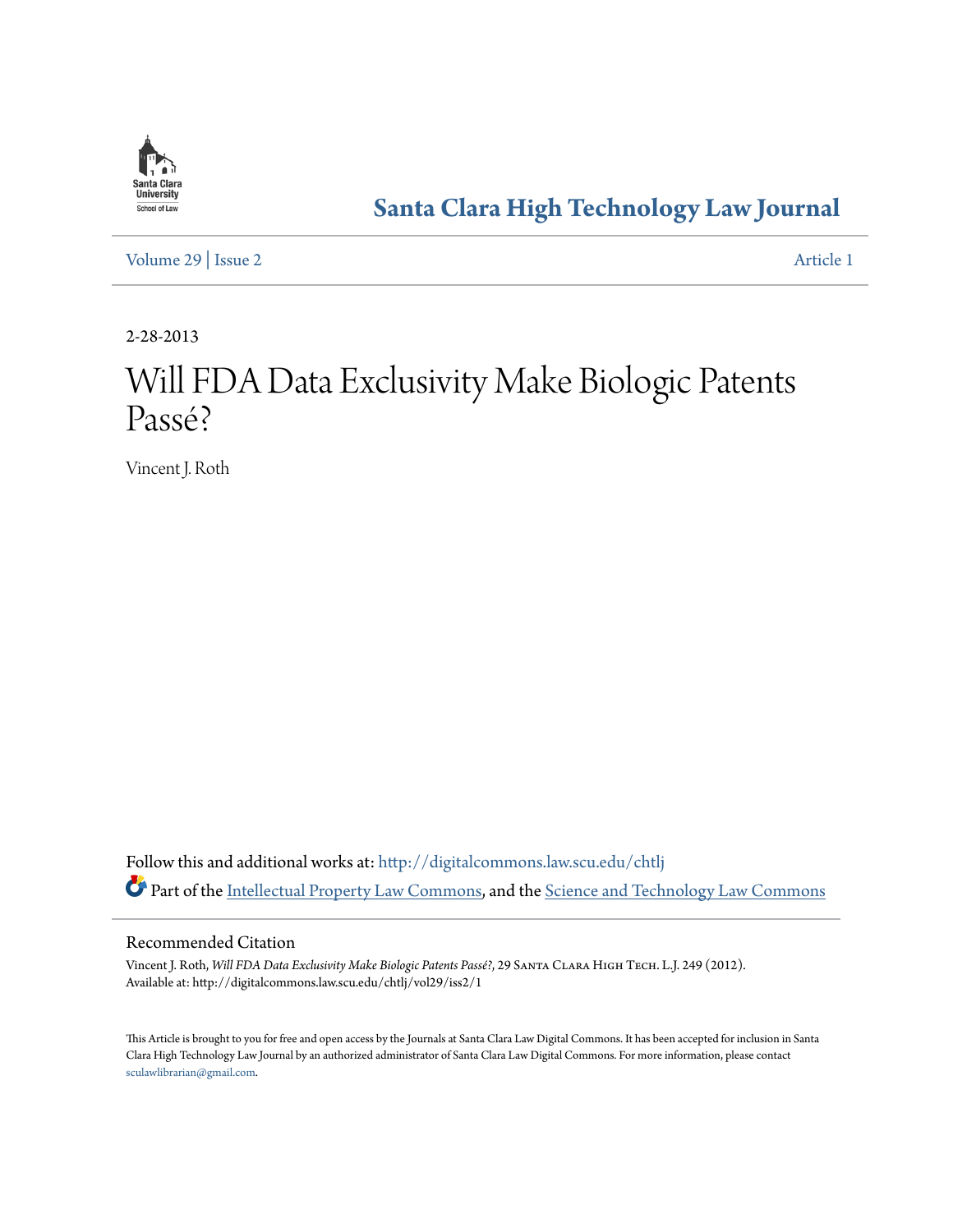# **ARTICLES**

# **WILL FDA DATA EXCLUSIVITY MAKE BIOLOGIC PATENTS PASSÉ?**

#### **Vincent J. Roth†**

#### *Abstract*

*Much controversy has ensued over the current twelve-year data exclusivity period afforded to biosimilars, pursuant to the Biologics Price Competition and Innovation Act of 2009 (BPCI).* 

*Many commentators speculate whether data exclusivity will overtake patents as the preferred method of intellectual property protection for new biologic drugs. A comparison of data exclusivity with the patent system, however, reveals few similarities and many differences. Moreover, legislative gaps and absent industry mechanisms leave a void that is a barrier to entry in the biosimilars market, referred to here as "regulatory impracticality."* 

*A survey was conducted with senior management at biopharma companies regarding data exclusivity as compared to patenting. Respondents indicated their perceived value in using patents to attract investment, their views of data exclusivity as effective protection, their preferred period of data exclusivity, a perception that patents provide better protection than data exclusivity, and an intent to continue or increase their level of patent activity.* 

*This article also contains recommendations for statutory amendments to address regulatory impracticality. It also explains that, because of the limitations and uncertainties of FDA data exclusivity and its different yet complimentary characteristics with the patent system, it is likely data exclusivity will not supplant patents, but will be one more weapon in the fight for market share.* 

 <sup>†</sup> General Counsel, Phage Pharmaceuticals, Inc. LL.M. in Business & Corporate Law, University of San Diego (2003); J.D./M.B.A., Temple University (1999); M.A., University of Pennsylvania (1995); B.B.A., Temple University (1990). I thank University of San Diego Professor Ted Sichelman, Jihong Lou, Craig TenBroeck, and Renee Keen for their valuable suggestions and comments.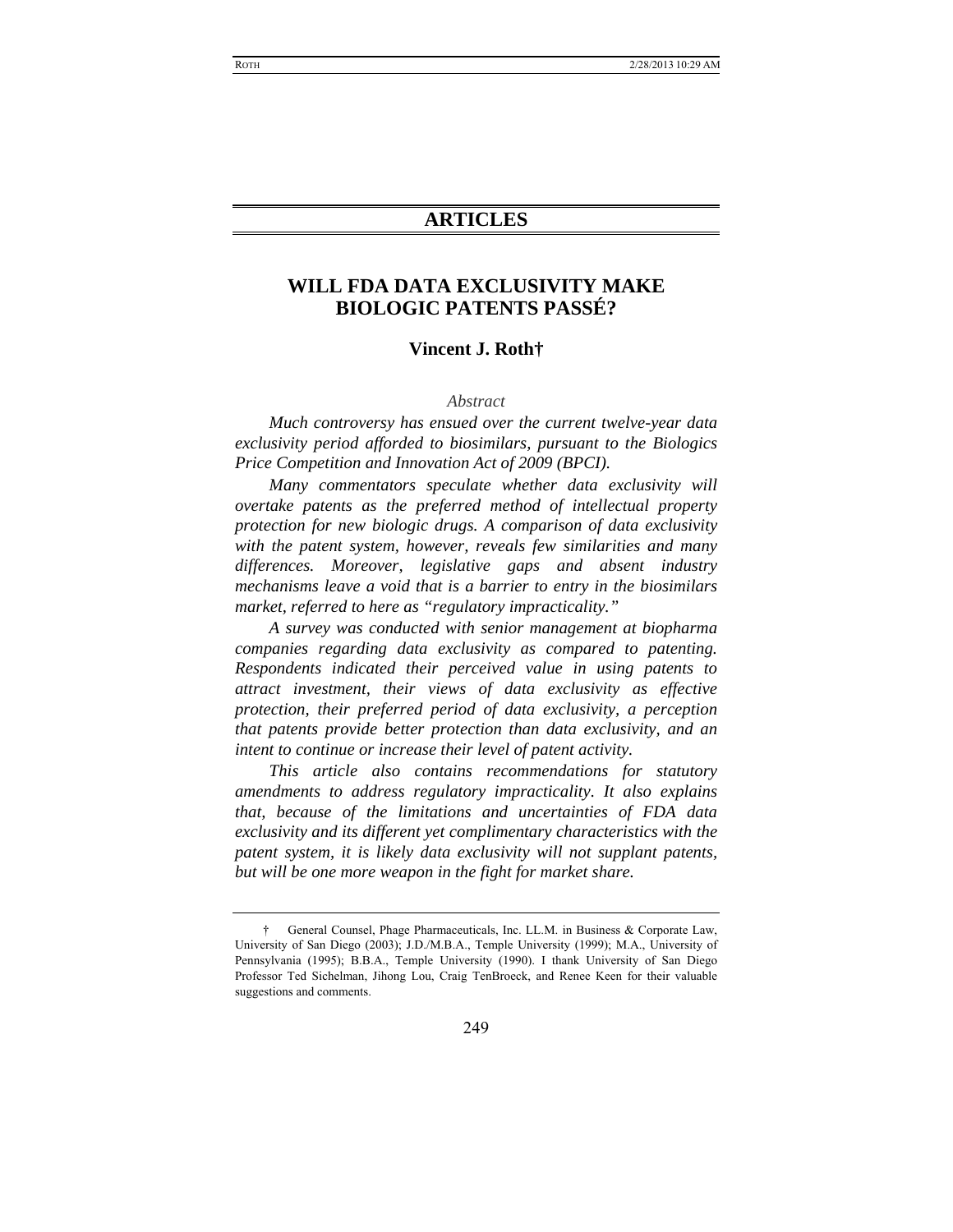# TABLE OF CONTENTS

| L     |                                                                        |  |  |
|-------|------------------------------------------------------------------------|--|--|
| П.    | THE REGULATORY FRAMEWORK FOR BIOLOGICS  253                            |  |  |
|       | $A_{-}$                                                                |  |  |
|       | <b>B</b> .                                                             |  |  |
|       | $\mathbf{1}$                                                           |  |  |
|       |                                                                        |  |  |
|       |                                                                        |  |  |
|       | 4. Patent Challenges under the Hatch-Waxman Act  265                   |  |  |
|       | The Biologics Price Competition and Innovation Act<br>$C_{\cdot}$      |  |  |
|       |                                                                        |  |  |
| III.  | ASSESSING THE QUALITIES OF THE U.S. PATENT SYSTEM 271                  |  |  |
|       | Patent Terms in Pharmaceuticals and Biotechnology  272<br>$\mathsf{A}$ |  |  |
|       | B.                                                                     |  |  |
|       | Shortcomings of the U.S. Patent System 273<br>$C_{-}$                  |  |  |
|       | New Challenges for the Technology Industry with the<br>D.              |  |  |
|       |                                                                        |  |  |
| IV —  | COMPARISON OF DATA EXCLUSIVITY WITH PATENTING 277                      |  |  |
|       | $A_{-}$                                                                |  |  |
|       | B.                                                                     |  |  |
|       | $C_{\cdot}$                                                            |  |  |
|       | Patent Thickets versus Downstream Reward 281<br>D.                     |  |  |
|       | E.                                                                     |  |  |
|       | F                                                                      |  |  |
|       | G.                                                                     |  |  |
|       | Н.                                                                     |  |  |
| V.    | REGULATORY IMPRACTICALITY-AN IMPEDIMENT TO                             |  |  |
|       |                                                                        |  |  |
| VI.   | A SURVEY OF INDUSTRY PROFESSIONALS ON DATA                             |  |  |
|       | EXCLUSIVITY AS COMPARED TO PATENTS REGARDING                           |  |  |
|       |                                                                        |  |  |
| VII.  | A PROPOSED INTELLECTUAL PROPERTY STRATEGY 299                          |  |  |
| VIII. |                                                                        |  |  |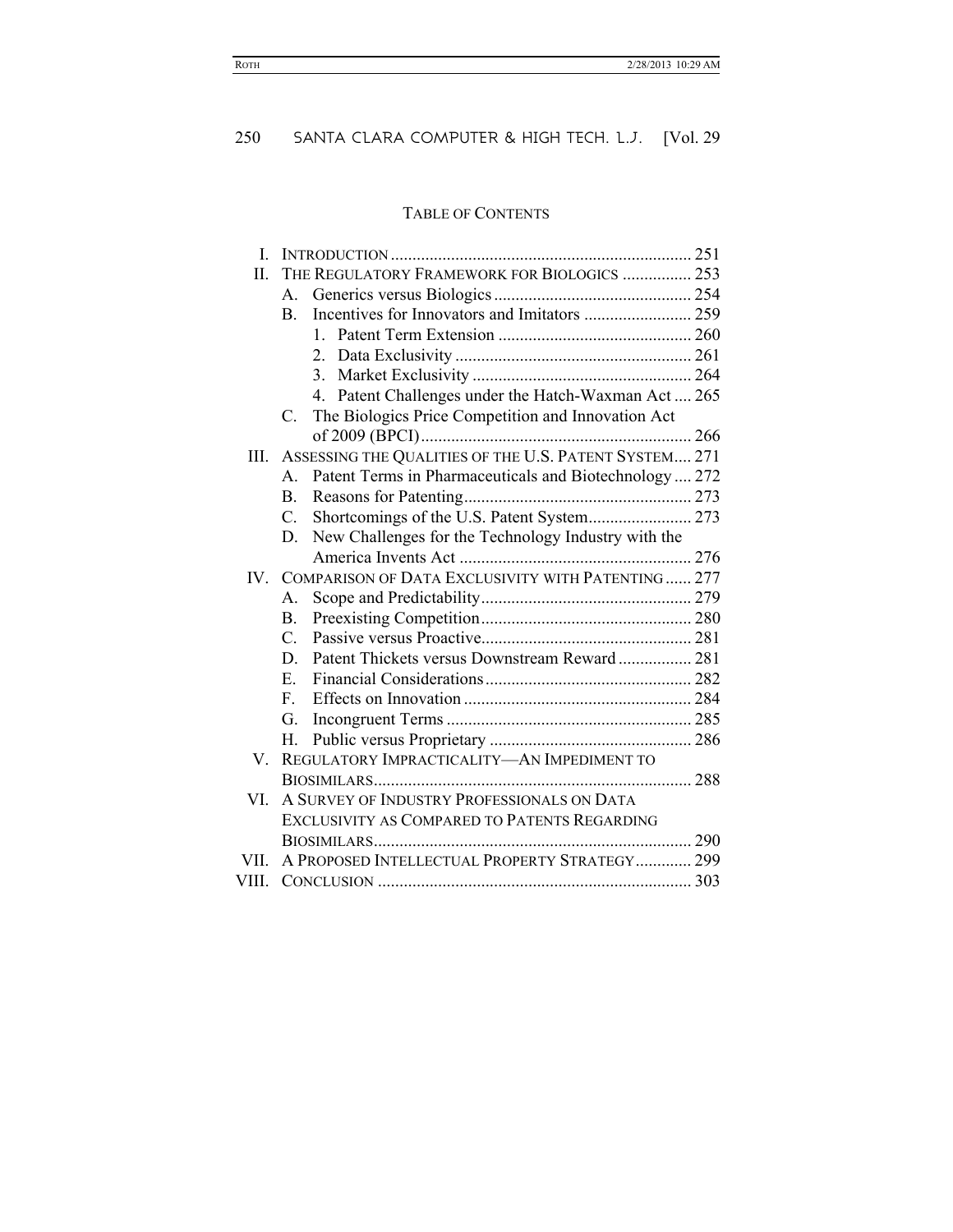#### I. INTRODUCTION

Bringing new drugs to market entails considerable financial risk.<sup>1</sup> Because of the significant investment biotechnology research and development (R&D) requires and the risk of failing to meet expected returns, the biotechnology industry urged Congress to provide data exclusivity: a protection for innovators of drug development data from competitors who desire to reference such data.<sup>2</sup> The result was the current legislative period of 12 years of data exclusivity for innovators, during which imitators cannot develop follow-on biologics (FOBs), also called "biosimilars."<sup>3</sup> This twelveyear period is pursuant to the Biologics Price Competition and Innovation Act of 2009 (BPCI) which provides for accelerated drug approval of biosimilars through the Food and Drug Administration  $(FDA).<sup>4</sup>$ 

Data exclusivity is a period of time during which the FDA allows an innovator exclusive use of its own data. This means the FDA will not allow another drug developer, i.e., an imitator, to rely on the development data of the originator when submitting data and results of clinical studies to the FDA for approval of the imitator's drug candidate.<sup>5</sup> Data exclusivity is automatic upon new drug approval,<sup>6</sup> thereby providing a measure of monopoly for new drug developers. The patent system, in contrast, requires affirmative efforts and additional investment from biotech companies. The BPCI was designed, among other things, to create an abbreviated regulatory approval pathway for biosimilars, which has generated considerable

 <sup>1.</sup> *See Average Cost To Develop a New Biotechnology Product Is \$1.2 Billion*, *According to the Tufts Center for the Study of Drug Development*, MARKETWIRE (Nov. 9, 2006, 9:00 AM), http://www.marketwire.com/press-release/average-cost-develop-new-biotechnologyproduct-is-12-billion-according-tufts-center-711827.htm.

 <sup>2.</sup> *See* Stephen Albainy-Jenei, *Senate Committee: 12 Years of Data Exclusivity Is Cool*, DRUG DISCOVERY NEWS (Aug. 2009), http://www.drugdiscoverynews.com/index.php?newsarticle=3160.

 <sup>3.</sup> Patient Protection and Affordable Care Act of 2010, Pub. L. No. 111-148, § 7002(a)(2)(k)(7)(A), 124 Stat. 119, 807 (2010) [hereinafter PPACA].

 <sup>4.</sup> Biologics Price Competition and Innovation Act of 2009, Pub. L. No. 111-148, §§ 7001-7003, 124 Stat. 804 (2010) [hereinafter BPCI] (Title VII, Subtitle A of PPACA).

 <sup>5.</sup> *See* Federal Food, Drug, and Cosmetic Act, 21 U.S.C. § 355(c)(3)(E), (j)(5)(F) (2011)) [hereinafter FD&C]; *see also* BPCI § 7002(k)(7)(A)-(B) (under § 7002(k)(7)(A) a biosimilar may not be approved for 12 years from when the reference product was first licensed, but under § 7002(k)(7)(B) an application may be submitted after four years after the date the reference product was first licensed).

 <sup>6.</sup> This applies to new chemical entities (NCEs). *See* 21 U.S.C. § 355(j)(5)(F)(ii) (2011).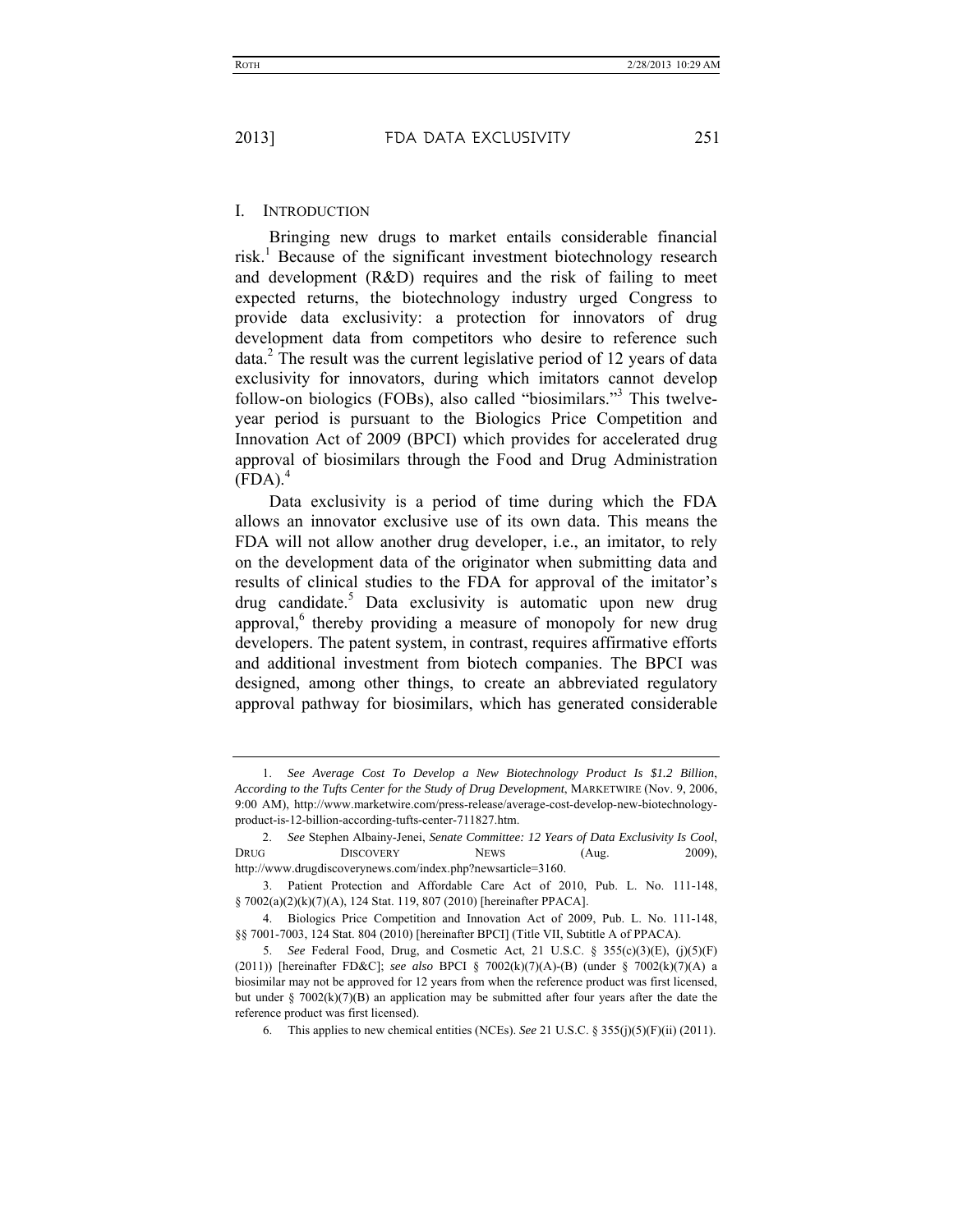attention and debate.<sup>7</sup> Legislators expect that biosimilars, like generic drugs, would get on the market quicker through the abbreviated process, thus producing cost savings in the development and approval process. The abbreviated process, however, is too new and not sufficiently effectuated to determine the actual savings to the marketplace, threats to the innovator, or benefits to the imitator.

Some commentators suggest that data exclusivity is more important and effective in protecting intellectual property for drug developers than the patent regime. Some predict that innovators will come to rely more on data exclusivity than on patenting to protect their competitive advantage. However, the abbreviated approval process for biosimilars is not yet fully defined, thus it is difficult to predict its impact. More importantly, data exclusivity provides very different benefits than patent law. One critical characteristic of data exclusivity that commentators overlook is that until Congress recently defined data exclusivity period for biosimilars, the biotech industry in the United States has experienced "continuous data exclusivity," as this author calls it, since the inception of the biotech industry in the early 1980s.<sup>8</sup> The passage of the BPCI did not create new data exclusivity protection; it shortened it to 12 years.

While the patent system is going through its own changes due to the America Invents Act, data exclusivity is being challenged as well. The Obama Administration is proposing to reduce the data exclusivity period from 12 years to 7 years. $\frac{9}{9}$  Since there is so much uncertainty regarding drug approval for biosimilars and data exclusivity is a more narrow protection than what patents provide, it is likely that patenting will continue to be an effective and viable weapon in the intellectual property arsenal.

This article examines the interplay between data exclusivity and patenting with regard to costs of patent prosecution, R&D and FDA regulatory approval costs, profits of drug commercialization, actual

8. *See infra* Part II.A.

 <sup>7.</sup> *See* Karen Tumulty & Michael Scherer, *How Drug-Industry Lobbyists Won on Health-Care*, TIME MAGAZINE (Oct. 22, 2009), http://www.time.com/time/magazine/article/0,9171,1931729,00.html; *see also* FED. TRADE COMM'N, EMERGING HEALTH CARE ISSUES: FOLLOW-ON BIOLOGIC DRUG COMPETITION 39-46 (2009), *available at* http://www.ftc.gov/os/2009/06/P083901biologicsreport.pdf; Kevin E. Noonan, *Data or Market Exclusivity? (Perhaps) Only Congress Knows for Sure*, PATENT DOCS (Jan. 26, 2011), http://www.patentdocs.org/2011/01/data-or-market-exclusivity-perhaps-onlycongress-knows-for-sure.html.

 <sup>9.</sup> Mike Palmedo, *Obama's Deficit Plan Would Reduce Data Exclusivity for Biologics and Ban Pay-for-Delay Patent Settlements*, INFOJUSTICE.ORG (Sept. 20, 2011), http://infojustice.org/archives/5585.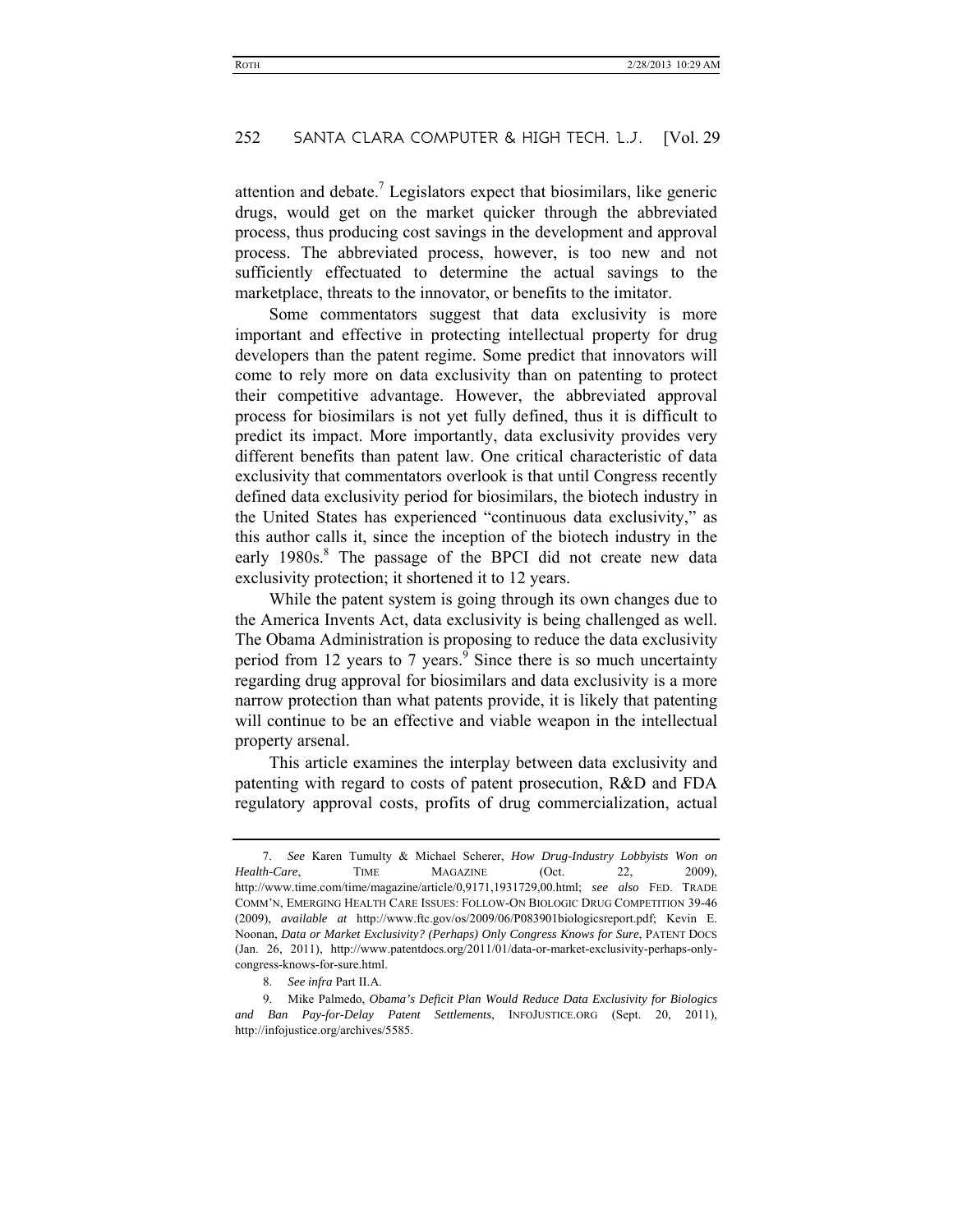protections experienced, and other benefits—whether real or perceived—that data exclusivity and patenting provide. Part II examines the background of drug development with some legislative history, points out the difference between generic drugs and biologics, distinguishes data exclusivity from market exclusivity, and explains the current regulatory terrain. Part III reviews protections the patent system provides the pharmaceutical and biotechnology industries as well as some of the drawbacks of the U.S. patent system. Part IV considers the incentives available through the drug approval process as compared to patent law. A comparison of data exclusivity with the patent system will reveal a few similarities and many differences.

Part V reveals legislative gaps and absent industry mechanisms, referred to in this article as "regulatory impracticality," which acts as another barrier to entry in the biosimilars market. Part VI contains a survey conducted for this article to elicit opinions of senior management in biotech companies regarding their opinions and expectations about data exclusivity as compared to patenting. As of August 6, 2012, 73 respondents provided their opinions regarding FDA data exclusivity and the U.S. patent system. Respondents indicated patents are still quite valuable in attracting investment. While few companies in this population are developing biosimilars, the majority perceives data exclusivity as a valuable and effective protection from competition and favors a period of 9-12 years of data exclusivity. This article's survey also reveals a perception that patents provide better protection than data exclusivity and that even with the availability of data exclusivity as an extra protection, most respondents intend to continue or increase their level of patent activity.

Part VII provides recommendations for statutory amendments to address regulatory impracticality. This article concludes with an explanation that, because of the limitations and uncertainties of FDA data exclusivity and its different yet complimentary characteristics with the patent system, it is likely data exclusivity will not supplant patenting, but will be one more weapon in the fight for market share.

# II. THE REGULATORY FRAMEWORK FOR BIOLOGICS

In addition to the traditional intellectual property regimes of patent law, trademark law, copyright law, and trade secret law, life science companies $10$  can also protect their intellectual property

 <sup>10.</sup> Broadly defined, life science companies may encompass a variety of companies. For purposes of this article, pharmaceutical companies, or "pharma," are companies that produce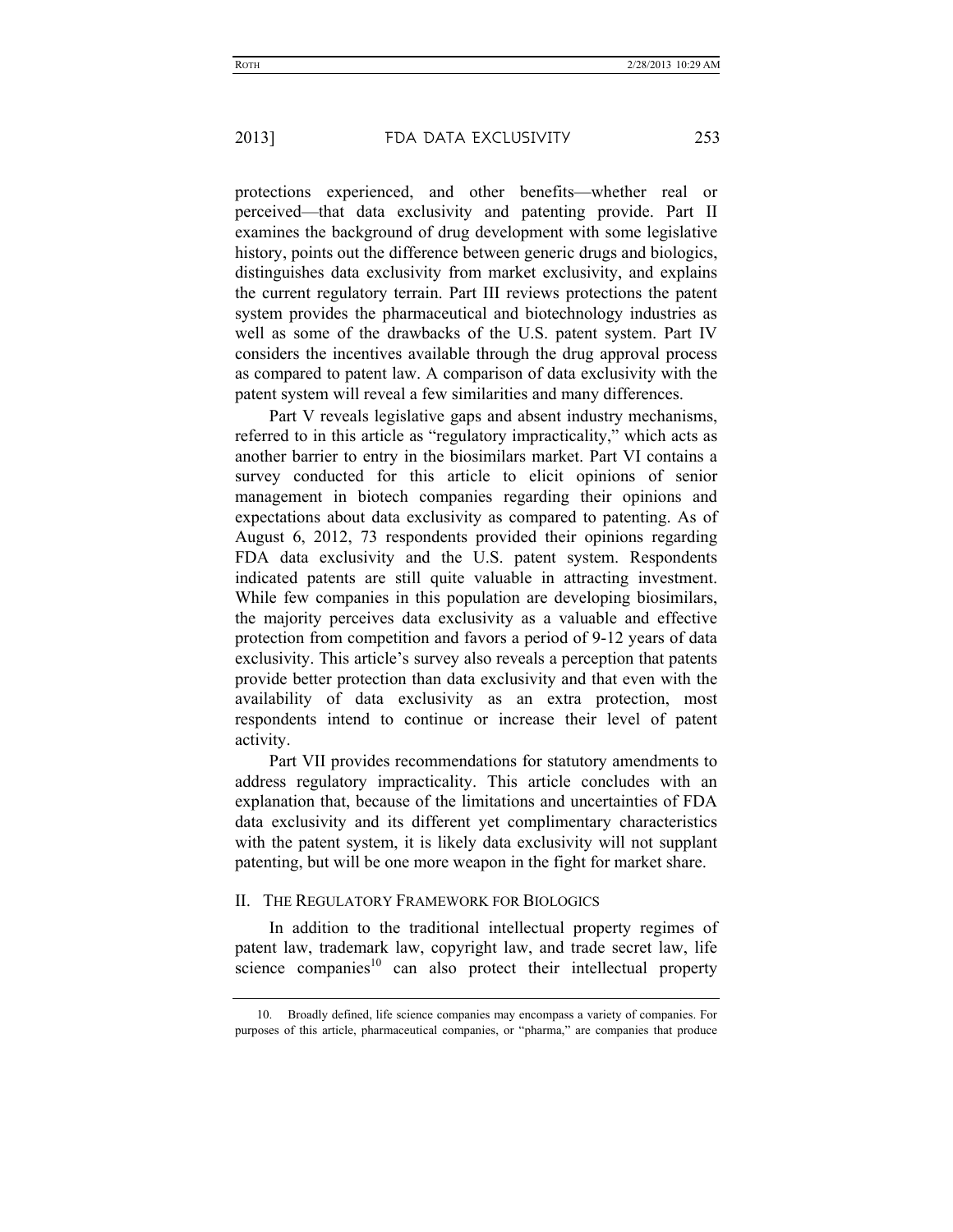through data exclusivity, the regulatory framework of the FDA. The following section provides some background on the biotechnology industry.

# *A. Generics versus Biologics*

The biotechnology industry was created after Stanley Cohen and Herbert Boyer made their initial discoveries of recombinant DNA technology in  $1973$ .<sup>11</sup> Early methods in biotechnology lead to the first biologic product, recombinant human insulin, approved by the FDA in  $1982$ <sup>12</sup> The biotechnology industry has been flourishing ever since with over 400 biologic drugs marketed to treat over 200 conditions.<sup>13</sup> The drug development pipeline in 2011 in the United States contained approximately 900 biologics. $14$ 

Faced with the goal of creating an incentive structure in the pharmaceutical industry to increase competition and reduce the cost to the marketplace for drugs, Congress enacted the Hatch-Waxman Act in 1984 (Hatch-Wax).<sup>15</sup> The act implemented an accelerated FDA approval process for generic drugs,<sup>16</sup> which successfully introduced generic, small-molecule drugs to the market by allowing for substantial costs savings in drug development.<sup>17</sup> The advent of the generic drug market drove down costs of small-molecule drugs by an average of almost  $75\%$ .<sup>18</sup> While Hatch-Wax was successful in

 13. Zach Patton, *Complex Rx: Biologic Meds Are The Wonder Drugs of Our Time. Can We Afford Them?*, GOVERNING (Oct. 2007), http://www.governing.com/topics/politics/Complex-Rx.html.

 14. Grady Forrer, *900 New Medicines in Development Show the Biotechnology Medical Revolution Is Going Strong*, PHRMA (Sept. 14, 2011, 11:18 AM), http://www.phrma.org/catalyst/900-new-medicines-development-show-biotechnology-medicalrevolution-going-strong.

 15. Drug Price Competition and Patent Term Restoration Act of 1984, Pub. L. No. 98- 417, 98 Stat. 1585 (1984) (codified as amended in scattered sections of 15, 21, 35 U.S.C.).

16. *See* 21 U.S.C. § 355(j) (2011).

 18. CONG. BUDGET OFFICE, HOW INCREASED COMPETITION FROM GENERIC DRUGS HAS AFFECTED PRICES AND RETURNS IN THE PHARMACEUTICAL INDUSTRY 32-33 (1998) (showing

traditional small molecule drugs through chemical processes, called "chemical drugs." Biotechnology companies, or "biotech," are companies that produce large protein molecules using living organisms, called "biologics."

 <sup>11.</sup> *See Biotechnology at 25: The Founders*, U.C. BERKELEY LIBRARY (May 23, 2000), http://bancroft.berkeley.edu/Exhibits/Biotech/25.html.

 <sup>12.</sup> JUDITH A. JOHNSON, CONG. RESEARCH SERV., RL 34045, FDA REGULATION OF FOLLOW-ON BIOLOGICS 1 (2010).

 <sup>17.</sup> LAURENCE J. KOTLIKOFF, STIMULATING INNOVATION IN THE BIOLOGICS INDUSTRY: A BALANCED APPROACH TO MARKETING EXCLUSIVITY 10 (Sept. 2008), *available at* http://people.bu.edu/kotlikof/New%20Kotlikoff%20Web%20Page/Kotlikoff\_Innovation\_in\_Bio logics21.pdf.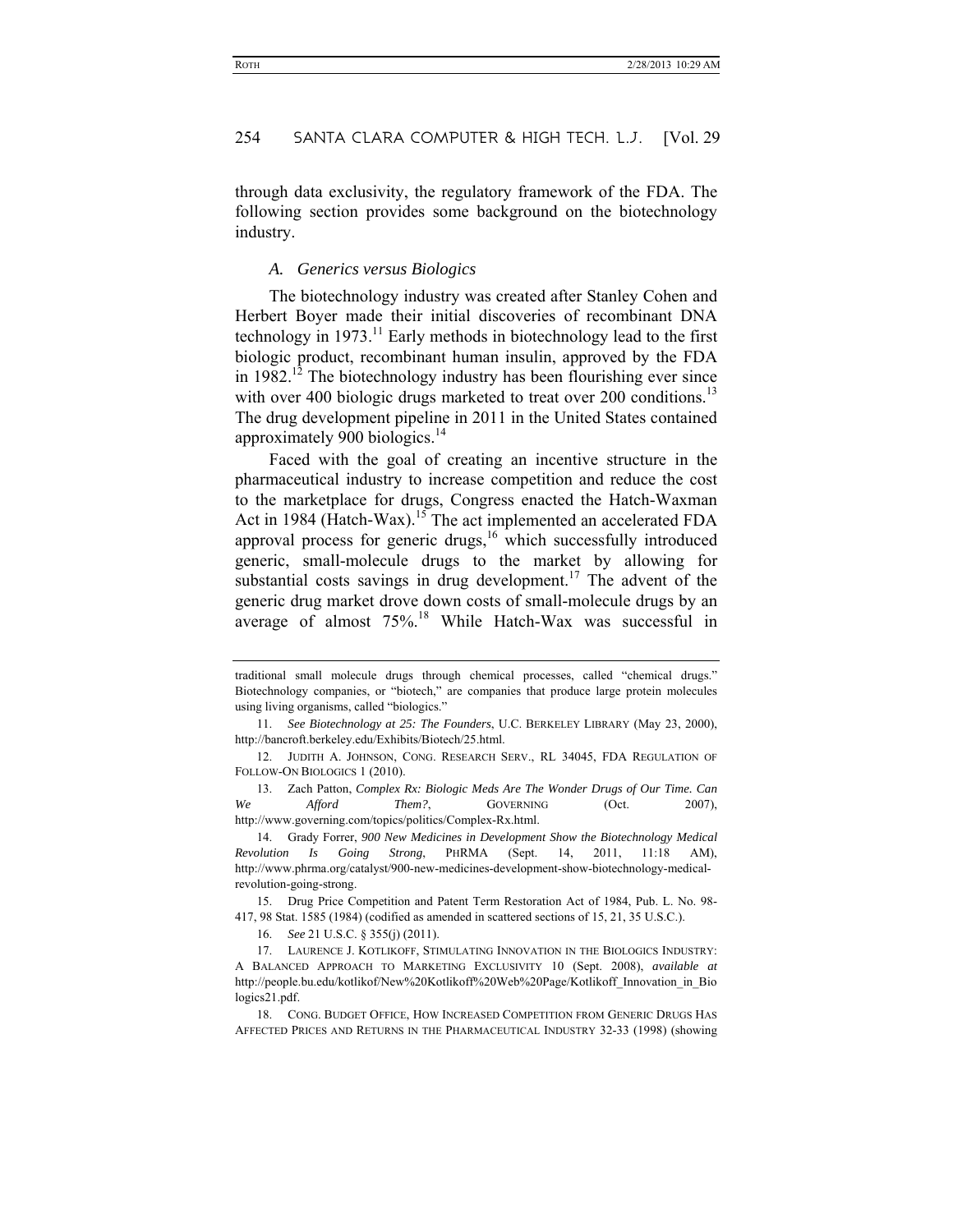creating a generics market for chemical drugs, it failed to create a generics market for biologics.

Chemical drugs are based on small molecules that typically contain dozens of atoms, while biologics are based on large molecules that may consist of millions of atoms.<sup>19</sup> The figures below show an example of the difference in the scale of a molecule of caffeine, which is a small and fairly simple molecule, and a molecule of human growth hormone, which is a large and very complex protein molecule.



The scale of size is not the only dramatic difference. Small molecule drugs are made using commonly known chemical processes.<sup>20</sup> Biologics, however, often being protein-based drugs,<sup>21</sup> are made using biological processes inside living organisms. $^{22}$  The process for manufacturing a biologic is much more complex and much more expensive than the chemical methods for making smallmolecule drugs, $^{23}$  resulting in a higher cost product.

the average generic price was 22.40% of the innovator in 1994).

 <sup>19.</sup> WENDY H. SCHACHT & JOHN R. THOMAS, CONG. RESEARCH SERV., RL 33901, FOLLOW-ON BIOLOGICS: INTELLECTUAL PROPERTY AND INNOVATION ISSUES 2-3 (2009).

 <sup>20.</sup> *Id.*

 <sup>21.</sup> Biologics include a "wide range of products such as vaccines, blood and blood components, allergenics, somatic cells, gene therapy, tissues, and recombinant therapeutic proteins." *What Is a Biologic?*, U.S. DEP'T OF HEALTH & HUMAN SERVS. (June 2, 2009), http://answers.hhs.gov/questions/3262.

 <sup>22.</sup> SCHACHT & THOMAS, *supra* note 19, at 3.

 <sup>23.</sup> Michał Nowicki, *Basic Facts about Biosimilars*, 30 KIDNEY & BLOOD PRESSURE RES. 267, 268 (2007).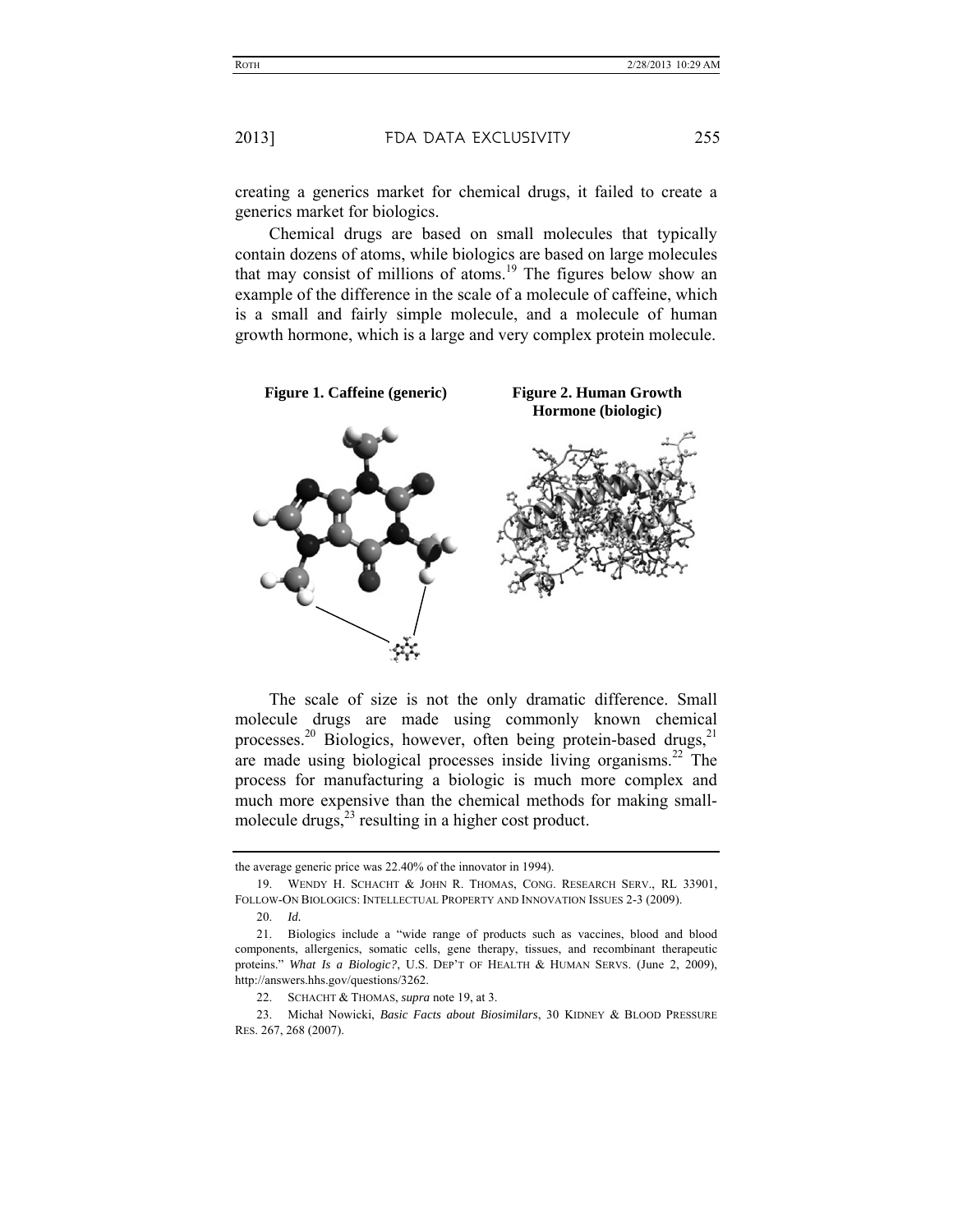Biologics on average cost 20 times that of the average chemical  $d\text{rug.}^{24}$  Yet even with such high price tags, the market share for biologics is expected to grow. In 2000, biologics sales accounted for  $11\%$  of all U.S. drug sales.<sup>25</sup> In 2012, biologics represented 20% of the drugs on the market with projections that by 2014 approximately 50% of the drugs on the market will be biologics.<sup>26</sup> Also in 2000, there was only one biologic in the top ten drugs on the market, but by 2008, half of the top ten drugs were biologics.<sup>27</sup> In 2007, sales of biologics were  $$75$  billion worldwide.<sup>28</sup> Although actual numbers are not available at this time to confirm 2012 predictions, by the end of 2012, sales of biologics were expected to exceed \$175 billion worldwide.29 In 2011, over 2,900 drugs were in development in the United States<sup>30</sup> with 900 being biologics.<sup>31</sup> Experts predicted half the drugs approved by the FDA in 2012 would be biologics.<sup>32</sup>

Drug developers use biologics to treat ailments in a number of ways.33 Over time, biologics have expanded and diversified

25. Patton, *supra* note 13.

 26. WENDY H. SCHACHT & JOHN R. THOMAS, CONG. RESEARCH SERV., RL 41483, FOLLOW-ON BIOLOGICS: INTELLECTUAL PROPERTY AND INNOVATION ISSUES 1 (2012).

 27. Erwin A. Blackstone & Joseph P. Fuhr, Jr., *Innovation and Competition: Will Biosimilars Succeed?*, 9 BIOTECH. HEALTHCARE, no. 1, 2012, at 24.

 28. LEIGH PURVIS, AARP PUB. POLICY INST., BIOLOGICS IN PERSPECTIVE: THE CASE FOR GENERIC BIOLOGIC DRUGS 1 (2009).

 29. Sheela AK, *Biologics Market—G7 Industry Size, Market Share, Trends, Analysis, and Forecasts 2012-2018*, SBWIRE (Oct. 11, 2012), http://www.sbwire.com/pressreleases/biologics-market-g7-industry-size-market-share-trends-analysis-and-forecasts-2012- 2018-170890.htm.

 30. *Medicines in Development*, PHRMA, http://www.phrma.org/research/new-medicines (last visited Jan. 18, 2013).

31. Forrer, *supra* note 14.

 32. Val Brickates Kennedy, *Generic Versions of Biologic Medications Are Coming*, MARKETWATCH (Sept. 3, 2009, 12:22 PM), http://www.marketwatch.com/story/genericversions-of-biologic-medications-coming-2009-08-28.

 33. *See, e.g.*, Billy Tauzin, *Biotechnology Research Continues to Bolster Arsenal Against Disease with 633 Medicines in Development*, *in* PHARM. RESEARCH & MFRS. OF AM., MEDICINES IN DEVELOPMENT: BIOTECHNOLOGY 1 (2008) (explaining that early biotechnology medicines targeted fairly simple protein deficiencies and were produced by splicing genes into bacteria to produce proteins such as insulin for diabetes, blood clotting factors for hemophilia, and human erythropoietin for treating anemia).

 <sup>24.</sup> Tumulty & Scherer, *supra* note 7. For example, the treatment of arthritis with one of the most expensive small-molecule drugs costs about \$300 each year, whereas treatment for arthritis with Enbrel, a brand name biologic, costs about \$20,000 per year. Patton, *supra* note 13. The breast cancer drug Herceptin can cost up to \$48,000 for a year of treatment. Tumulty  $\&$ Scherer, *supra* note 7. The colon cancer drug Avastin costs about \$100,000 per year and Cerezyme, a brand name biologic that treats Gaucher disease, a life-threatening enzyme deficiency, costs between \$200,000 and \$500,000 per year. Kathleen Jaeger, Editorial, *Creating a Workable Biogenerics Pathway for Patients*, 5 J. OF GENERIC MEDS. 1, 1 (2007).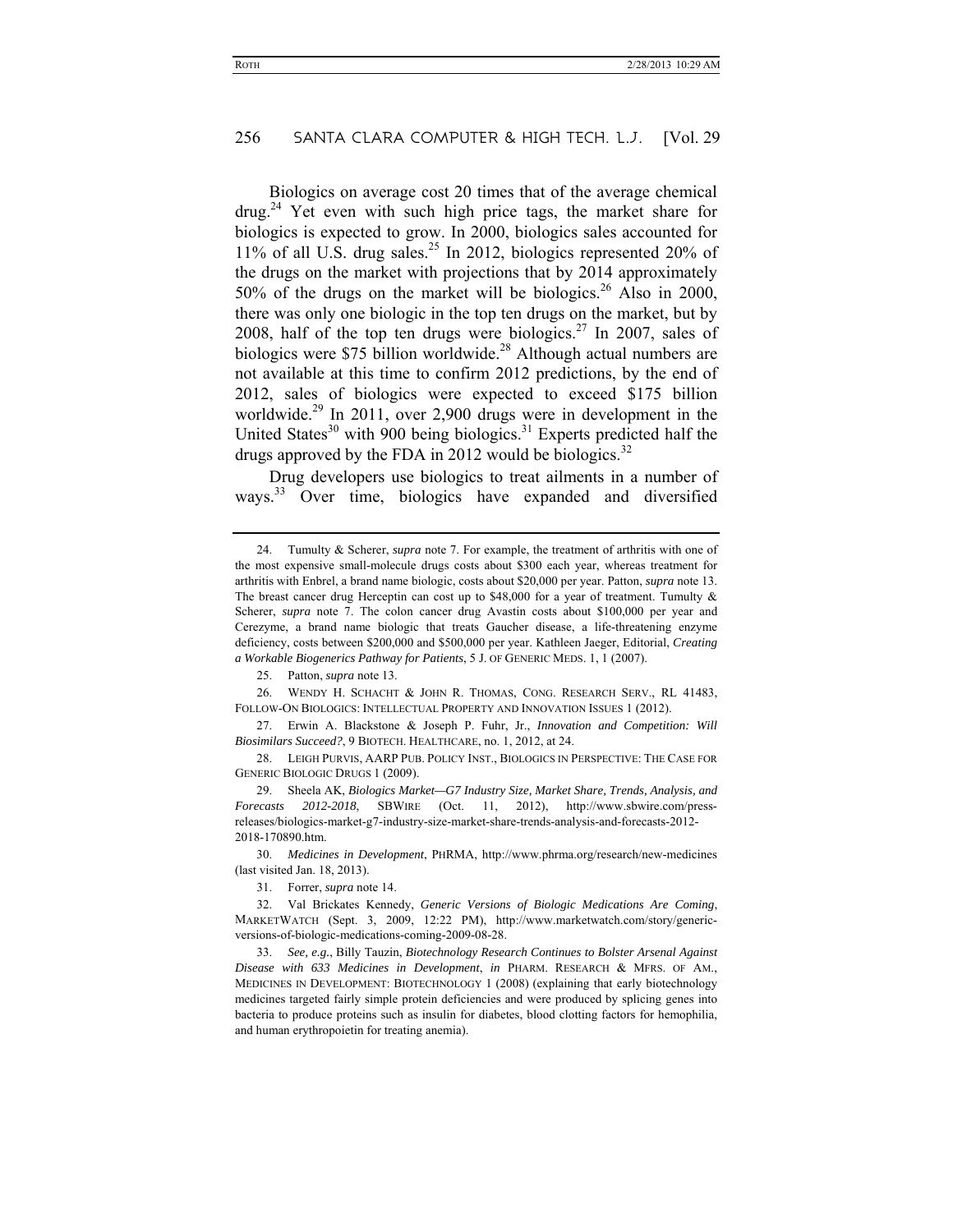considerably.<sup>34</sup>

Although Hatch-Wax encouraged the introduction of generic small-molecule drugs, it failed for biologics because the manufacturing processes for producing biologics are far more complex than the chemical processes of small-molecule drugs. The sensitivity of biological production to manufacturing conditions is far greater than that of chemical production. Variations in manufacturing conditions result in variation of the biologic structure. Thus, the production process cannot guarantee certainty in the structure of a protein drug.<sup>35</sup> Differences in starting materials or manufacturing conditions may result in structural variations between biologics intended to be identical.<sup>36</sup> For these reasons, a biologic is unlikely to be an exact replica of an originator's product.<sup>37</sup> Furthermore, a change in structure may result in different characteristics or performance, such as efficacy, biological activity, and mechanism of action.<sup>38</sup> Small-molecule generics, in contrast, typically achieve structural identity to the brand name chemical drug.

Because biologics are highly complex molecules, manufactured in living organisms with a high sensitivity to changes in manufacturing process, exact replication is nearly impossible.<sup>39</sup> The best that current scientific techniques can offer is to determine whether a biosimilar is similar to an innovator.<sup>40</sup> Biosimilars cannot truly be "generic" biologics because biosimilars can only achieve similarity, not identity. $41$  Thus, the FDA does not consider pioneering biologics capable of having "generics" and instead the FDA uses the term "biosimilar" or "follow-on biologics" to refer to imitator

- 40. Tzeng, *supra* note 35, at 139.
- 41. *Id.*

 <sup>34.</sup> *Id.* Monoclonal antibodies, for example, are laboratory-made versions of the antibodies that comprise the body's natural defense against invaders. Interferons affect a cell's ability to reproduce, and can treat many diseases such as osteoporosis, chronic granulomatous disease, genital warts, multiple sclerosis, hairy cell leukemia. Antisense technology creates a mirror image of a defective gene that binds to it to prevent the body from producing a harmful protein. Therapeutic vaccines spur the body's immune system to fight disease and gene therapy can treat disease by augmenting, replacing, or inactivating existing genes. *Id.*

 <sup>35.</sup> Linfong Tzeng, Note, *Follow-On Biologics, Data Exclusivity, and the FDA*, 25 BERKELEY TECH. L.J. 135, 138 (2010).

 <sup>36.</sup> *Id.*

 <sup>37.</sup> Aparna Yerramilli, *Biologics and Biosimilars: Are They?*, CARDIOLOGY TODAY (Apr. 2011), http://www.healio.com/Cardiology/news/print/cardiology-today/%7BC6296C4C-ACB6-4EC3-868D-C39592E2D35D%7D/Biologics-and-biosimilars-Are-they.

 <sup>38.</sup> *Id.*

 <sup>39.</sup> Nowicki, *supra* note 23, at 268.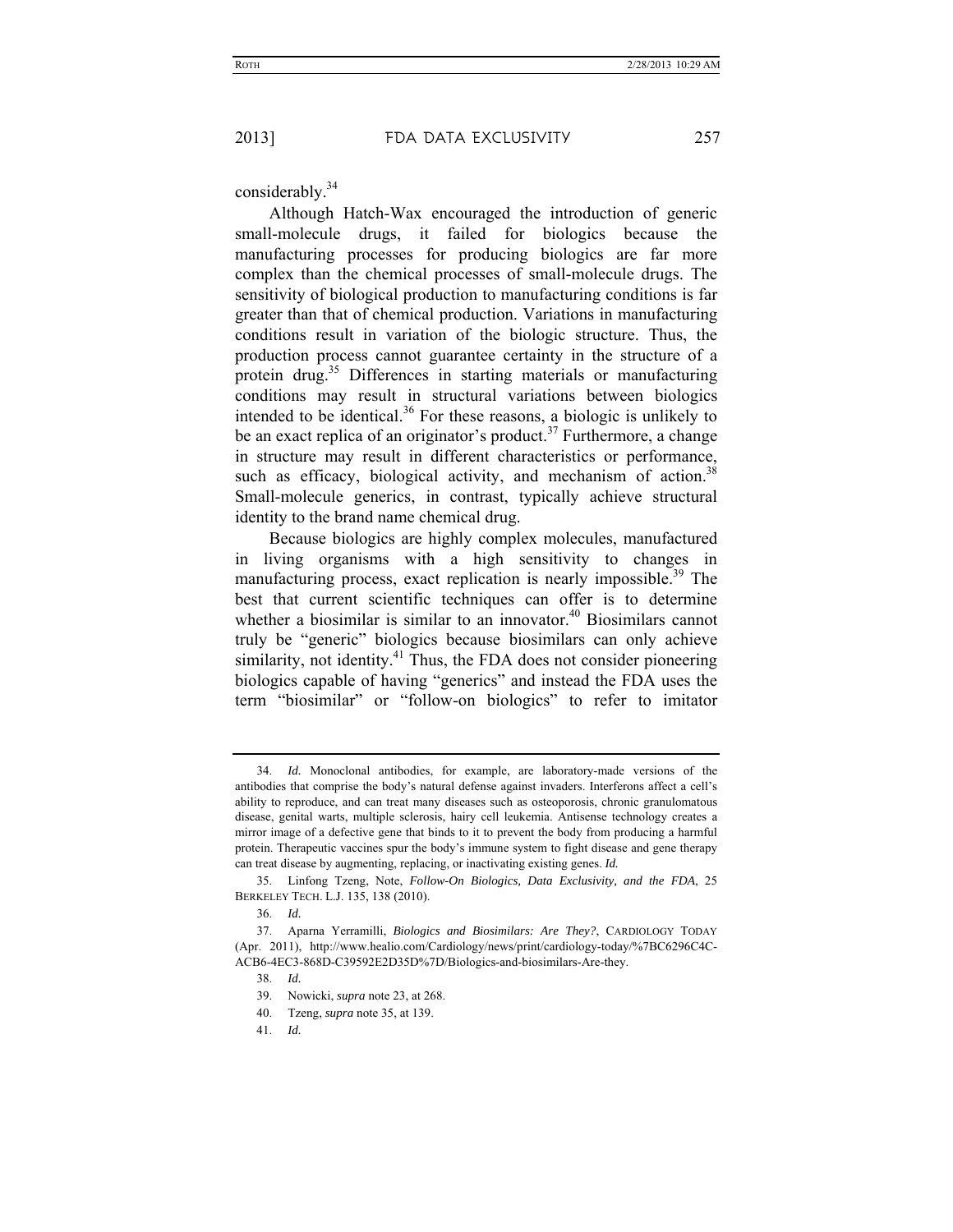biologic drugs. $42$ 

Structural similarity does not translate into matching therapeutic properties either, because small differences in structure affect the biologic function of the biosimilar.<sup>43</sup> A biosimilar may have structural similarity to a brand name drug, it may treat the same medical indication, and it may utilize the same mechanism of action, but subtle differences in structure may translate into variations in safety or efficacy of the biosimilar as compared to the innovator drug. $44$ Because current scientific analysis cannot account for or anticipate differences in safety or efficacy, biologics present the FDA with regulatory concerns over immunogenicity and interchangeability not encountered with generics.

 "Immunogenicity" refers to the immune response the human body has to the biosimilar.<sup>45</sup> An originator's product may experience a particular immune response in the body, but the slight variation in the biosimilar's structure might trigger a much greater, or lesser, immunogenic response. Similarly, a brand name product will have a certain effect in the body, but, again, a biosimilar with even a slight difference in structure may have a dramatically greater or lesser effect. It is this unknown difference in efficacy that is the concern behind interchangeability. This is generally not a concern with generics because their structure is identical to the brand name drug.<sup>46</sup> "Interchangeability" refers to whether a biosimilar may be safely substituted for the innovator drug during the course of treatment.<sup>47</sup> If a biosimilar causes a wildly different reaction, it may not be interchanged with the originator's drug.

Interchangeability is achieved with the reference biologic if the "risk in terms of safety or diminished efficacy of alternating or switching between use of the biological product and the reference product is not greater than the risk of using the reference product without such alternation or switch."<sup>48</sup> If a biosimilar is interchangeable with the reference product, the biosimilar "may be substituted for the reference product without the intervention of the

 <sup>42.</sup> JOHNSON, supra note 12, at 1.

 <sup>43.</sup> *See* Simon D. Roger, *Biosimilars: How Similar or Dissimilar Are They?*, 11 NEPHROLOGY 341, 342 (2006).

 <sup>44.</sup> *Id.* at 342-43.

 <sup>45.</sup> *Id.* at 343.

 <sup>46.</sup> Tzeng, *supra* note 35, at 139.

 <sup>47.</sup> *Id.* at 150.

 <sup>48.</sup> Affordable Health Care for America Act, H.R. 3962, 111th Cong. § 2575(a)(2) (2009).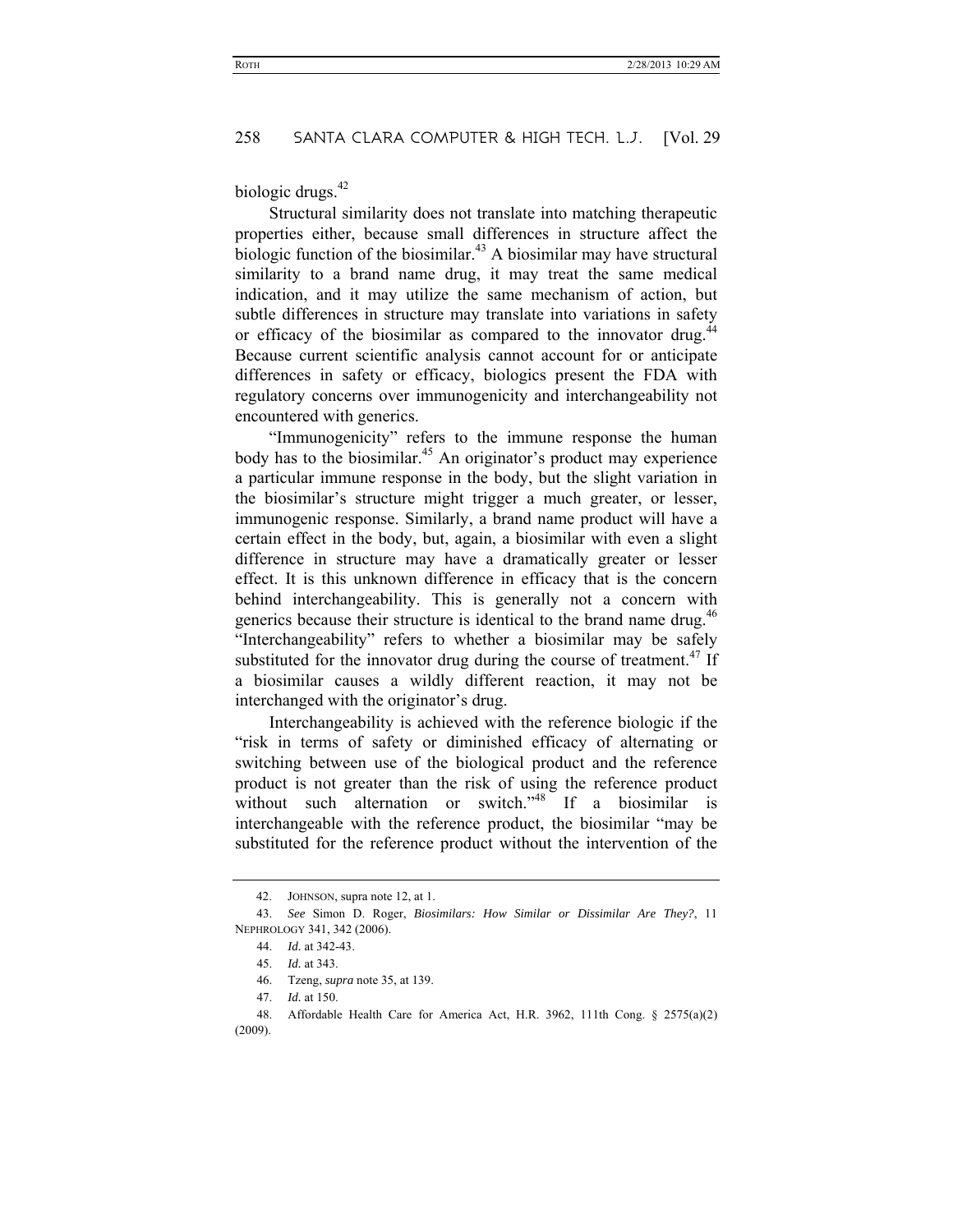health care provider who prescribed the reference product."<sup>49</sup>

Many people experience interchangeability with generics in their daily lives—after a visit to one's physician for seasonal allergies one might go to the pharmacy with a prescription for Flonaze, a brand name nasal allergy medication, and instead simply request the generic version, Fluticasone. Neither the pharmacist nor the patient needs to confer with the prescribing physician and thus Fluticasone is interchangeable with Flonaze. This is not the case with biosimilars. Scientists in the United States have yet to find biologics that are interchangeable. The FDA purportedly determines interchangeability, like biosimilarity and immunogenicity, on a case-by-case basis. Unfortunately, at today's state of scientific development, only clinical trials can inform whether structural variations in biologics translate into changes in safety or efficacy.<sup>50</sup> Therefore, expensive and timeconsuming clinical trials must be used to determine immunogenicity and interchangeability of biosimilars.<sup>51</sup> The FDA, however, has indicated that it does not believe current technology is evolved enough to truly establish interchangeability.<sup>52</sup>

Since there is so much uncertainty regarding drug approval for biosimilars and data exclusivity is a more narrow protection than what patents provide, it is likely that patenting will continue to be an effective and worthwhile method of protecting intellectual property for drug developers. The next section explores data exclusivity.

#### *B. Incentives for Innovators and Imitators*

There are many reasons to develop and market a new drug product, such as commercial interests in generating sales, revenues, and profits, as well as humanitarian interests in improving health and lifestyles. Pharmaceutical companies expend tremendous amounts of money developing new drugs. The average cost of developing a new chemical drug is  $$802$  million,<sup>53</sup> whereas the average cost of

 <sup>49.</sup> *Id.* § 2575(b)(3).

 <sup>50.</sup> Tzeng, *supra* note 35, at 140.

 <sup>51.</sup> *Id.*

 <sup>52.</sup> Kevin E. Noonan & James V. DeGuilio, *The Biosimilar Drug Approval Pathway: Draft FDA Guidance and Beyond*, MCDONNELL BOEHNEN HULBERT & BERGHOFF, LLP (Mar. 27, 2012) (remarks of James V. DeGuilio, Associate Attorney, McDonnell Boehnen Hulbert & Berghoff, LLP, during webinar presentation), *available at* http://www.mbhb.com/events/xpqEventDetail.aspx?xpST=EventDetail&event=44.

 <sup>53.</sup> *Innovative R&D Strategies Remain Key to Developing New Medicines, According to the Tufts Center for the Study of Drug Development*, BUSINESSWIRE (Jan. 5, 2005), http://www.businesswire.com/news/home/20050105005039/en/Innovative-Strategies-Remain-Key-Developing-Medicines-Tufts.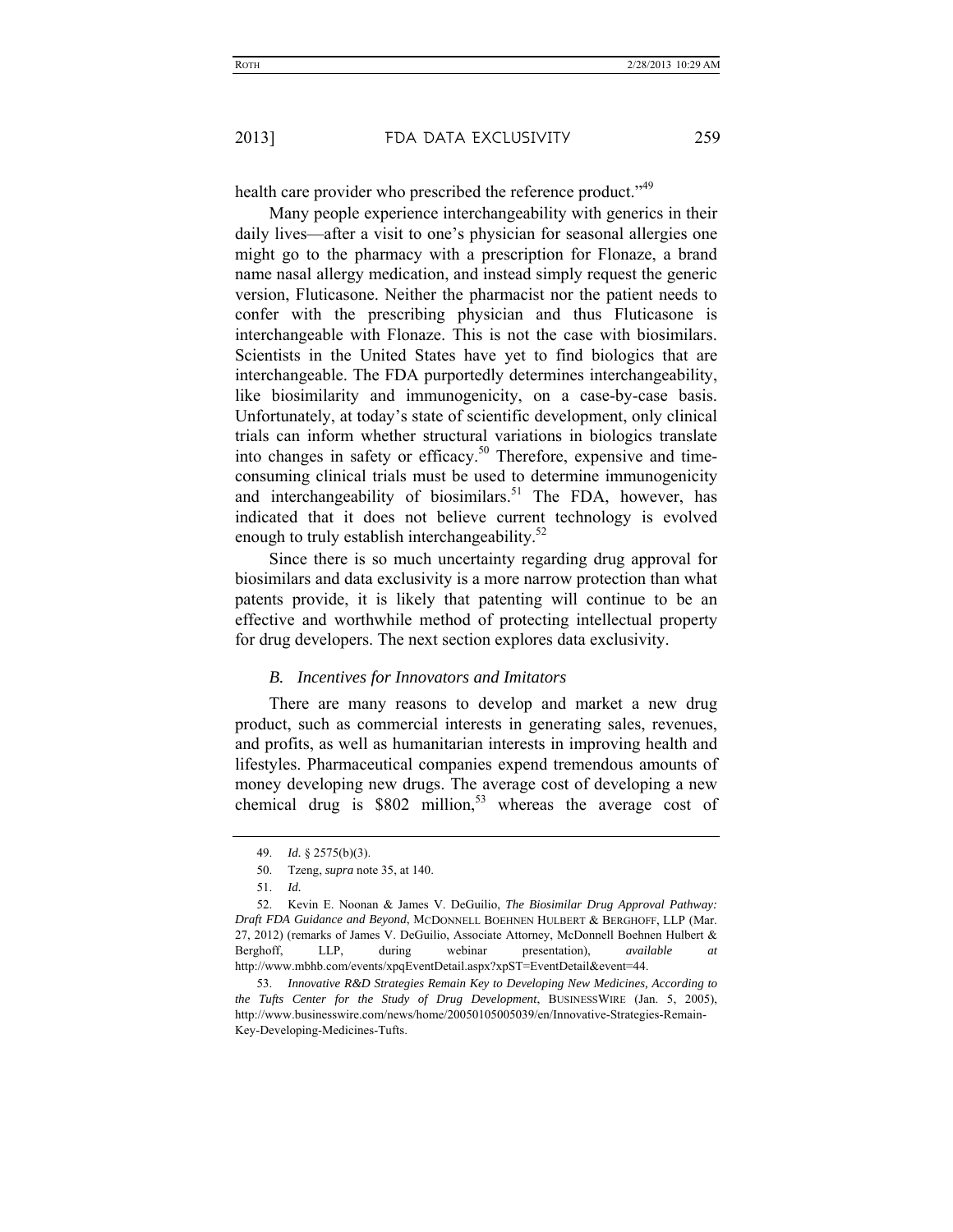developing a new biologic is \$1.2 billion.<sup>54</sup> In passing Hatch-Wax, Congress wanted to balance the public's interest in having cheaper, generic drugs on the market without discouraging the investment in innovation necessary to create new treatments.<sup>55</sup> Various incentives in the drug approval process encourage inventors to expend the significant resources required to bring a drug to market. Congress built three different mechanisms into the drug approval scheme to help protect the investment of developers, providing developers with the hope that they will recoup their costs and make a profit, which, in turn, benefits society by providing new and improved treatments. These mechanisms are: patent term extensions, data exclusivity, and market exclusivity.

#### 1. Patent Term Extension

Hatch-Wax offers innovators the possibility of patent extension.<sup>56</sup> A patent provides the patent owner the right to exclude others from making, using, or selling the patented invention.<sup>57</sup> In the drug industry a patent may cover a drug's composition, its manufacturing process, the method of use or a combination of these. A patent application is usually filed early in the drug development stage because an application typically must be filed within one year of the discovery or invention<sup>58</sup> and, if issued, the patent will have a term of 20 years from the date of filing.<sup>59</sup> Clinical trials, however, may take over six years to complete and FDA approval may take another year

 <sup>54.</sup> *Average Cost to Develop a New Biotechnology Product Is \$1.2 Billion, supra* note 1.

 <sup>55.</sup> *See* Arie M. Michelsohn, *"Follow-On" Biologics: What Will It Take?*, SCITECH LAW., Fall 2008, at 4, 6.

 <sup>56.</sup> The Hatch-Waxman Act allows patent term extension for small-molecule drugs under the Federal Food Drug and Cosmetic Act of 1938, as amended, and for biologics under the Public Health Service Act of 1944, ch. 373, 58 Stat. 682 (1944) (codified as amended at 42 U.S.C. §§ 201-300bbb (2011)), to allow for the time required to obtain FDA approval. *See* Drug Price Competition and Patent Term Restoration Act of 1984, Pub. L. No. 98-417, 98 Stat. 1585 (1984) (codified as amended in scattered sections of 15, 21, 35 U.S.C.).

 <sup>57. 35</sup> U.S.C. § 271(a) (2011) ("Except as otherwise provided in this title, whoever without authority makes, uses, offers to sell, or sells any patented invention, within the United States or imports into the United States any patented invention during the term of the patent therefor, infringes the patent.").

 <sup>58.</sup> *Id.* § 102(b) ("A person shall be entitled to a patent unless . . . the invention was patented or described in a printed publication in this or a foreign country or in public use or on sale in this country, more than one year prior to the date of the application for patent in the United States . . . ."). There are some exceptions to the one year filing period.

 <sup>59.</sup> *Id.* § 154(a)(2) ("Subject to the payment of fees under this title, such grant shall be for a term beginning on the date on which the patent issues and ending 20 years from the date on which the application for the patent was filed . . . .").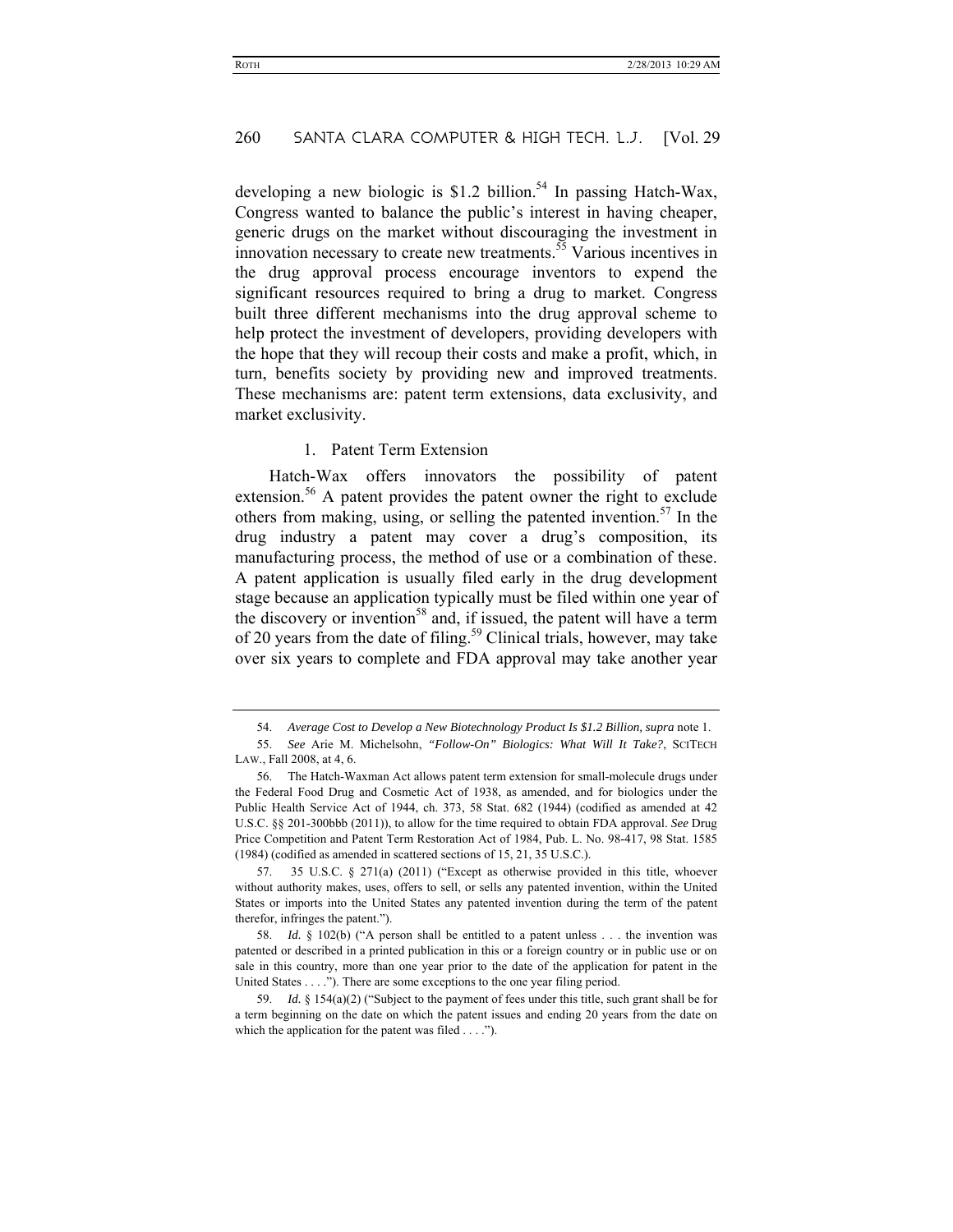or two.<sup>60</sup> The average total time in drug development, from preclinical testing to FDA approval, is 8.5 years, with a possible maximum of 20 years.<sup>61</sup>

Assuming a patent is issued, a substantial portion of patent life may lapse before the drug reaches the market. To accommodate this regulatory "delay," Hatch-Wax provides an opportunity to add up to five years of patent term to account for the time pursuing FDA approval.62 Such an applicant may only have one patent extended per product even if the product undergoing FDA approval is covered by multiple patents.<sup>63</sup> Another limitation on the patent term extension is that the rights that are extended are limited to the uses for which the drug was subject to FDA regulatory approval delays, and thus the extension does not restore the full scope of traditional patent rights.<sup>64</sup> Nonetheless, after extension, the average innovator of a chemical drug retains about 11-13 years of patent protection upon FDA approval.<sup>65</sup>

#### 2. Data Exclusivity

In addition to patent extension, Hatch-Wax provides a five year period of data exclusivity for new drugs.<sup>66</sup> For generics providers, Hatch-Wax established a pathway to obtain abbreviated approval.<sup>67</sup> Specifically, section 505(j) of the Federal Food, Drug, and Cosmetic Act (FD&C Act) allows generic drug companies to rely on an innovator's FDA filings to demonstrate safety and effectiveness, provided that the generic drug is "bioequivalent" to the originator's

63. JOHN R. THOMAS, PHARMACEUTICAL PATENT LAW 284-85 (2005).

64. *Id.* at 300.

 <sup>60.</sup> Joseph A. DiMasi & Henry G. Grabowski, *The Cost of Biopharmaceutical R&D: Is Biotech Different?*, 28 MANAGERIAL & DECISION ECONS. 469, 475 (2007).

 <sup>61.</sup> Michael Dickson & Jean Paul Gagnon, *Key Factors in the Rising Cost of New Drug Discovery and Development*, 3 NATURE REVS.: DRUG DISCOVERY 417, 418 fig.1 (2004).

 <sup>62. 35</sup> U.S.C. § 156. The Hatch-Waxman Act allows for restoration of half the time spent in clinical trials and the full time spent by the FDA during final approval, up to five years, but caps the maximum patent life after restoration at 14 years, so the full five year restoration is not available if the drug developer retains a patent term of greater than nine years prior to patent term extension under the Hatch-Waxman Act.

 <sup>65.</sup> Henry G. Grabowski & Margaret Kyle, *Generic Competition and Market Exclusivity Periods in Pharmaceuticals*, 28 MANAGERIAL & DECISION ECONS. 491, 495-96 (2007).

<sup>66. 21</sup> U.S.C. § 355(j)(5)(F)(ii) (2011). After a drug containing a new chemical entity is approved, no one else may submit an application "for a drug product that contains the same active moiety as in the new chemical entity for a period of 5 years from the date of approval of the first approved new drug application." 21 C.F.R. § 314.108 (2012).

 <sup>67.</sup> *See* 21 U.S.C. § 355(j).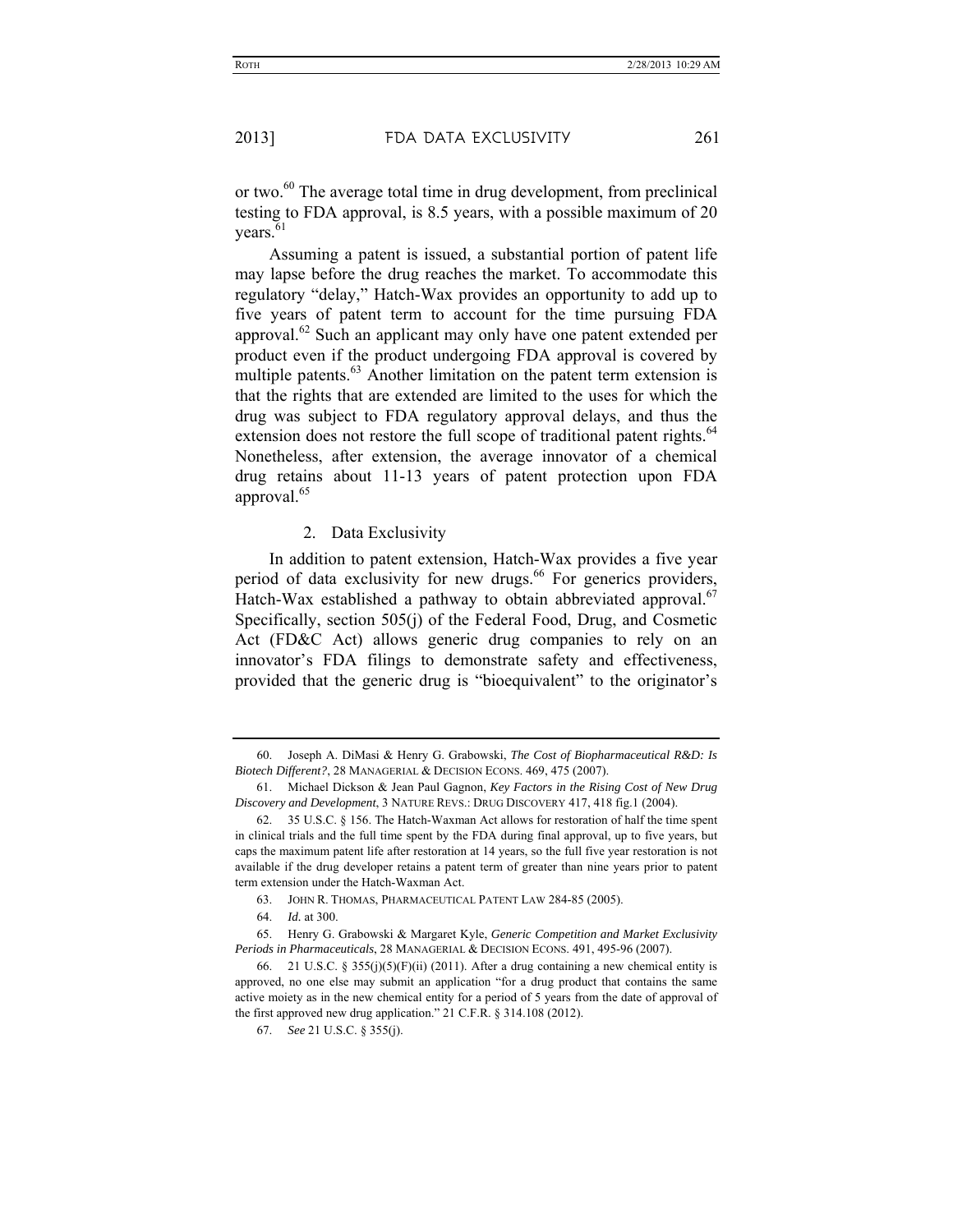drug.68 A generic drug is considered bioequivalent if the subsequent applicant shows identical chemical structure for the active ingredient in the drug and other similar characteristics, such as route of administration, dosage, strength, and therapeutic formulation.<sup>69</sup> If these are demonstrated, the generic provider may then rely on the originator's clinical trial data in the generic filer's drug application process.70 Demonstrating bioequivalence is far less expensive in drug development because Hatch-Wax excuses the generic applicant from conducting full clinical trials.

Clinical trials typically require three phases of testing on humans: a Phase 1 trial of a small population to test safety and toxicity, a Phase 2 trial in a moderate population to test the optimum dosage level of the new drug, and a Phase 3 trial in a large population to test the efficacy of the drug.<sup>71</sup> The FDA establishes for the applicant a recommended size for each population.<sup>72</sup>

By way of example, a Phase 1 clinical trial for a particular drug might require testing on 30 patients, with a Phase 2 trial on 100 patients and a Phase 3 trial on perhaps 500 or more patients.<sup>73</sup> Thus an innovator, in this example, must test the drug on over 630 patients. A generic applicant able to show bioequivalence will still have to conduct a Phase 1 trial, say on 30 patients, to demonstrate safety, but then would conduct what is called a "pivotal trial," which has combined elements of the typical Phase 2 and Phase 3 trials for showing optimum dosage and efficacy.<sup>74</sup> This is required on a modest patient population similar to the size of a Phase 2 trial.<sup>75</sup> Thus the generic applicant may only have to test on 130 patients in order to get its drug approved if it can show bioequivalence and rely on the innovator's data<sup>76</sup>

 71. Interview with Judi Appleman, Director of Regulatory Affairs, Phage Pharmaceuticals, Inc., in San Diego, Cal. (Feb. 13, 2012).

72. *Id.*

 73. This example is a very small patient population; the FDA may require thousands of subjects to be tested in clinical trials for a new chemical entity or new indication submitted under 21 U.S.C. § 355(b)(2). *See* PETER E. CARLSON, NAT'L CTR. ON EDUC. & ECON., CLINICAL RESEARCH INDUSTRY TRENDS 5 (2007), *available at* http://www.workforcesolutionsalamo.org/pdf/NCEE%20Clinical%20Research%20Industry%20 Report.pdf.

- 74. Interview with Judi Appleman, *supra* note 71.
- 75. *Id.*
- 76. *Id.*

 <sup>68.</sup> *Id.* § 355(j)(2).

 <sup>69.</sup> *Id.*

 <sup>70.</sup> *Id.*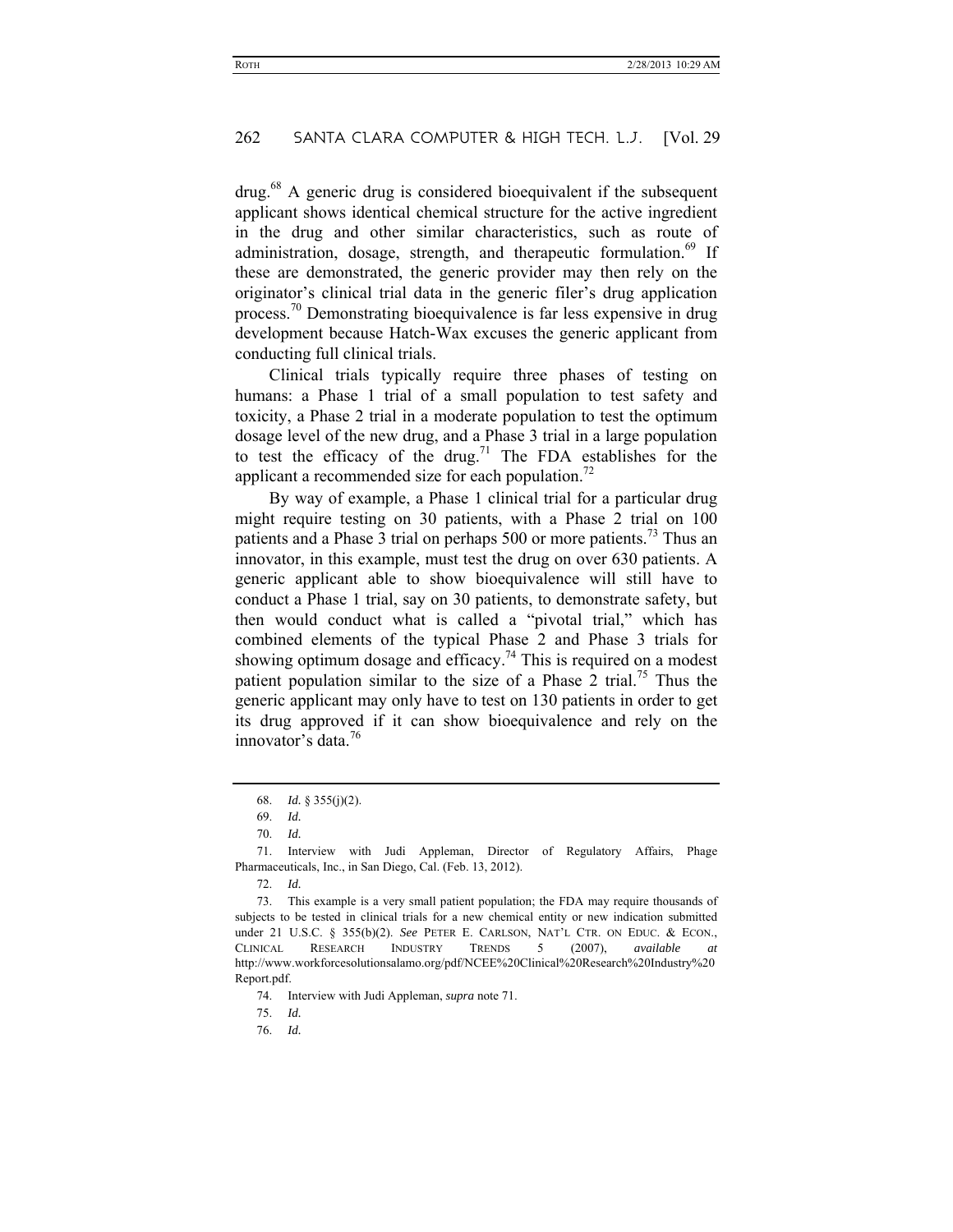The cost per patient varies widely by drug depending on the therapeutic indication and may vary from phase to phase in the clinical trials. Assume, however, for this example that it costs a drug developer \$20,000 to treat each test subject. The innovator would spend over \$12.6 million testing its 630 patients, while the generic provider demonstrating bioequivalence would spend only \$2.6 million testing 130 patients. This hypothetical, representing a very small example, holds a \$10 million savings. The cost benefit of using the abbreviated drug approval process is quite dramatic.

Although Hatch-Wax grants a generic applicant the ability to reference the originator's clinical trial data, the data exclusivity period granted to the innovator requires the generic applicant to wait five years after the approval of the new innovator drug before the generic developer may file an application that relies on the originator's clinical data.<sup>77</sup> During the data exclusivity period, the innovator enjoys a measure of market protection because generic products are delayed from entering the market, which in turn limits competition.<sup>78</sup>

The average remaining patent life on newly approved drugs that have patent protection is approximately 12 years.<sup>79</sup> In these situations data exclusivity persists for a relatively short time and thus patent protection is the primary means by which chemical drug innovators prohibit entry of generic competition into the marketplace. $80$  Only when there is less than five years of patent term remaining after FDA approval does the importance of data exclusivity become more prominent.<sup>81</sup>

With such dramatic costs savings in drug development available, as demonstrated with the above example, Hatch-Wax unquestionably stimulated the generics market.<sup>82</sup> When Hatch-Wax was enacted in

82. *Id.* at 144.

 <sup>77.</sup> The waiting period is typically five years, but four years under certain circumstances. *See* 21 U.S.C. § 355(j)(5)(F)(ii) (explaining that "no application may be submitted . . . before the expiration of five years from the date of the approval of the application under subsection (b) of this section, except that such an application may be submitted under this subsection after the expiration of four years from the date of the approval of the subsection (b) application if it contains a certification of patent invalidity or noninfringement described in subclause (IV) of paragraph  $(2)(A)(vii)$ ").

 <sup>78.</sup> A competitor can still enter the market by conducting its own full clinical trials, which may take more time than the abbreviated process, but without the ability to rely on the innovator's data, the high cost of full clinical trials may deter market entry. *See* Gerald J. Mossinghoff, *Overview of the Hatch-Waxman Act and Its Impact on the Drug Development Process*, 54 FOOD & DRUG L.J. 187, 189 (1999).

 <sup>79.</sup> Tzeng, *supra* note 35, at 143.

 <sup>80.</sup> *Id.*

 <sup>81.</sup> *See id.*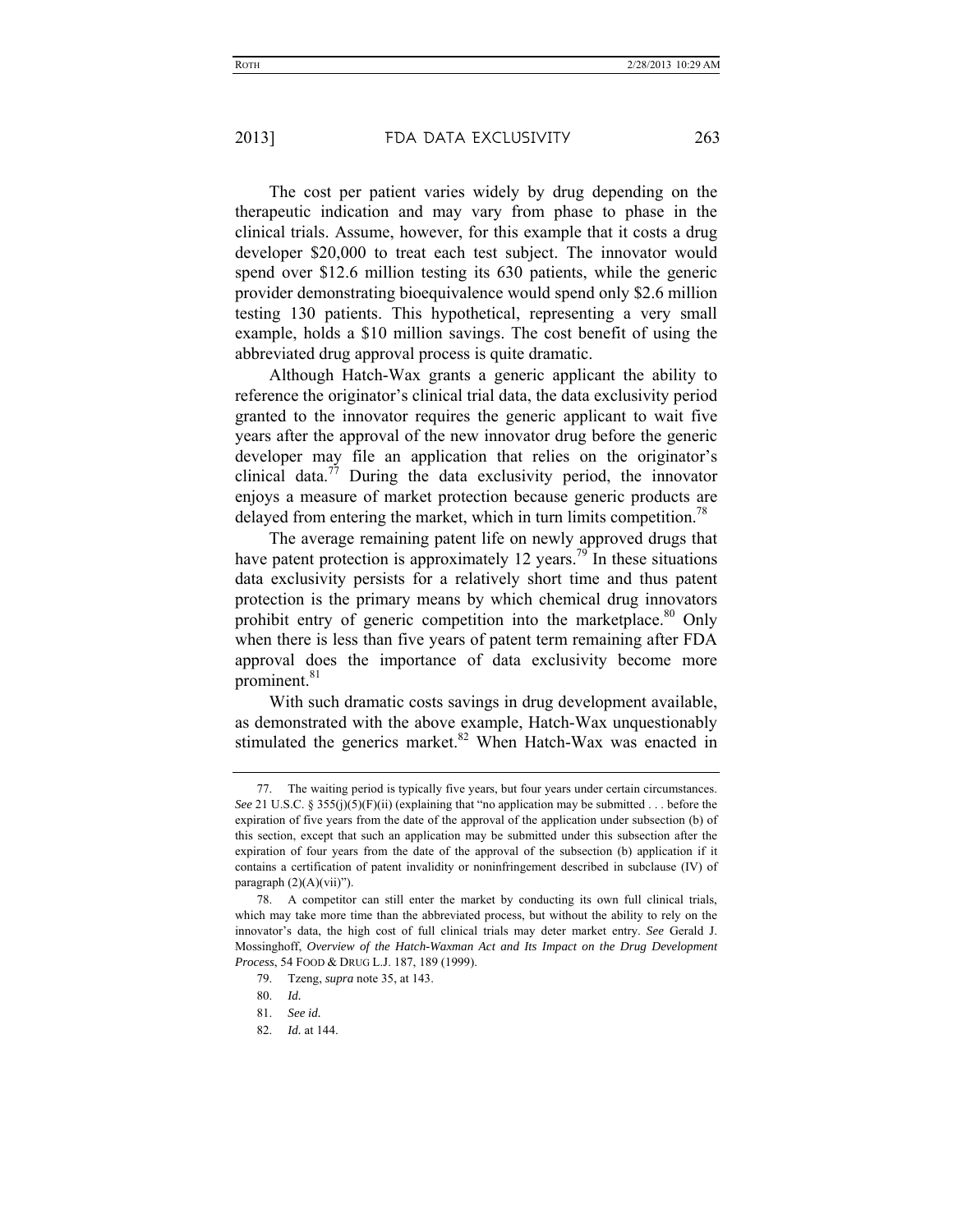1984, generic drugs comprised only 19% of prescriptions.<sup>83</sup> In 2009, generics represented 75% of prescriptions in the United States.<sup>84</sup> Estimates indicate consumers save \$8 to \$10 billion dollars through the use of generics.<sup>85</sup> Projections for generic dispensing in 2013 are 80% to 90%.<sup>86</sup>

3. Market Exclusivity

Some commentators confuse market exclusivity and data exclusivity, referring to them as one and the same thing.<sup>87</sup> They are not. Data exclusivity is a limitation on a competitor's ability to rely on the data of the innovator. A competitor may still enter the market by developing its own data through its own clinical trial activity. Market exclusivity, however, is a complete bar to competitors for drug approval. "Market exclusivity" is a term that refers to the FDA's refusal to approve another application for a particular drug for commercialization during a period of time after the innovator drug is approved to treat a particular indication.<sup>88</sup>

There are very limited circumstances under which an applicant may procure market exclusivity. Hatch-Wax provides for market exclusivity for orphan drugs and generics seeking accelerated approval if the drug is accompanied by a Paragraph IV certification and the applicant is successful in challenging an innovator's patent in court. The latter is granted market exclusivity for only 180 days. Of more significance and prominence is "orphan drug" status, which provides market exclusivity for seven years.<sup>89</sup> Market exclusivity is

86. *See* MEDCO, 2011 DRUG TREND REPORT: HEALTHCARE 2020, at 35 (2012).

 87. *See, e.g.*, Joyce Wing Yan Tam, Note, *Biologics Revolution: The Intersection of Biotechnology, Patent Law, and Pharmaceutical Regulation*, 98 GEO. L.J. 535, 535-37 (2010).

 88. *See* Orphan Drug Act, 21 U.S.C. § 360cc(a)(2) (2011) ("[F]or a drug designated . . . for a rare disease or condition, the Secretary may not approve another application ... for such drug for such disease or condition . . . until the expiration of seven years . . . ."). There is also a marketing exclusivity for a six-month period for pediatric treatments under section 505A of the FD&C Act (called the "pediatric exclusivity"). *See* FD&C Act, 21 U.S.C. § 355a (2011).

 89. The Orphan Drug Act (ODA) was passed in the United States in January of 1983 as a means to encourage pharmaceutical companies to develop drugs for diseases that have a small market, which are defined as disorders affecting fewer than 200,000. John Henkel, *Orphan Drug Law Matures into Medical Mainstay*, FDA CONSUMER, May-June 1999, at 29, 30. Companies that develop an orphan drug not only may sell it without competition for seven years, but may

 <sup>83.</sup> FED. TRADE COMM'N, GENERIC DRUG ENTRY PRIOR TO PATENT EXPIRATION: AN FTC STUDY 7 (2002).

 <sup>84.</sup> *IMS Health Reports U.S. Prescription Sales Grew 5.1 Percent in 2009, to \$300.3 Billion*, **BLOOMBERG** (Apr. 1, 2010), http://www.bloomberg.com/apps/news?pid=newsarchive&sid=au5OPQhtu2bI.

 <sup>85.</sup> *The US Generic Drugs Industry Overview*, THEMEDICA (Apr. 6, 2009. 10:50 AM), http://www.themedica.com/articles/2009/04/the-us-generic-drugs-industry.html.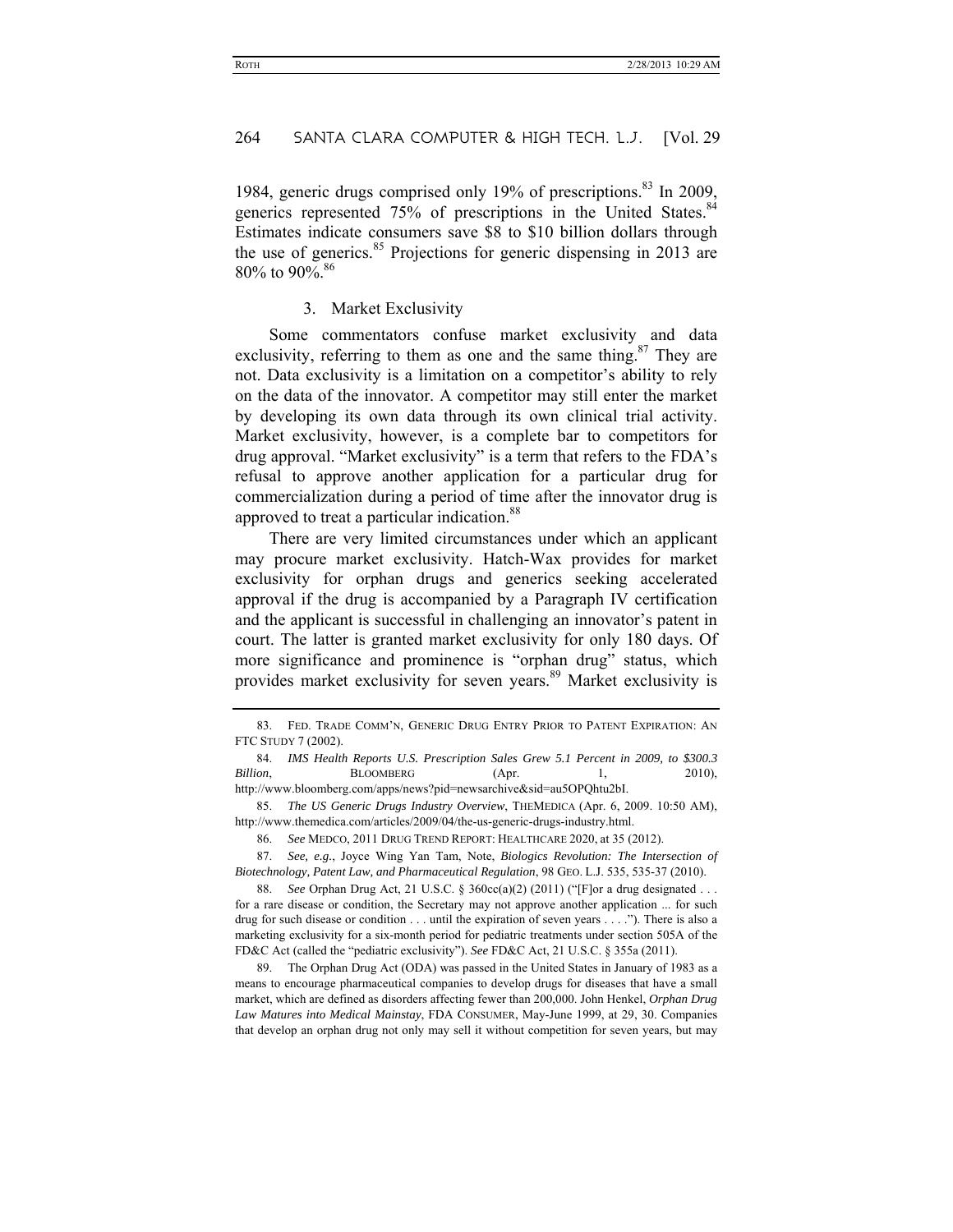broader than data exclusivity because market exclusivity prevents all competitors from entering the market even if a competitor conducts its own full-scale clinical trials.<sup>90</sup> The FDA will not approve a generic or biosimilar version of the drug for treatment of the same disease or condition during the market exclusivity period.

4. Patent Challenges under the Hatch-Waxman Act

In addition to providing limited patent term extensions, market exclusivity and data exclusivity, Hatch-Wax contains another direct impact on the patent system. When an innovator applies for drug approval with the FDA it must identify each patent it holds that is applicable to the drug. Under Hatch-Wax, subsequent applicants that are seeking the benefit of the abbreviated approval process must file one of four different certifications, known as Paragraph I through Paragraph IV certifications.<sup>91</sup>

Each certification addresses a different situation for the subsequent applicant. A Paragraph I certification is filed if the originator failed to file its patent information with the FDA. $^{92}$  A Paragraph II certification is filed if the innovator's patent has expired.<sup>93</sup> A Paragraph III certification is filed if the innovator has a valid patent that will expire and the subsequent applicant is requesting approval on the date after that patent expires.  $94$  A Paragraph IV certification is filed if the subsequent applicant believes the originator's patent is either invalid or not infringed by the subsequent applicant by the manufacture, use, or sale of the new drug for which

- 92. *Id.* § 355(j)(2)(A)(vii)(I).
- 93. *Id.* § 355(j)(2)(A)(vii)(II).
- 94. *Id.* § 355(j)(2)(A)(vii)(III).

also receive clinical trial tax incentives. Andrew Pollack, *Orphan Drug Law Spurs Debate*, N.Y. TIMES, Apr. 30, 1990, at D1. The ODA was implemented to encourage R&D investment in diseases with small patient populations, which might otherwise not be appealing for companies to target. During the period from the inception of the ODA in 1983 to May 2010, the FDA approved 353 orphan drugs and granted orphan designations to 2,116 compounds. Walter Armstrong, *Pharma's Orphans*, PHARMACEUTICAL EXECUTIVE, May 2010, at 83, 84. The ODA is widely acknowledged to be a success. *Id.* at 86. Moreover, many other countries––particularly the European Union—have orphan drug laws comparable to the U.S. laws. *See, e.g.*, Carolyne Hathaway, John Manthei & Cassie Scherer, *Exclusivity Strategies in the United States and European Union*, FDLI UPDATE, May-June 2009, at 34, *available at* http://www.lw.com/upload/pubcontent/\_pdf/pub2655\_1.pdf.

 <sup>90.</sup> Maxwell R. Morgan, *Regulation of Innovation Under Follow-On Biologics Legislation: FDA Exclusivity as an Efficient Incentive Mechanism*, 11 COLUM. SCI. & TECH. L. REV. 93, 98 (2010).

<sup>91. 21</sup> U.S.C.  $\S 355(i)(2)(A)(vii)(I)-(IV)$  (2011) (containing each of the four certifications as subparagraphs (I) through (IV), respectively).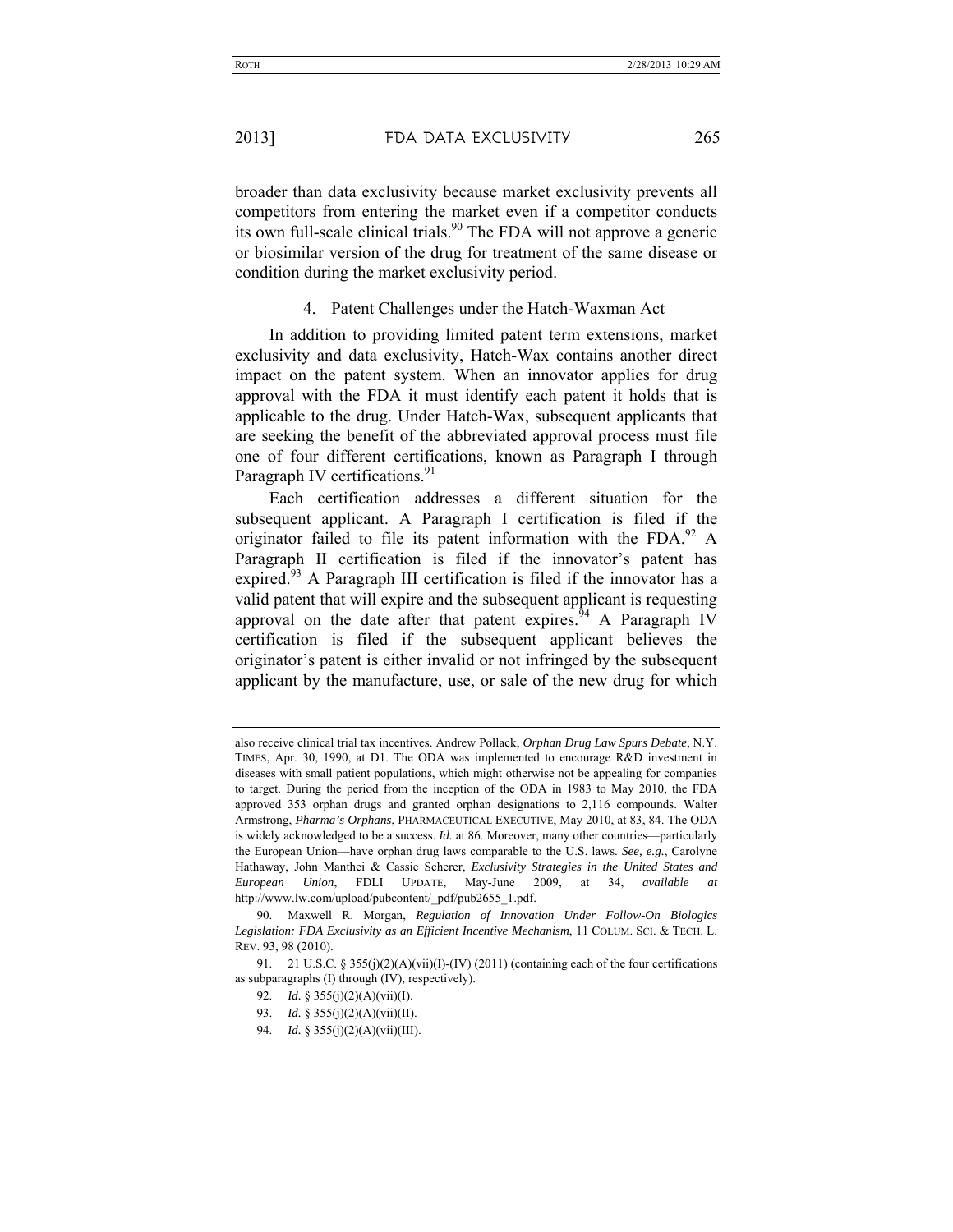the application is submitted. $95$ 

Under a Paragraph IV certification the first applicant to successfully challenge the innovator's patent in court also receives the added benefit of a 180-day market exclusivity period.<sup>96</sup> This limited market exclusivity period is designed to encourage generic developers to file and challenge first. Some commentators believe this added benefit encourages drug developers to both design around others' patents as well as challenge invalid patents.<sup>97</sup>

#### *C. The Biologics Price Competition and Innovation Act of 2009 (BPCI)*

The biotech industry has a burgeoning abbreviated regulatory approval pathway for biosimilars, which has generated considerable attention. Regulatory approval for biologics was initiated under the Public Health Service Act of 1944 (PHS Act) pursuant to which the FDA currently approves "biological products."<sup>98</sup> This approval process for biologics resembles the pathway for chemical drugs under the FD&C Act.  $99$ 

An innovator faces similar requirements whether it seeks approval of a biologic under the PHS Act or a chemical drug under the FD&C Act. However, a subsequent applicant seeking to reference the innovator's clinical trial data faces significantly different requirements under these two regimes. Approval of a new drug, biologic or chemical, begins with an application to the FDA, and upon allowance by the FDA the drug then undergoes clinical trials to determine its safety and efficacy.<sup>100</sup> As noted above, clinical trials progress from small-scale human testing in Phase 1 to large-scale human testing in Phase 3, with costs increasing at each phase.<sup>101</sup>

While Hatch-Wax created an abbreviated approval process allowing generics to rely on an originator's clinical trial data,<sup>102</sup> no such provision existed for biologics under the PHS Act. Thus, since the advent of biotechnology techniques in 1982, biotech companies have enjoyed what will be called here "continuous data exclusivity."

102. *See* 21 U.S.C. § 355(j) (2011).

 <sup>95.</sup> *Id.* § 355(j)(2)(A)(vii)(IV).

 <sup>96.</sup> *Id.* § 355(j)(5)(B).

 <sup>97.</sup> FED. TRADE COMM'N, *supra* note 83, at 7.

 <sup>98.</sup> Public Health and Welfare Act, 42 U.S.C. § 262 (2011).

 <sup>99.</sup> *See* JOHNSON, *supra* note 12, at 6.

 <sup>100. 42</sup> U.S.C. § 262(a)(2)(C).

 <sup>101.</sup> DiMasi & Grabowski, *supra* note 60, at 472.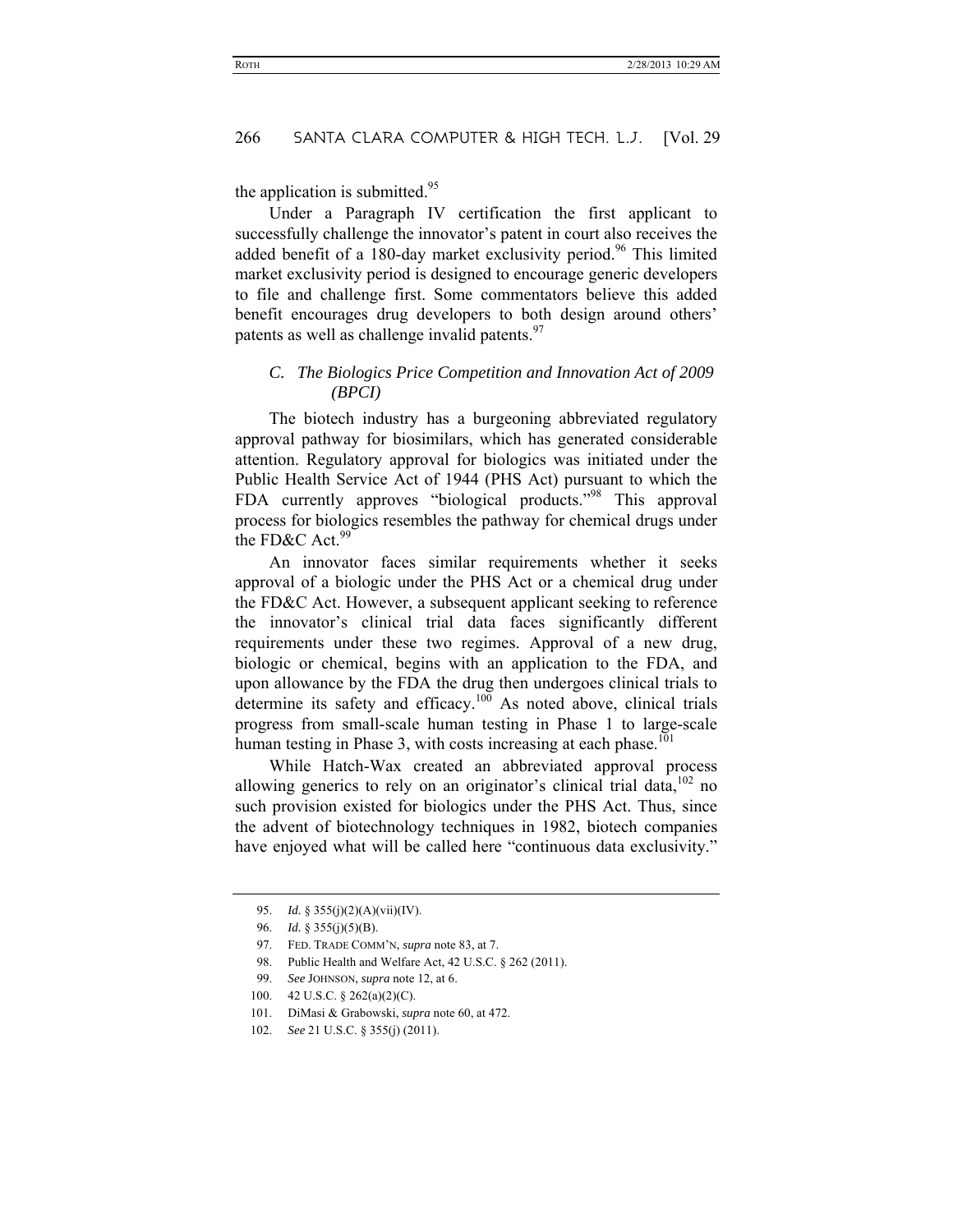Except for one limited case, which will be discussed in a moment, imitators have not been able to rely on an innovator's data for the last 30 years—amounting to continuous data exclusivity. Thus new market entrants must bear full costly and time-consuming clinical trials in order to attain approval for a biosimilar.<sup>103</sup> While the European Union and Canada have more developed regulatory pathways for biosimilars and a number of biosimilars approved and on their markets, the United States currently has only one biosimilar approved, Omnitrope, a human growth hormone (HGH) product by Sandoz.

Sandoz is the generic drug unit of the Swiss pharmaceutical group Novartis. Sandoz filed its new drug application (NDA) for Omnitrope in 2003. In order to get its product approved, Sandoz sued the FDA in 2005 complaining that the FDA was "dragging its feet."<sup>104</sup> This was years before the BPCI, and thus Sandoz sought accelerated approval under the FD&C Act pursuant to Hatch-Wax, again marking the failure of Hatch-Wax with regard to biologics. Later that year, the FDA informed Sandoz it was unable to decide whether to approve Omnitrope, citing various scientific and legal issues.<sup>105</sup> This is not surprising, as an accelerated approval process for biosimilars was not yet established because of the immunogenicity and interchangeability issues described above in Part II.A.

Nevertheless, the FDA staff later apparently informed Sandoz that Omnitrope was safe and effective for its intended use but that it was indistinguishable from Pfizer's innovator product, Genotropin.<sup>106</sup> Sandoz filed suit complaining that the FDA had failed to act on the NDA for Omnitrope within the statutory time frame, also alleging that the FDA had no basis in fact or law to deny its approval.<sup>107</sup> While the Sandoz story is an aberration, it punctuates the quandary in the United States—legislation that provides for a biosimilar market but no concrete means to implement it.

Establishing a biosimilars market involves considerations not encountered in the generic pharmaceutical marketplace. Neither Hatch-Wax nor the PHS Act addressed these concerns (e.g., immunogenicity and interchangeability), nor could they. The next

 <sup>103.</sup> *See* JOHNSON, *supra* note 12, at 6.

 <sup>104.</sup> Phil Taylor, *Sandoz Takes Issue with FDA over Biogenerics*, IN-PHARMA TECHNOLOGIST.COM (Sept. 15, 2005), http://www.in-pharmatechnologist.com/Regulatory-Safety/Sandoz-takes-issue-with-FDA-over-biogenerics.

 <sup>105.</sup> *Id.*

 <sup>106.</sup> *Id.*

 <sup>107.</sup> *Id.*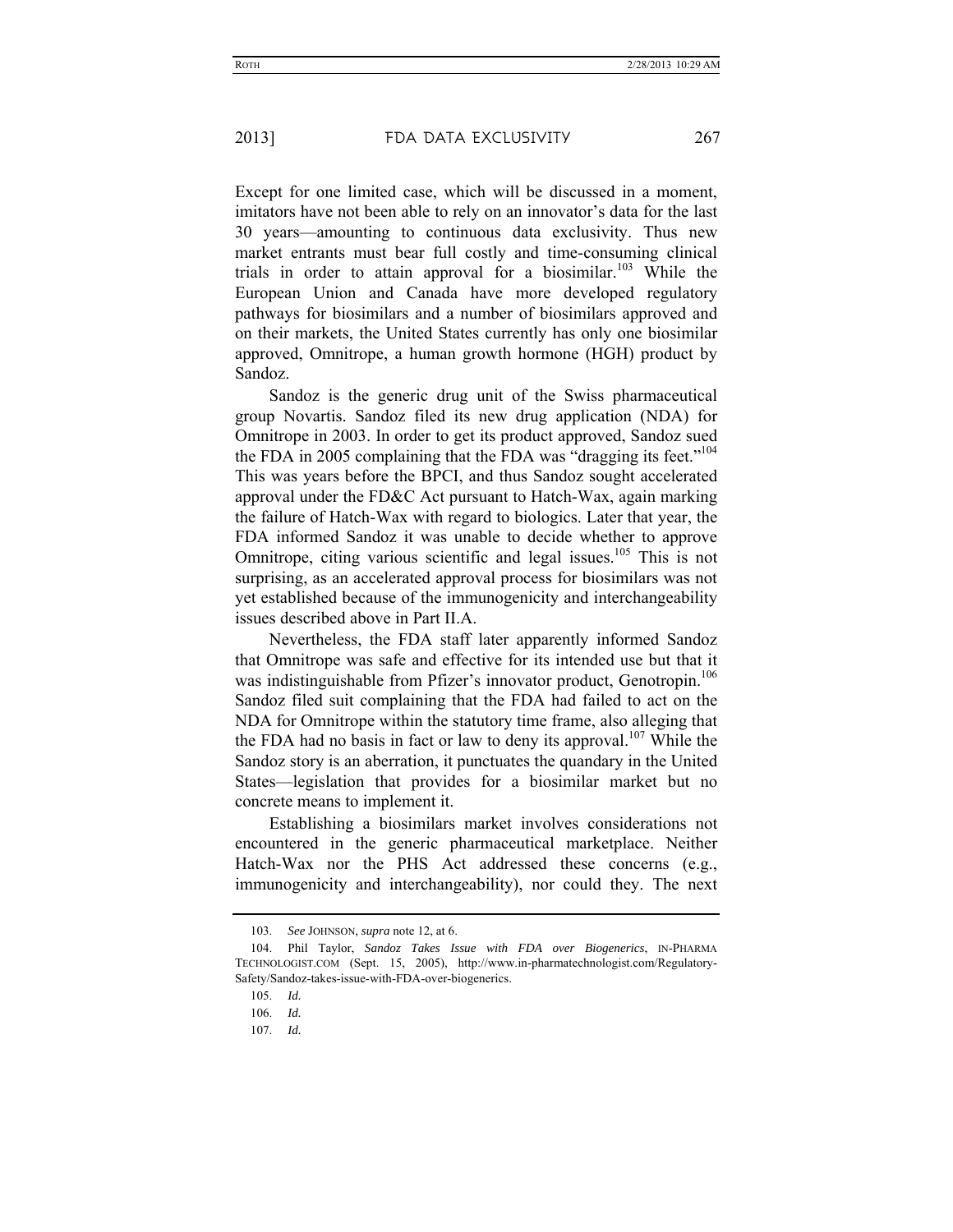attempt to foster a biosimilars market was the BPCI. It was introduced in 2007, but was not passed until it was incorporated into the Patient Protection and Affordable Care Act (PPACA), which was signed into law by President Obama on March 23, 2010.<sup>108</sup> Being intertwined with the PPACA, the BPCI was in jeopardy as a result of the controversy that ensued over the PPACA.<sup>109</sup>

Twenty-six states, private individuals, and organizations of independent businesses collectively brought action against the federal Health and Human Services, Treasury, and Labor Departments and their Secretaries challenging the constitutionality of the PPACA.<sup>110</sup> Much uncertainty ensued over whether the BPCI would survive and whether an accelerated biologics approval process was going to materialize.<sup>111</sup> On June 28, 2012, however, the Supreme Court upheld the PPACA with a 5-4 vote.<sup>112</sup> The BPCI remains intact and life science industry participants are examining how to move forward with biosimilars development. $^{113}$ 

The BPCI amended the PHS Act to implement, among other things, an accelerated approval process for biosimilars<sup>114</sup> through an abbreviated drug license application under new subsection  $351(k)$ .<sup>115</sup>

110. *NFIB*, 132 S. Ct. at 2572.

 <sup>108.</sup> *See* PPACA*,* Pub. L. No. 111-148, 124 Stat. 119 (2010) (codified as amended at 42 U.S.C. §§ 18001-18121 (2011)).

 <sup>109.</sup> *See* Nat'l Fed'n of Indep. Bus. v. Sebelius (*NFIB*), 132 S. Ct. 2566 (2012). The PPACA has no severability clause, so if it is struck down, the BPCI would be struck down as well. *See* Michael A. Swift, Linda D. Bentley & Kelly Davis, *Biosimilar Regulations and CMOs*, FIERCEBIOTECH (June 26, 2012), http://www.fiercebiotech.com/offer/baxterjune?source=baxterhouse (remarks of Kelly Davis, Regulatory Affairs Associate Director, Baxter BioPharma Solutions, during webinar).

 <sup>111.</sup> During a webinar sponsored by the Intellectual Property Owners Association on March 22, 2012, the presenters, Henry Hadad, Vice President and Deputy General Counsel of Bristol-Myers Squibb Co., Suzanne Drennon Munck, Chief Counsel for Intellectual Property for the Federal Trade Commission, Erika Lietzan, Partner at Covington & Burling LLP in Washington, D.C., and Pamela Sherrid, the host of IPOA's IP Chat Channel, were asked by participants over the Internet for insight as to whether the BPCI would survive the constitutional challenge of the PPACA; all presenters declined to answer or speculate. *See* Henry Hadad, Erika Lietzan & Suzanne Munck, *The FDA's Guidance on Biosimilars: Understanding the Impact on Patent Prosecution and Litigation*, INTELL. PROP. OWNERS ASS'N (Mar. 22, 2012), https://ipoevents.webex.com/ec0605l/eventcenter/recording/recordAction.do?siteurl=ipoe vents&theAction=poprecord&path=pop\_program\_info&recordID=6321187 (webinar presentation).

 <sup>112.</sup> *NFIB*, 132 S. Ct. 2566.

 <sup>113.</sup> Alex Philippidis, *R&D Changes Foreseen After Supreme Court Obamacare Decision*, GENETIC ENG'G & BIOTECH. NEWS (July 5, 2012), http://www.genengnews.com/insight-andintelligence/r-d-changes-foreseen-after-supreme-court-obamacare-decision/77899641/.

 <sup>114.</sup> *See* PPACA §§ 7001-7003, 124 Stat. 804 (2010).

 <sup>115.</sup> Hadad et al., *supra* note 111.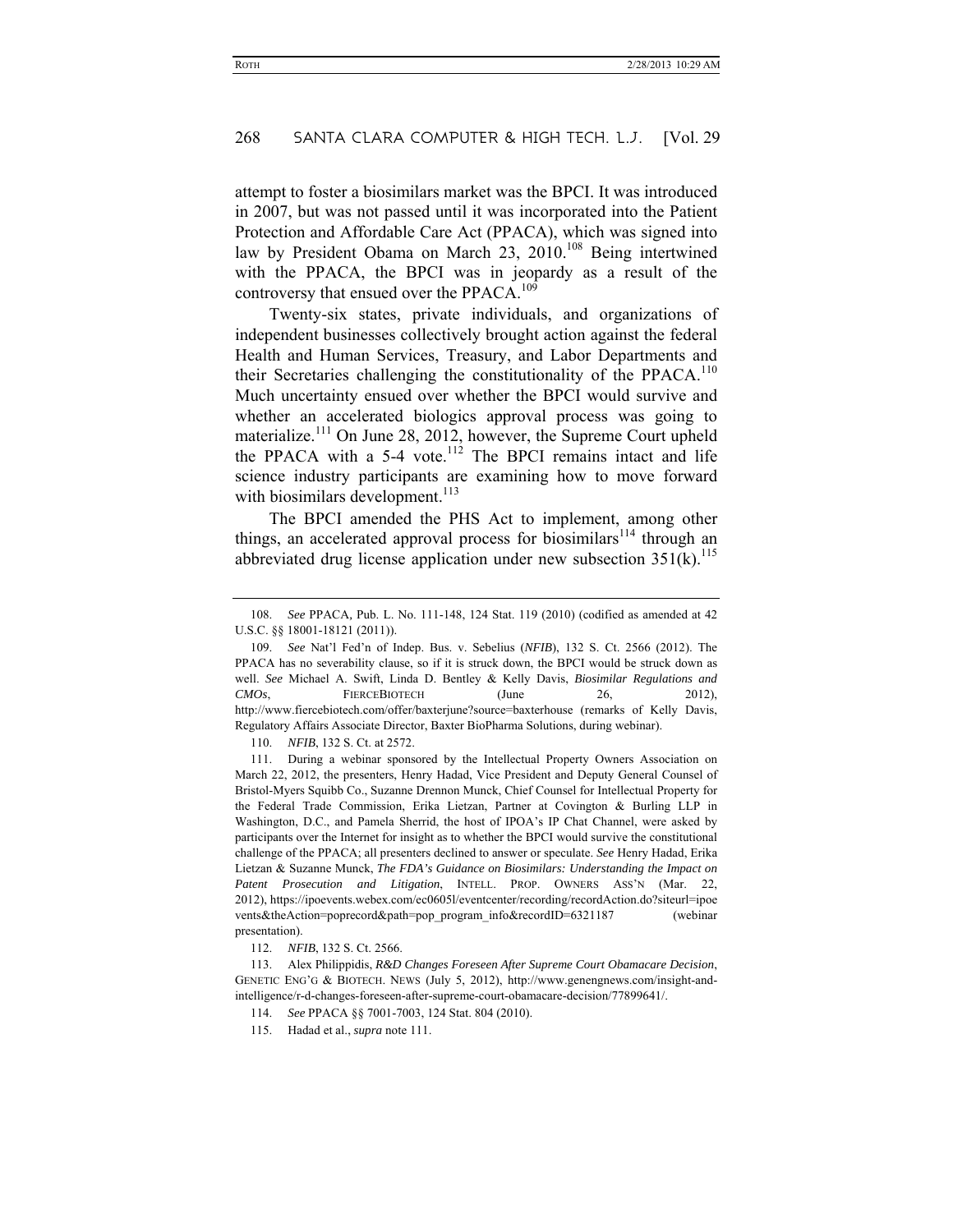Much debate ensued over what the time period for data exclusivity should be, such that innovators can recoup the enormous R&D expenditures required to commercialize a new drug before biosimilars enter the market. A popular Duke study concluded it takes 12.9 to 16.2 years for innovators to break even on new biologics.<sup>116</sup> A study funded by Teva Pharmaceuticals, however, concluded that seven years was sufficient.117 Scrutinizing much of this data, one commentator suggested the appropriate balance to foster innovation and protect investment lies in no less than  $17$  years.<sup>118</sup> In its final version, however, the BPCI provides for 12 years of data exclusivity.<sup>119</sup>

BPCI provides for the licensing of "biosimilar" and "interchangeable" biological products.<sup>120</sup> A follow-on product will be considered "biosimilar" if it is "highly similar"<sup>121</sup> to the original product (called the "reference product"<sup>122</sup>) and "there are no clinically meaningful differences between the biological product and the reference product in terms of the safety, purity, and potency of the product." $^{123}$  A product will be considered "interchangeable" if it "can be expected to produce the same clinical result as the reference product in any given patient,"<sup>124</sup> and the risk of switching the patient from the original product to the biosimilar product is expected not to be significantly greater, in terms of safety or diminished effectiveness, than the risk of continuing to use the original product.125 Approved interchangeable products "may be substituted for the reference product without the intervention of the health care provider who prescribed the reference product."<sup>126</sup> However, with immunogenicity and interchangeability issues still unsurmounted, no

- 124. *Id.* § 262(k)(4)(A)(ii).
- 125. *Id.* § 262(k)(4)(B).
- 126. *Id.* § 262(i)(3).

 <sup>116.</sup> Henry Grabowski, *Follow-On Biologics: Data Exclusivity and the Balance Between Innovation and Competition*, 7 NATURE REVS.: DRUG DISCOVERY 479, 486 (2008).

 <sup>117.</sup> ALEX M. BRILL, PROPER DURATION OF DATA EXCLUSIVITY FOR GENERIC BIOLOGICS: A CRITIQUE 4, 11 (2008), *available at* http://www.tevadc.com/Brill\_Exclusivity\_in\_Biogenerics.pdf.

 <sup>118.</sup> John A. Vernon, Alan Bennett & Joseph H. Golec, *Exploration of Potential Economics of Follow-On Biologics and Implications for Data Exclusivity Periods for Biologics*, 16 B.U. J. SCI. & TECH. L. 55, 71 (2010).

 <sup>119. 42</sup> U.S.C. § 262(k)(7)(A) (2011) (section 7002(a)(2) of the PPACA).

 <sup>120.</sup> *Id.* § 262(k).

 <sup>121.</sup> *Id.* § 262(i)(2)(A) (section 7002(b)(3) of the PPACA).

 <sup>122.</sup> *Id.* § 262(i)(4).

 <sup>123.</sup> *Id.* § 262(i)(2)(B).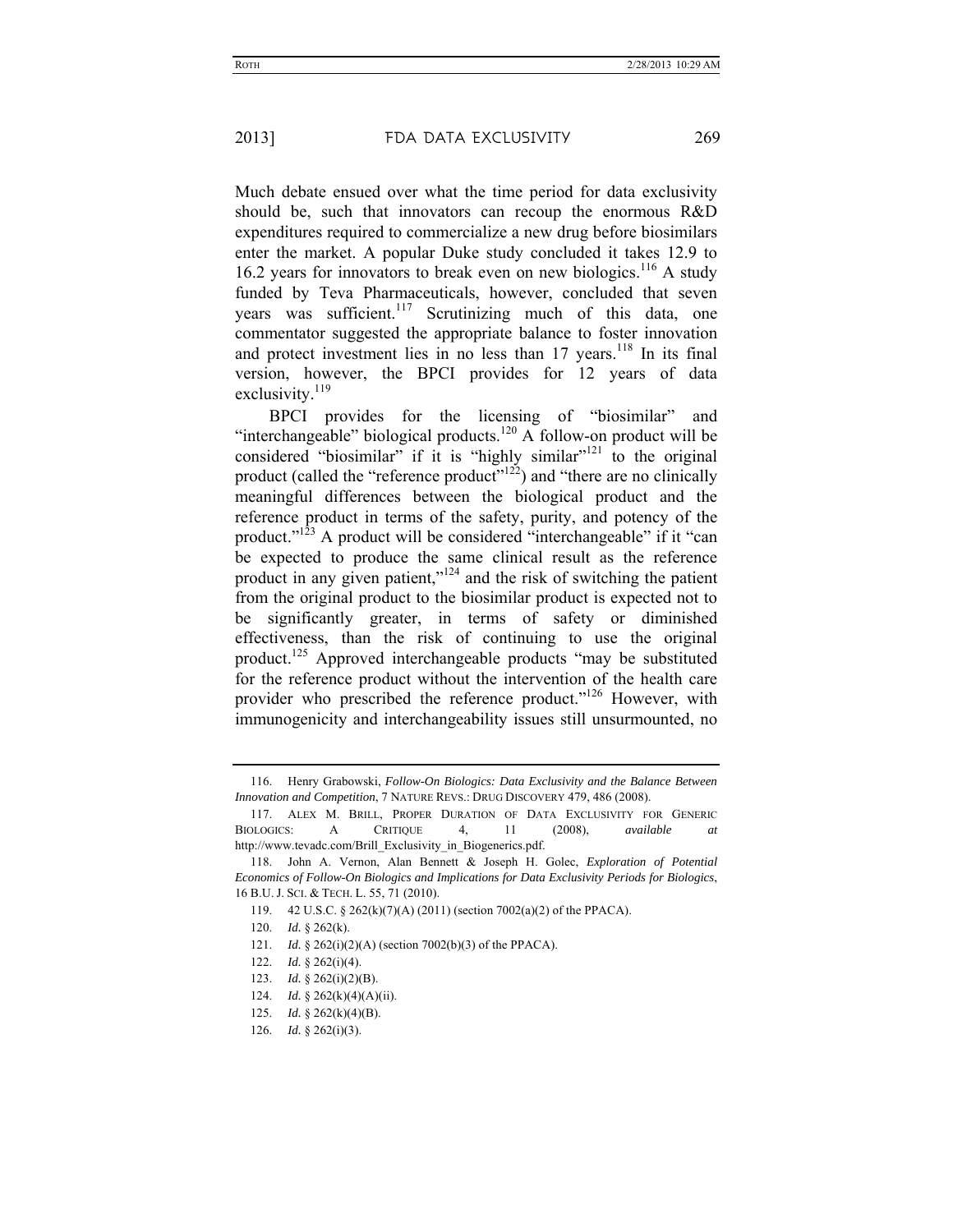biosimilars have been approved yet under the BPCI, $^{127}$  and thus there is still no biosimilars market in the United States.

Under continued pressure from the biotechnology industry. regulators have struggled to clarify and solidify a meaningful approval pathway for biosimilars. The need for a biosimilars market is felt on four fronts: (1) the government wants it,  $128$  (2) consumers want it,  $(3)$  even biotech companies want it,<sup>129</sup> and  $(4)$  the United States is clearly behind its foreign counterparts—the European Union, for example, has  $14$  biosimilars on the market.<sup>130</sup> After much controversy, pressure and debate, the FDA finally released initial guidance documents on February 10, 2012 to help facilitate biosimilar approval. The FDA even conducted a seminar on February 15, 2012, which included experts to discuss the guidance documents with industry participants.<sup>131</sup> Unfortunately, concepts such as "clinically meaningful differences" are still undefined and the best the FDA has to offer is that it says that it wants to facilitate the biosimilars market by meeting with developers "early and often" throughout the approval process.132 But what constitutes "biosimilarity" will be determined "on a case by case basis."<sup>133</sup> Again, the FDA offers no clarity.<sup>134</sup> Notwithstanding, since this guidance was released the FDA has received 35 meeting requests for proposed biosimilars on 11 undisclosed reference products, which rely on the as-yet untried FDA guidance.<sup>135</sup> The FDA, however, has not received any applications as of June 26, 2012 under the new act.<sup>136</sup>

134. *See* Swift et al., *supra* note 109.

 <sup>127.</sup> *Biosimilar*, WIKIPEDIA, http://en.wikipedia.org/wiki/Biosimilar (last modified Jan. 16, 2013).

 <sup>128.</sup> Congress estimates that biosimilars will save the government up to \$25 billion in healthcare spending over the next decade. *See* Patricia F. Dimond, *What Will FDA Biosimilars Guidelines Mean for Industry?*, GENETIC ENG'G & BIOTECH. NEWS (Feb. 16, 2012), http://www.genengnews.com/insight-and-intelligenceand153/what-will-fda-biosimilarsguidelines-mean-for-industry/77899555/.

 <sup>129.</sup> The global biosimilars market is expected to range between \$11-25 billion by 2020 and is very appealing to pharma and biotech companies that can successfully manufacture and market biosimilars. *See id.*

 <sup>130.</sup> Rachel E. Sherman, *Biosimilar Biological Products*, U.S. FOOD AND DRUG ADMIN. (Feb. 15, 2012), https://collaboration.fda.gov/p13473376/?launcher=false&fcsContent=true&pb Mode=normal (webinar presentation).

 <sup>131.</sup> *Id.*

 <sup>132.</sup> *Id.*

 <sup>133.</sup> *Id.*

 <sup>135.</sup> *See* Interview with Judi Appleman, *supra* note 71; Noonan & DeGuilio, *supra* note 52.

 <sup>136.</sup> Swift et al., *supra* note 109.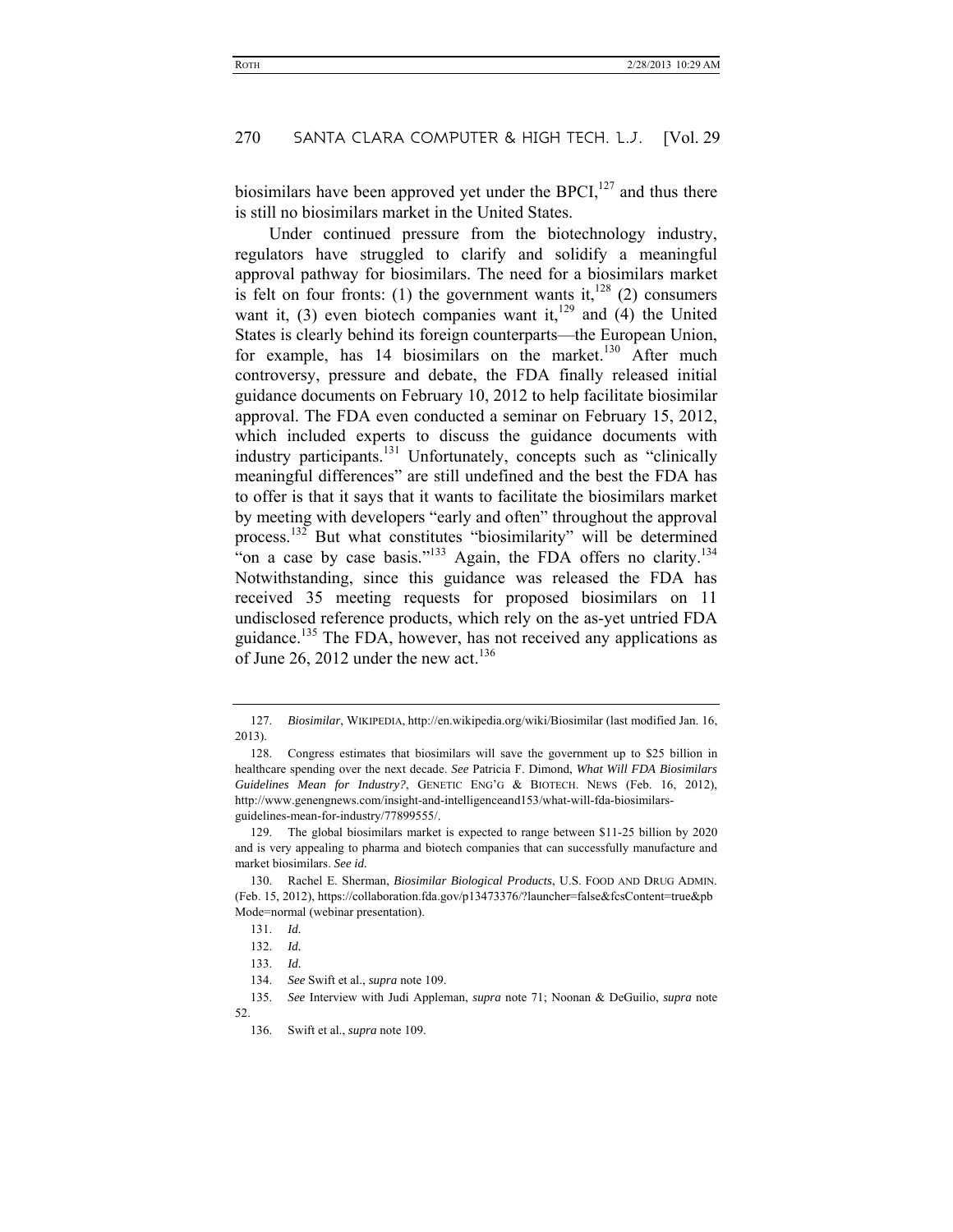Legislators expect the biosimilars market to produce cost savings through competition in a similar fashion as what occurred with the advent of the generic drug market. While estimates of the potential savings vary, $137$  the Obama Administration indicates a biosimilars approval pathway may save the federal government \$14 billion over the next decade,<sup>138</sup> with consumer savings between \$71 billion<sup>139</sup> and \$108 billion during this period.<sup>140</sup> About 32 biologics may lose patent protection by the end of 2015, which represents \$51 billion in sales in the United States. $^{141}$  This offers an opportunity for a profitable biosimilars market. However, the abbreviated process is still undefined and too new to determine the actual benefits on the marketplace or to the innovator or imitator. Since there is so much uncertainty regarding drug approval for biosimilars and data exclusivity is a more narrow protection than what patents provide, it is likely that patenting will continue to be an effective and viable weapon in the intellectual property fund. The next section examines patent protection.

#### III. ASSESSING THE QUALITIES OF THE U.S. PATENT SYSTEM

A patent is an exchange between society and the inventor whereby government provides a limited monopoly to the inventor in recompense for the inventor fully disclosing the discovery, so that society can avail itself and enjoy the benefits of the new development.<sup>142</sup> In the United States, once a patent is issued, the holder is able to exclude others from making, using, having made, selling, offering to sell, or importing anything that practices the patented invention.<sup>143</sup> A patent does not give an inventor an absolute right to practice the invention; it grants only the right to exclude others. Exploitation by the owner depends on whether *others* have patents that overlap the invention's subject matter and whether the practice of the invention is subject to other existing laws.

- 140. Tumulty, *supra* note 7.
- 141. MEDCO, *supra* note 86, at 53.
- 142. *See id.*

 <sup>137.</sup> JOHNSON, *supra* note 12, at 4.

 <sup>138.</sup> *Id.*

 <sup>139.</sup> *Id.*

 <sup>143. 35</sup> U.S.C. § 262 (2011) ("Joint owners. In the absence of any agreement to the contrary, each of the joint owners of a patent may make, use, offer to sell, or sell the patented invention within the United States, or import the patented invention into the United States, without the consent of and without accounting to the other owners.").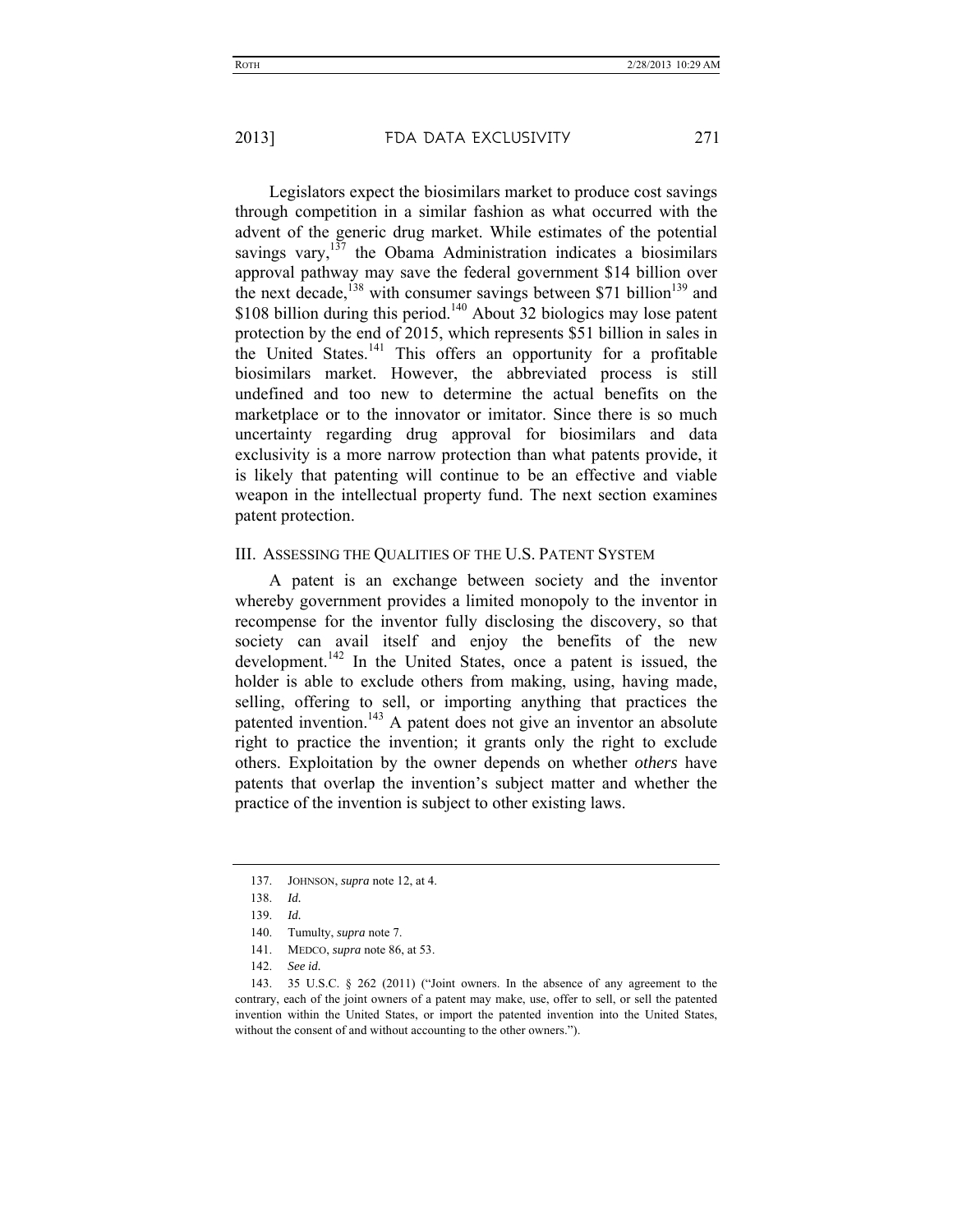#### *A. Patent Terms in Pharmaceuticals and Biotechnology*

Subject to successful prosecution and payment of applicable fees, patents are effective and enforceable beginning on the date on which the patent is issued by the United States Patent and Trademark Office (USPTO) and ending 20 years from the date on which the application for the patent was filed in the United States (or an earlier application if the application contains a specific reference to an earlier filed application).<sup>144</sup> A December 2011 report indicated that the average time for a patent to issue was  $33.7$  months,<sup>145</sup> or just shy of three years. Other commentators indicate the average time for prosecution of a U.S. patent is 3.4 years, but the average period for a biotech patent is 4.4. years.<sup>146</sup> Assuming four years for prosecution, upon issuance a biotech patent has 16 years of effectiveness.

As noted earlier, however, clinical trials may take over six years to complete, and FDA approval may take another year or two.<sup>147</sup> In addition, upon approval various steps toward commercialization need to be taken, and thus a substantial portion of patent life may lapse before the drug reaches the market. As also noted, there is some availability for limited patent term extension to accommodate some of the time spent pursuing FDA approval.<sup>148</sup> Nonetheless, even with extensions, as of 2010 the average effective patent life of a new drug is  $11.7$  years.<sup>149</sup> Hence, the BPCI provides for 12 years of data exclusivity. These figures for patent terms are, of course, averages. It is possible, for example, if a patent is prosecuted quickly and a new drug emerges from FDA approval quickly, one might enjoy a patent term of 17 years. The converse is also true: if patent prosecution and/or drug approval are protracted, there may be very little patent term remaining for a drug upon approval. Thus, while data exclusivity is a fixed period from the date of drug approval, the remaining term

 149. Henry G. Grabowski & John M. Vernon, *Effective Patent Life in Pharmaceuticals*, 19 INT'L J. TECH. MGMT. 98, 116 (2000).

 <sup>144.</sup> *Id.* § 154(a)(2).

 <sup>145.</sup> Jim Singer, *How Long Does Patent and Trademark Prosecution Take? (2011 Update)*, IP SPOTLIGHT (Dec. 14, 2011), http://ipspotlight.com/2011/12/14/1780/.

 <sup>146.</sup> Dennis S. Fernandez & James T. Huie, *Strategic Balancing of Patent and FDA Approval Processes to Maximize Market Exclusivity*, 7 ASIA PAC. BIOTECH NEWS 998, 998 (2003), *available at* http://www.iploft.com/PTO-FDA.pdf.

 <sup>147.</sup> DiMasi & Grabowski, *supra* note 60, at 475.

 <sup>148. 35</sup> U.S.C. § 156. The Hatch-Waxman Act allows for restoration of half the time spent in clinical trials and the full time spent by the FDA during final approval, up to five years, but caps the maximum patent life after restoration at 14 years, so the full five year restoration is not available if the drug developer retains a patent term of greater than nine years prior to patent term extension under the Hatch-Waxman Act.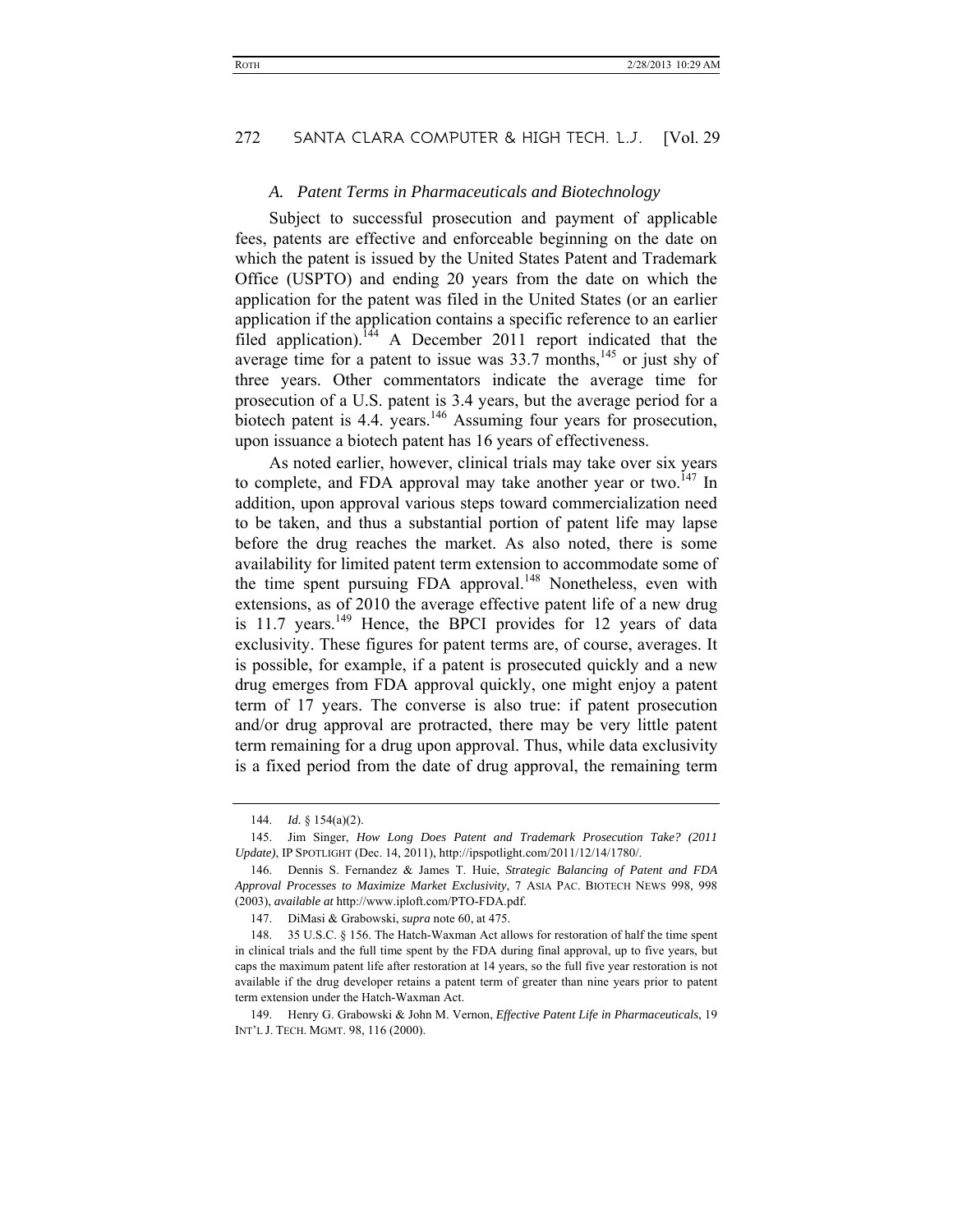for any patents issued on such drug will vary from case to case.

#### *B. Reasons for Patenting*

Why do inventors and their employers file for patents? There are many reasons for seeking a patent, assuming the discovery or innovation satisfies the subject matter criteria for patentability. A number of widely recognized reasons for patenting are: (1) patent holders can sell products at higher than marginal costs; (2) patents can prevent competition and allow a holder to maintain supernormal profits; (3) patents allow an inventor to utilize litigation as a tool for enforcement; (4) some implement a "defensive" patenting strategy, using patents to stop infringement suits through counterclaiming or by lodging prior art to invalidate another's patent or prevent another from getting a patent issued; (5) patents are used as strategic "bargaining" chips, for example, in cross-licensing negotiations where the one with fewer patents often pays licensing fees to the holder of the most patents; (6) patents are viewed as valuable assets and help secure financing and investment, especially for smaller companies, which, in turn, funds R&D efforts; (7) as valuable assets, patents increase the value of a company for exit strategies, such as for an initial public offering (IPO), an acquisition, or liquidation; (8) patents may allow a company to gain access to a competitor's technology through the threat value of the incumbent's patents versus the entrant's technologies or patents, sometimes called "patent bullying;" (9) some implement a strategy of deploying "blocking patents" to stop evolution of others' technology, which might also include patent suppression to prevent a technology from developing; (10) patents have a cache for marketing, where even the "patent pending" moniker appeals to consumers; and (11) patents may increase one's reputation in an industry or simply satisfy vanity interests $150$ 

# *C. Shortcomings of the U.S. Patent System*

Commentators have noted that the U.S. patent system is deficient in at least four serious ways.151 The first criticism is that the USPTO issues patents too freely, resulting in patents issued with various

 <sup>150.</sup> Ted Sichelman, Professor of Law, Patent Law Policy Class Lecture at the University of San Diego School of Law (Jan. 24, 2012) (on file with author).

 <sup>151.</sup> Ted Sichelman, *The Vonage Trilogy: A Case Study in "Patent Bullying"* 3 (San Diego Legal Studies Paper No. 11-057, 2011), [hereinafter *Patent Bullying*] *available at* http://papers.ssrn.com/sol3/papers.cfm?abstract\_id=1856703. *See generally* Ted Sichelman, *Commercializing Patents*, 62 STAN. L. REV. 341 (2009) [hereinafter *Commercializing Patents*].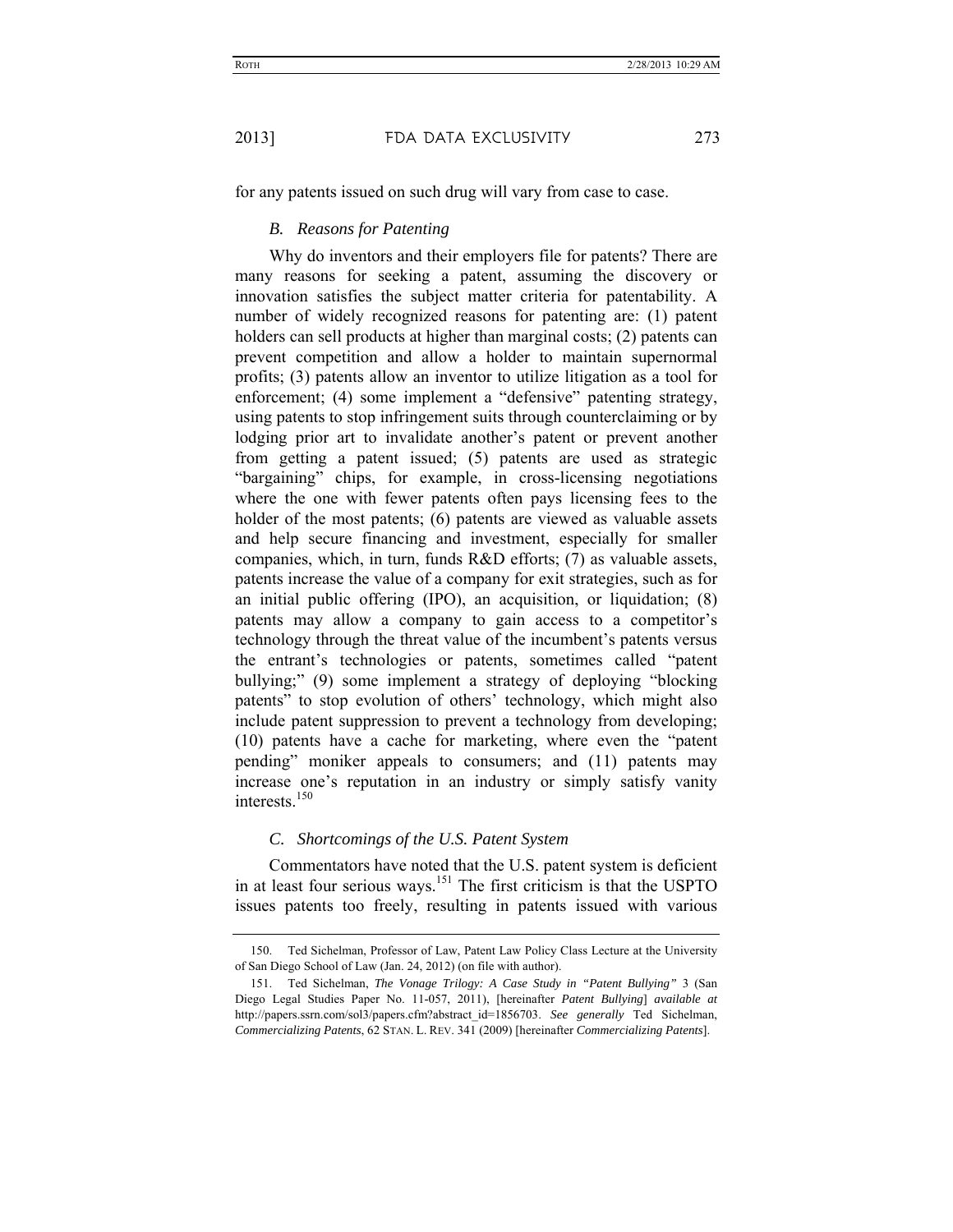problems in the patent claims. Some contain claims that are anticipated or obvious in light of preexisting inventions.<sup>152</sup> Some claims are considered overly broad in relation to the disclosures contained in the specification of the patent.<sup>153</sup> Other claims are either vague and ambiguous or are otherwise hard to understand.<sup>154</sup> There are also claims that are introduced or amended years after the original patent application was filed.<sup>155</sup> The problem with copious "bad" patents is that once a patent is issued, it carries with it a presumption of validity. To challenge this presumption requires litigation to invalidate the patent, which may cost, on average, a million dollars or more.<sup>156</sup>

A second defect in the U.S. patent system is that there are excessively high transaction costs involved with litigation and negotiating licenses for patent rights.<sup>157</sup> These transaction costs are largely the result of widespread uncertainty and variability in various patent law principles.158 These costs can be particularly distorted in fields where it is difficult to search for or analyze patents.<sup>159</sup> Many critics of the U.S. patent system remark that patent boundaries are hidden, unclear, or unpredictable and that, since infringement lawsuits are usually filed against firms exploiting new technologies, innovators are exposed to excessive risk of inadvertent infringement.<sup>160</sup>

A third problem is that patent holders can assert their rights at their discretion. This may not sound problematic on its face, but some patent holders will wait until a particular market is more developed before asserting their rights, allowing infringement to occur and persist while the market develops and participants become accustomed to certain technologies. Then, when the patent owner steps up, the purported and often innocent infringers may incur

 159. *Id. See also* Sichelman, *Commercializing Patents*, *supra* note 151, at 385-87 (discussing substantial transaction costs inventors face in light of broad patent claims).

 <sup>152.</sup> Sichelman, *Patent Bullying*, *supra* note 151, at 3.

 <sup>153.</sup> *Id.*

 <sup>154.</sup> *Id.*

 <sup>155.</sup> *Id.*

 <sup>156.</sup> *Id.*

 <sup>157.</sup> *Id.* at 3-4.

 <sup>158.</sup> *Id.* at 4.

 <sup>160.</sup> JAMES BESSEN & MICHAEL J. MEURER, PATENT FAILURE: HOW JUDGES, BUREAUCRATS, AND LAWYERS PUT INNOVATORS AT RISK 14 (2008); *see also* FED. TRADE COMM'N REPORT, THE EVOLVING IP MARKETPLACE: ALIGNING PATENT NOTICE AND REMEDIES WITH COMPETITION 75-76 (2011), *available at* http://www.ftc.gov/os/2011/03/110307patentreport.pdf.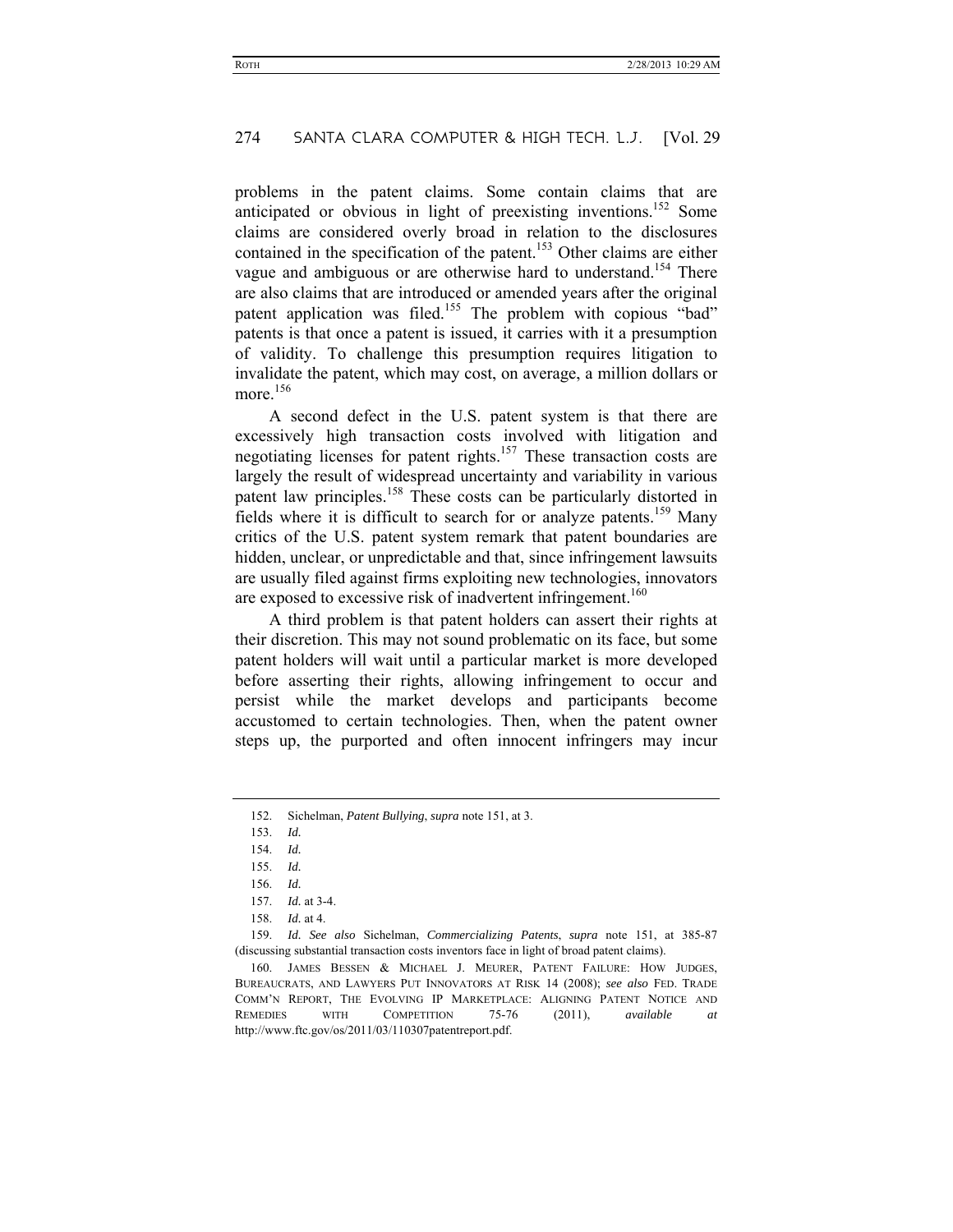exorbitant costs in substituting a non-infringing technology.<sup>161</sup>

A fourth deficiency is that different players in patent litigation have widely disparate resources, stakes and levels of risk aversion.<sup>162</sup> For example, non-practicing entities (NPEs, often called "patent trolls"), large patent holders, and startup companies each have disparate interests and resources in comparison to one another when lawsuits ensue. These inequalities sometime cause highly disproportionate litigation outcomes.<sup>163</sup>

Nonetheless, the frequency of patent litigation has tripled since the 1980s.<sup>164</sup> Despite this, profits associated with worldwide patents in the chemical and pharmaceutical industries far exceed the average cost of litigation to alleged infringers in the United States.<sup>165</sup> Thus despite increased litigation costs, patents appear to maintain significant value in the chemical and pharma fields. These, along with other indicators, suggest that the U.S. patent system still provides positive incentives for chemical and pharmaceutical inventors to innovate  $166$ 

These indicators diverge, however, as to small-molecule chemical drugs versus biologics. The uniqueness of a specific small molecule may be more easily demonstrated than the complexity of a biologic. That is, when trying to prove infringement, it is easier to show another small molecule is identical to the innovator's patented material. In contrast, because of the complexity of large biologic molecules and differences in manufacturing processes, one biologic likely has a different structure than a similar biologic, and, in turn, may display different properties. In this regard, chemical drug patents might provide stronger exclusion because they are more likely to be successfully enforced. In other words, it is easier to determine whether a competitor's chemical drug infringes. For biologics, however, structural differences may not only be different enough to avoid infringement, but they might give rise to different properties or bioactivity in the body, whereby those different features may be patentable in their own right.

 <sup>161.</sup> *See* Ted Sichelman, *Purging Patent Law of "Private Law" Remedies* 21-23 (San Diego Legal Studies, Working Paper No. 11-077, Sept. 23, 2011), *available at* http://papers.ssrn.com/sol3/papers.cfm?abstract\_id=1932834.

 <sup>162.</sup> *See generally* Stuart J.H. Graham & Ted Sichelman, *Why Do Start-Ups Patent?*, 23 BERKELEY TECH. L.J. 1063 (2008).

 <sup>163.</sup> *See id.* at 1080-81.

 <sup>164.</sup> BESSEN & MEURER, *supra* note 160, at 17.

 <sup>165.</sup> *Id.* at 15-16.

 <sup>166.</sup> *Id.* at 16, 27.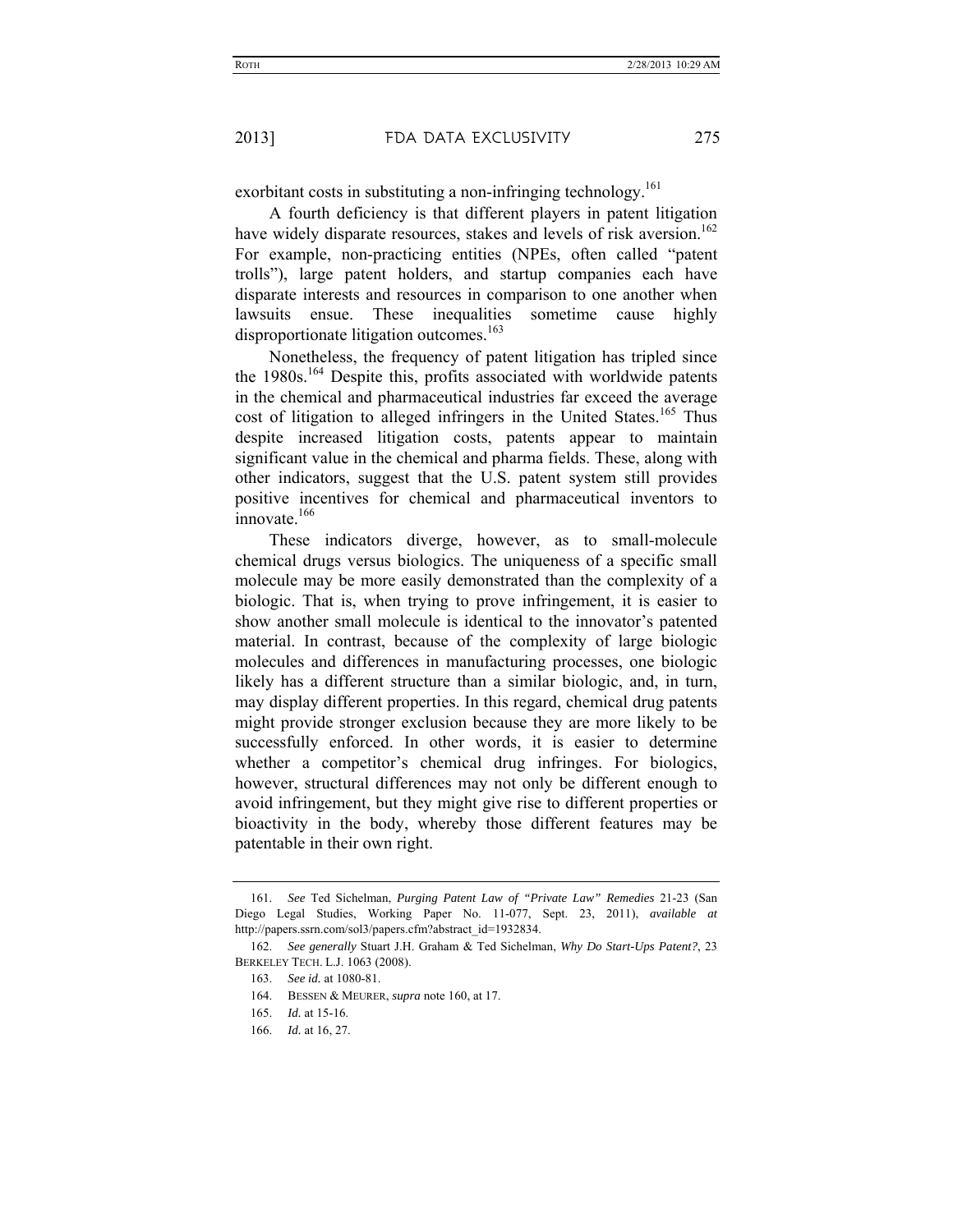Furthermore, the patent specification must be sufficient to inform a person having ordinary skill in the art (PHOSITA) how to make and use the patented subject matter for its intended purpose.<sup>167</sup> This enablement requirement presents a unique problem for biologic inventions because they involve living materials, whereby a written account with a complete description may be insufficient to enable others to make and use the biological invention.168 The enablement requirement has been interpreted to require the patent specification to provide enough information such that a PHOSITA may make and use the claimed invention without undue experimentation.<sup>169</sup> Manufacturing processes vary and some of the finer details of a manufacturer's process are often closely guarded trade secrets.<sup>170</sup> If a subsequent PHOSITA is unable to reliably reproduce the biologics product without access to additional information or without undue experimentation, then the patent may not be enabling and by definition be invalid  $^{171}$ 

A unique patent implication that arises from the complexity of biologics is the "sweet spot" phenomena, whereby a biologic is similar enough for accelerated approval, but not identical for purposes of patent infringement.172 Being in such a place would allow an imitator to enjoy the best of both worlds: accelerated drug approval without patent infringement. Other challenges the biotech industry faces with regard to the patent system will be discussed further below.

#### *D. New Challenges for the Technology Industry with the America Invents Act*

The America Invents Act (AIA) was signed into law by President Obama on September 16, 2011, with certain components

 <sup>167.</sup> The enablement requirement is embodied in 35 U.S.C. § 112(a) (2011) ("The specification shall contain a written description of the invention, and of the manner and process of making and using it, in such full, clear, concise, and exact terms as to enable any person skilled in the art . . . to make and use the same . . . .").

 <sup>168.</sup> THOMAS, *supra* note 63, at 208.

 <sup>169.</sup> Atlas Powder Co. v. E.I. du Pont de Nemours & Co., 750 F.2d 1569, 1576-77 (Fed. Cir. 1984).

 <sup>170.</sup> *BIO Principles on Follow-On Biologics*, BIOTECH. INDUS. ORG. (Jan. 18, 2008), http://www.bio.org/articles/bio-principles-follow-biologics.

 <sup>171.</sup> *See* Gregory N. Mandel, *The Generic Biologics Debate: Industry's Unintended Admission That Biotech Patents Fail Enablement*, 11 VA. J.L. & TECH. 1, 24 (2006).

 <sup>172.</sup> David S. Harper, Partner, McDonnell Boehnen Hulbert & Berghoff LLP, Presentation at the Association of University Technology Managers' Annual Meeting: Follow-On Biologics (Mar. 1, 2011).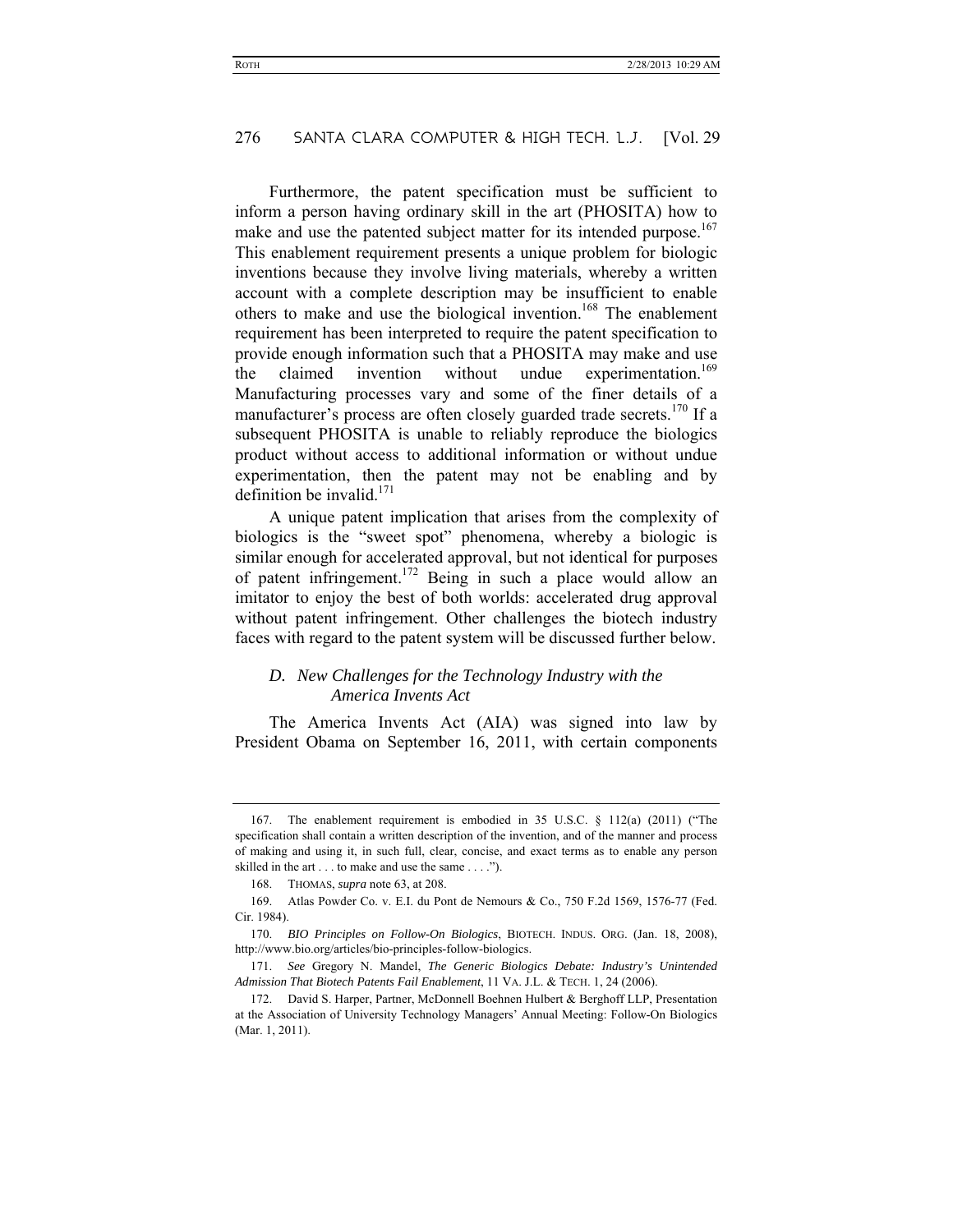yet to become effective.<sup>173</sup> The AIA is the subject of considerable controversy and debate of its own, which will not be covered in this article. Some commentators propose that technology companies will be subjected to an unprecedented wave of patent lawsuits that will stifle innovation.<sup>174</sup> Others argue the AIA may prevent startups from raising the capital required to commercialize their inventions.175 Opponents of the AIA contend that venture funding may be diverted to less risky investments.176 Some suggest that a startup that relies on patents for protection from competitive risk will lose certain protections available today, protection that allow them to gather the capital, strategic partners, and time for  $R&D$  and testing.<sup>177</sup> In addition, critics indicate that startups exposed to the risk of copying by more established companies will be unable to attract venture capital, and so will lack the financial resources necessary to commercialize their inventions and grow their companies.<sup>178</sup>

Whether any of this is true remains to be seen. For purposes of this article, it is simply noted that the AIA introduces new dubiety into an already murky patent system. Nevertheless, since there is so much uncertainty regarding drug approval for biosimilars and data exclusivity is a more narrow protection than what patents provide, it is likely that patenting will continue to be an effective and sustainable defense in the fight for intellectual property.

#### IV. COMPARISON OF DATA EXCLUSIVITY WITH PATENTING

Some commentators suggest that data exclusivity periods are more important and more effective in protecting intellectual property

 <sup>173.</sup> *See* Leahy-Smith America Invents Act, Pub. L. No. 112-29, 125 Stat. 284 (2011); Ted Sichelman, Professor of Law, Patent Law Policy Class Lecture at the University of San Diego School of Law (Feb. 7, 2012) (on file with author).

 <sup>174.</sup> *See, e.g.*, Tracie L. Bryant, *The America Invents Act: Slaying Trolls, Limiting Joinder*, 25 HARV. J.L. & TECH. 673, 675-76 (2012); *Leahy-Smith America Invents Act*, WIKIPEDIA, http://en.wikipedia.org/wiki/Leahy-Smith\_America\_Invents\_Act (last modified Jan. 12, 2013); Matthew Yglesias, *America's Patent Crisis*, SLATE (July 5, 2012, 4:49 PM), http://www.slate.com/articles/business/small\_business/2012/07/patents\_innovation\_and\_the\_am erica invents act how a new law encouraging more efficient patent processing could stifl e\_american\_innovation\_.html.

 <sup>175.</sup> *See Leahy-Smith America Invents Act*, *supra* note 174; Eric Savitz, *New Patent Law Means Trouble for Tech Entrepreneurs*, FORBES (Sept. 20, 2011, 4:04 PM), http://www.forbes.com/sites/ciocentral/2011/09/20/new-patent-law-means-trouble-for-techentrepreneurs/.

 <sup>176.</sup> *Leahy-Smith America Invents Act*, *supra* note 174.

 <sup>177.</sup> *Id.*

 <sup>178.</sup> Gary M. Lauder, *Venture Capital—The Buck Stops Where?*, 2 MED. INNOVATION & BUS. 14, 14–19 (2010).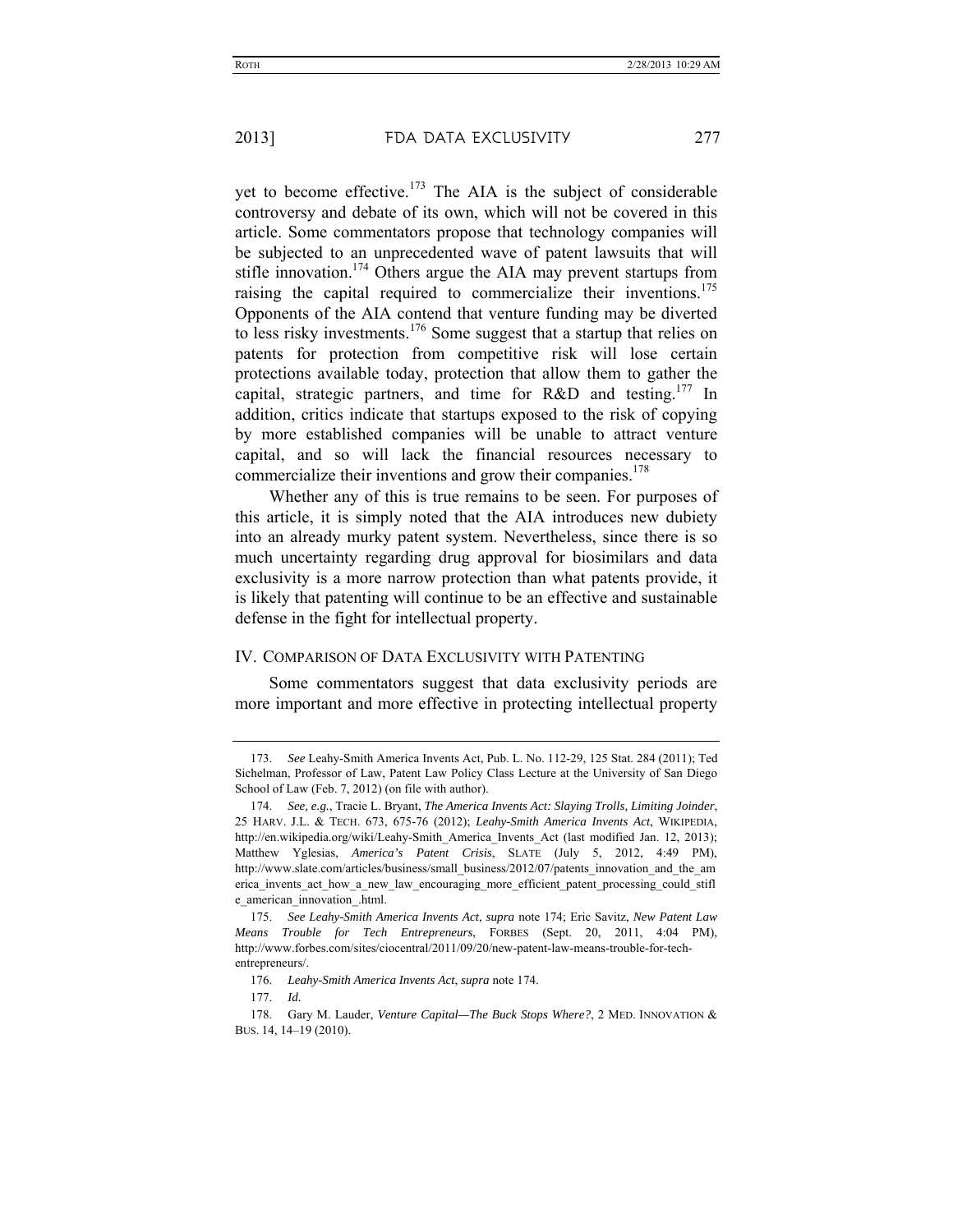for biotech companies than the patent regime.<sup>179</sup> Some predict that biotech firms will come to rely more on data exclusivity over patenting their inventions to protect their competitive advantages.<sup>180</sup> Admittedly, the patent system is far from perfect and has its own host of issues and uncertainties. Regardless, however, the drug approval process and the patent system each provide very different benefits to biotech firms, even if some of the impact of these regimes produces similar effects in protecting one's space in the marketplace.

The debate over data exclusivity periods has been particularly significant because of what some commentators view as a critical examination of the effectiveness of patent law in advancing technology.181 Some suggest recent Supreme Court decisions reflect a movement towards narrowing patent protections.<sup>182</sup>

Data exclusivity provides the holder of an approved NDA limited protection from new competition in the marketplace for the innovation embodied in the newly approved drug.<sup>183</sup> Exclusivity is available for new chemical entities (NCEs), which are by definition innovative, and for significant changes in already approved drug products, such as a new use.<sup>184</sup>

As noted earlier, the abbreviated drug approval process expressly permits the FDA to rely on data not developed by the applicant.<sup>185</sup> This could be published literature or the FDA's finding of safety and effectiveness of the innovator's previously approved drug.<sup>186</sup> Data exclusivity operates in two ways: (1) it precludes approval of certain applications under section  $505(b)(2)$  of the FD&C Act and certain abbreviated new drug applications (ANDAs) for prescribed periods of time,<sup>187</sup> and (2) it delays the submission of section  $505(b)(2)$ applications and ANDAs for certain periods of time.<sup>188</sup>

 187. *See id.* A 505(b)(2) application is one for which one or more of the investigations relied upon by the applicant for approval "were not conducted by or for the applicant and for which the applicant has not obtained a right of reference or use from the person by or for whom the investigations were conducted."

 188. *Small Business Assistance: Frequently Asked Questions for New Drug Product Exclusivity*, U.S. FOOD & DRUG ADMIN., http://www.fda.gov/Drugs/DevelopmentApprovalProcess/SmallBusinessAssistance/ucm069962.

 <sup>179.</sup> *See* Morgan, *supra* note 90, at 93.

 <sup>180.</sup> *Id.*

 <sup>181.</sup> *Id.*

 <sup>182.</sup> *Id.*

 <sup>183.</sup> *See id.*

 <sup>184.</sup> Tam, *supra* note 87, at 553.

 <sup>185.</sup> *See* 21 U.S.C. § 355(b)(2) (2011).

 <sup>186.</sup> *See id.*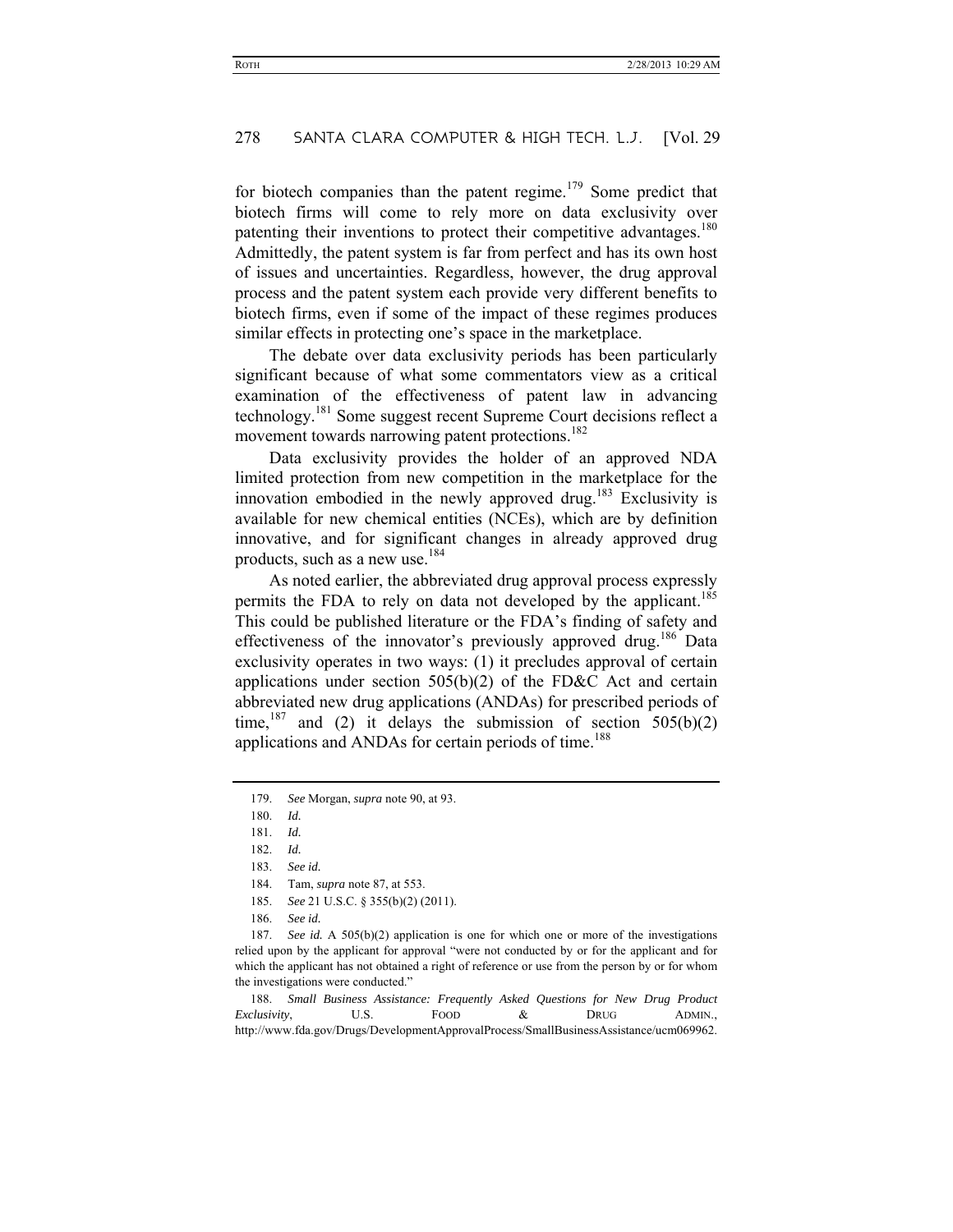Essentially, the FDA may not approve another application for a drug for which the investigations described in the application and relied upon by the applicant (here, an imitator) for approval of the application were not conducted by or for the applicant, and for which the applicant has not obtained a right of reference or use from the originator for whom the investigations were originally conducted.<sup>189</sup> This last concept is important in that an imitator could procure a right of reference or use from the originator by either purchasing the data or licensing the rights to use, and thereby rely on the data much akin to licensing the rights to practice under another's patent. Data exclusivity and patenting are similar in this fashion, but they differ in significant ways.

#### *A. Scope and Predictability*

Two major differences between data exclusivity and patents are the scope of protection and its predictability. The scope of patents may be narrowing, as some commentators suggest, $190$  and the greater number of patents that get issued in a particular field the narrower the ultimate claims might be when patents are issued; but a patent still has the potential of covering a much broader scope than data exclusivity. As noted above, data exclusivity protects a newly approved drug against a generic or a biosimilar—essentially, a competitor with the same type of drug. Data exclusivity might also protect a significant improvement or new use, but, again, it would only protect against an imitator seeking approval for *that same improvement or use*. A patent, however, may have far greater reach, depending on the interpretation of the scope of its claims.

A prominent, and probably extreme example, is U.S. Patent No. 4,528,643 ('643 patent), issued in 1985, which was for a kiosk that produced digital audio tapes in retails stores. The owner, E-Data, was successful in enforcing its patent against a host of e-commerce businesses.<sup>191</sup> E-commerce was not only a different technology, but did not even exist when '643 patent was issued. The Court of Appeals, however, concluded in 2001 that the "point of sale location" covering E-Data's kiosks also included bedrooms, offices, and anywhere else with an Internet connection.<sup>192</sup> The scope of the '643

htm (last visited Jan. 21, 2012).

 <sup>189.</sup> *See* 21 C.F.R. 314.3 (2012); *see also* FD&C § 505(b)(2).

 <sup>190.</sup> Morgan, *supra* note 90, at 93.

 <sup>191.</sup> BESSEN & MEURER, *supra* note 160, at 2.

 <sup>192.</sup> *Id.* at 9.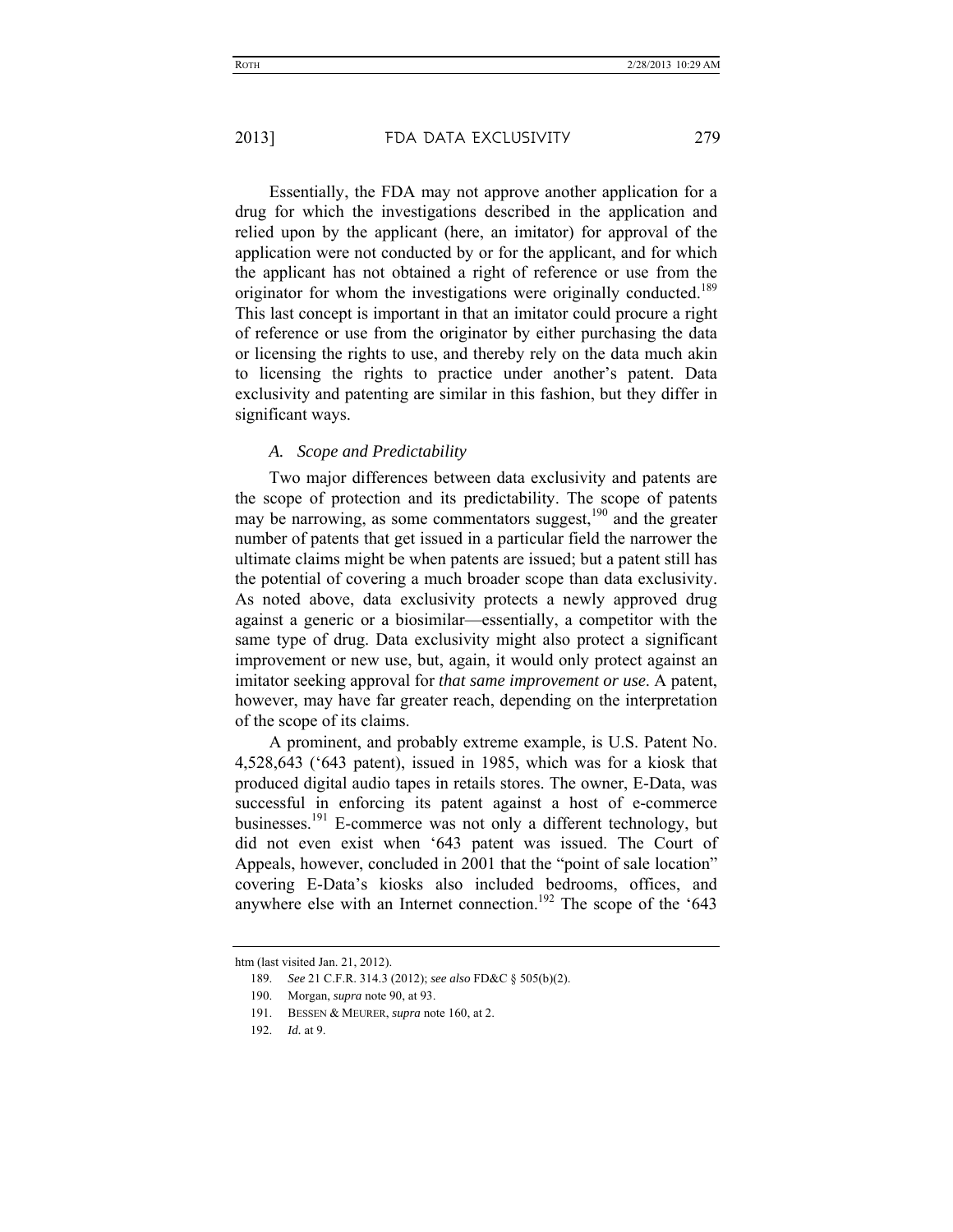patent was unforeseen when issued and unpredicted before this ruling. Data exclusivity, however, has no unpredictable scope: it protects the data of the innovator held by the FDA. Even market exclusivity is predictable in scope: the FDA will not approve a generic or biosimilar for the indication, or treatment, for which approval is granted. Thus patents have the ability to protect a much broader area than data exclusivity.

Moreover, while market exclusivity—a patent—is a complete bar to competition, data exclusivity is not. A patent might prohibit one from practicing the scope of the patent during its term, but data exclusivity only precludes an imitator from relying on the innovator's clinical trial data. An imitator motivated enough to expend the resources may still compete if it has the wherewithal to conduct its own clinical trials. In fact, this behavior had already occurred before the BPCI was enacted. Despite the absence of an abbreviated approval process for biosimilars, six generic manufactures of HGH were able to obtain regulatory approval from the FDA by conducting their own comprehensive clinical trials.<sup>193</sup> Thus even the "continuous" data exclusivity" that persisted did not prevent these competitors from entering the market. Such comprehensive clinical trial efforts were likely wasteful and redundant, and may be remedied if the new FDA guidance on biologics leads to accelerated approvals. Nonetheless, this behavior underscores a limitation of data exclusivity protection.

# *B. Preexisting Competition*

Patent protection begins upon the USPTO issuing a patent. Arguably and to a lesser extent, a company simply touting an innovation or discovery as "patent pending" might also create some modest deterring effect and thus provide some measure of protection even before a patent is issued. However, having a patent does not necessarily prevent another from engaging in what might constitute infringing conduct. In fact, another entity might already be infringing one's patent even before or upon the issuance of the patent, whereby the patent holder might immediately file suit for infringement.

Data exclusivity, however, arises upon approval of a new drug, and by the drug being *new* there is no analogous "infringement." This is so because another company cannot legally commercialize a drug in the United States without first procuring FDA approval, which

 <sup>193.</sup> *See* Henry Grabowski, Ian Cockburn & Genia Long, *The Market for Follow-On Biologics: How Will It Evolve?*, 25 HEALTH AFF. 1291, 1293-94 (2006), *available at*  http://content.healthaffairs.org/content/25/5/1291.full.html.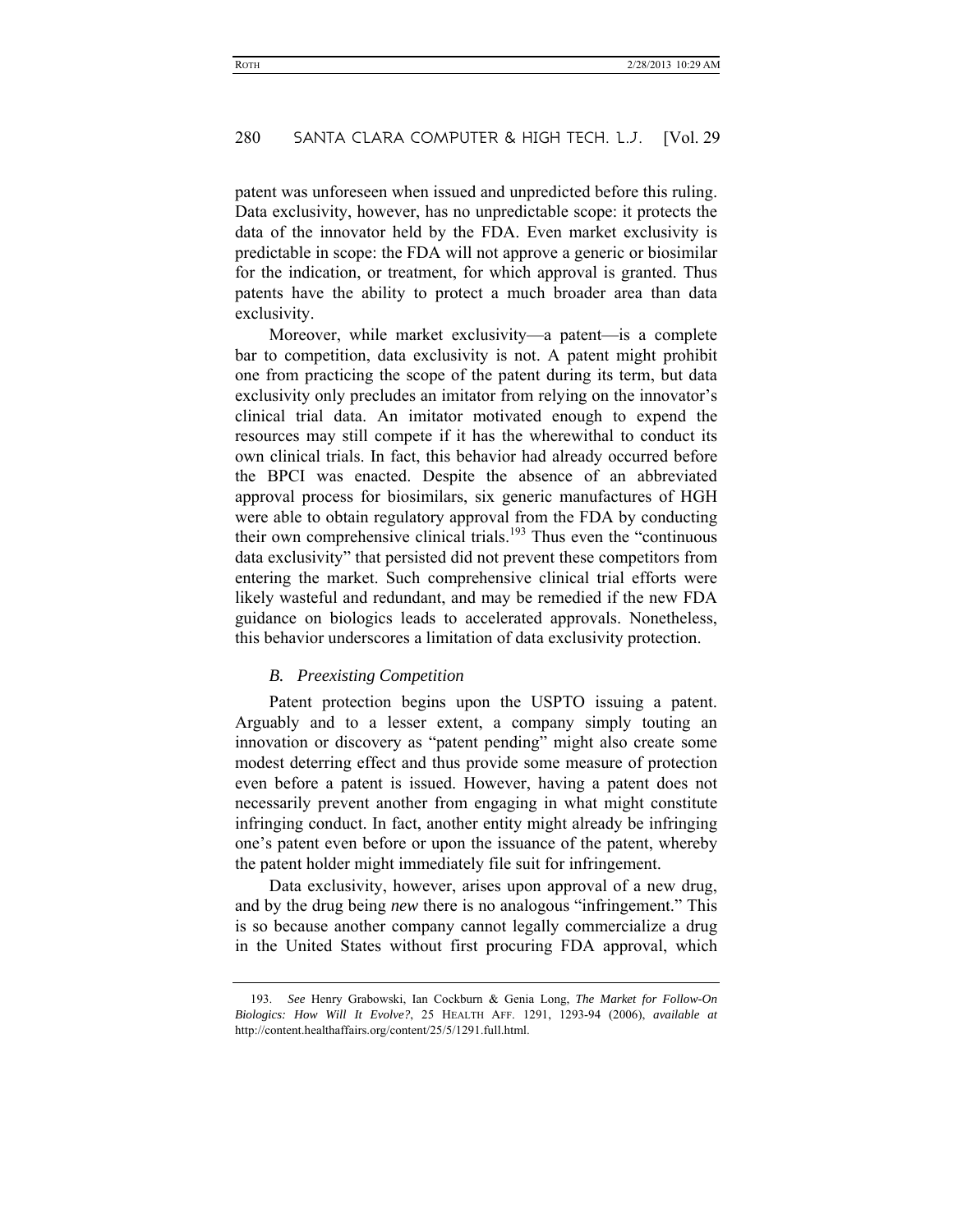constitutes a license to market the drug. Selling drugs is a very complex business with other factors at play in addition to FDA approval, such as approval for reimbursement by medical plans, approval for listing on doctors' formularies so that doctors are aware of the availability of the drug, and acceptance in the medical community of the drug for treatment of either its approved use or an "off-label" use. With these and other considerations present, the barriers to entry are so high that competition for the newly approved drug may be minimal and perhaps nonexistent, whereas with a patented product, competition or infringement may already exist in the marketplace.

# *C. Passive versus Proactive*

Another difference between data exclusivity and patenting is that data exclusivity is automatic. The innovator does not have to do anything—a passive characteristic. Upon drug approval, the innovator is already entitled to protection of its data and, indeed, the FDA will not allow an imitator to rely on the innovator's data in introducing a competing product. Furthermore, no additional cost is required to enjoy data exclusivity.

Patents, however, require affirmative action on the part of the patent holder: efforts to prosecute patent applications and enforce issued patent (which could possibly lead to expensive, complex, and uncertain litigation to guard against infringers)—proactive behavior. Nonetheless, despite costly litigation, worldwide profits on patents in the chemical and pharmaceutical industries exceed the aggregate cost of litigation in the United States against alleged infringers.<sup>194</sup> One commentator indicated that in 2000 the aggregate cost of U.S. patent litigation was just over \$4 billion, while worldwide profits on patents were about \$15 billion.<sup>195</sup>

# *D. Patent Thickets versus Downstream Reward*

Another area where the utility of the patent system has been questioned is the "patent thickets" problem. The pharma and biotech industries are generally seen as areas where the financial value of the limited monopolies that patents offer is a key incentive for innovation of new products.<sup>196</sup> In 1980, however, the University and Small Business Patent Procedures Act (the Bayh-Dole Act) was passed to

 <sup>194.</sup> BESSEN & MEURER, *supra* note 160, at 15-16.

 <sup>195.</sup> *Id.* at 15.

 <sup>196.</sup> Morgan, *supra* note 90, at 101.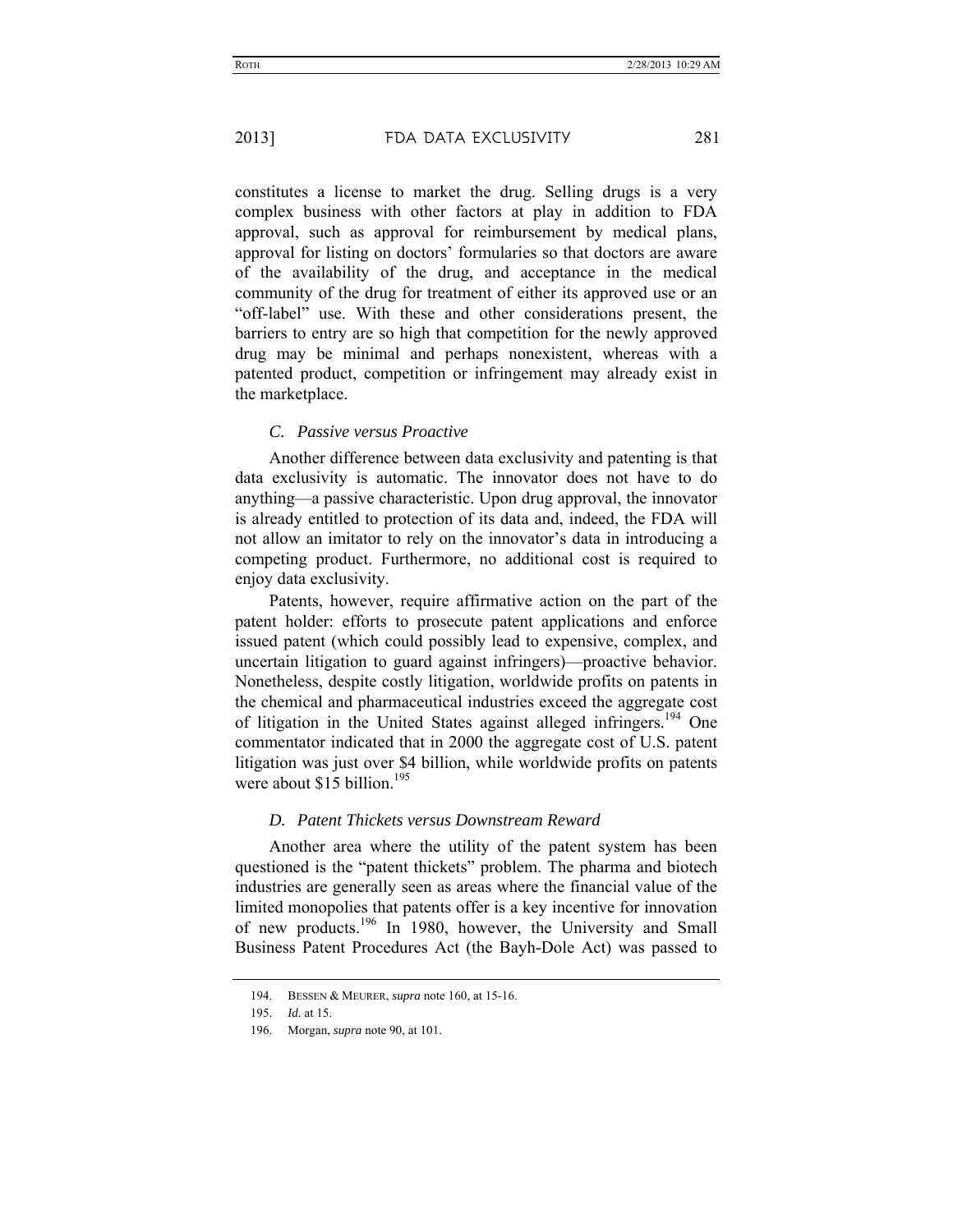encourage universities and other recipients of federal research funds to patent their  $R&D.<sup>197</sup>$  This has caused a proliferation of intellectual property rights in what is called "upstream" bioscience research that in the past was freely available and in the public domain for innovators to use. This research is now often tied up by patent holders and requires licensing of multiple patents from various upstream sources<sup>198</sup>

This "patent thicket" is a phenomenon where multiple patent holders each have the right to exclude others from using a portion of the common information pool. Thus, because of transaction costs and strategic considerations, the rights to the information pool will not be allocated efficiently to allow for optimum use.<sup>199</sup> This creates significant pressure on downstream developers by way of search costs, licensing transaction costs, hold-up problems, and royaltystacking problems.<sup>200</sup> Data exclusivity, on the other hand, does not bear this problem because it is designed to reward successful endproduct development. The payoff—i.e., the license the FDA issues by approving a drug—focuses on the downstream effort: successful completion of the approval process.

#### *E. Financial Considerations*

The total cost for issuance of one patent for a startup biotech company ranges from \$52,000 to  $$62,000$ <sup>201</sup> This appears small in comparison to the overall costs of drug development, but biologics developers face considerably higher costs enforcing patents. Hatch-Wax itself, as noted above, has provisions that encourage generic providers to challenge the validity of innovators' patents. The BPCI has similar provisions.<sup>202</sup> The patent system's ability to serve as an incentive to innovation is undoubtedly impacted when one has to consider whether to pursue these lawsuits and risk patent invalidation

 <sup>197.</sup> Michael A. Heller & Rebecca S. Eisenberg, *Can Patents Deter Innovation? The Anticommons in Biomedical Research*, 280 SCIENCE 698, 698 (1998), *available at* http://www.sciencemag.org/content/280/5364/698.full.

 <sup>198.</sup> *Id.* at 698-701.

 <sup>199.</sup> *Id.*

 <sup>200.</sup> Morgan, *supra* note 90, at 102-03.

 <sup>201.</sup> Ted Sichelman, Professor of Law, Patent Law Policy Class Lecture at the University of San Diego School of Law (Feb. 14, 2012) (on file with author).

 <sup>202.</sup> *See* BPCI § 351(*l*)(1)(D) (explaining that the applicant seeking accelerated approval must provide information to the innovator sufficient for the innovator to determine "whether a claim of patent infringement could reasonably be asserted if the subsection (k) applicant engaged in the manufacture, use, offering for sale, sale, or importation into the United States of the biological product that is the subject of the application under subsection (k)").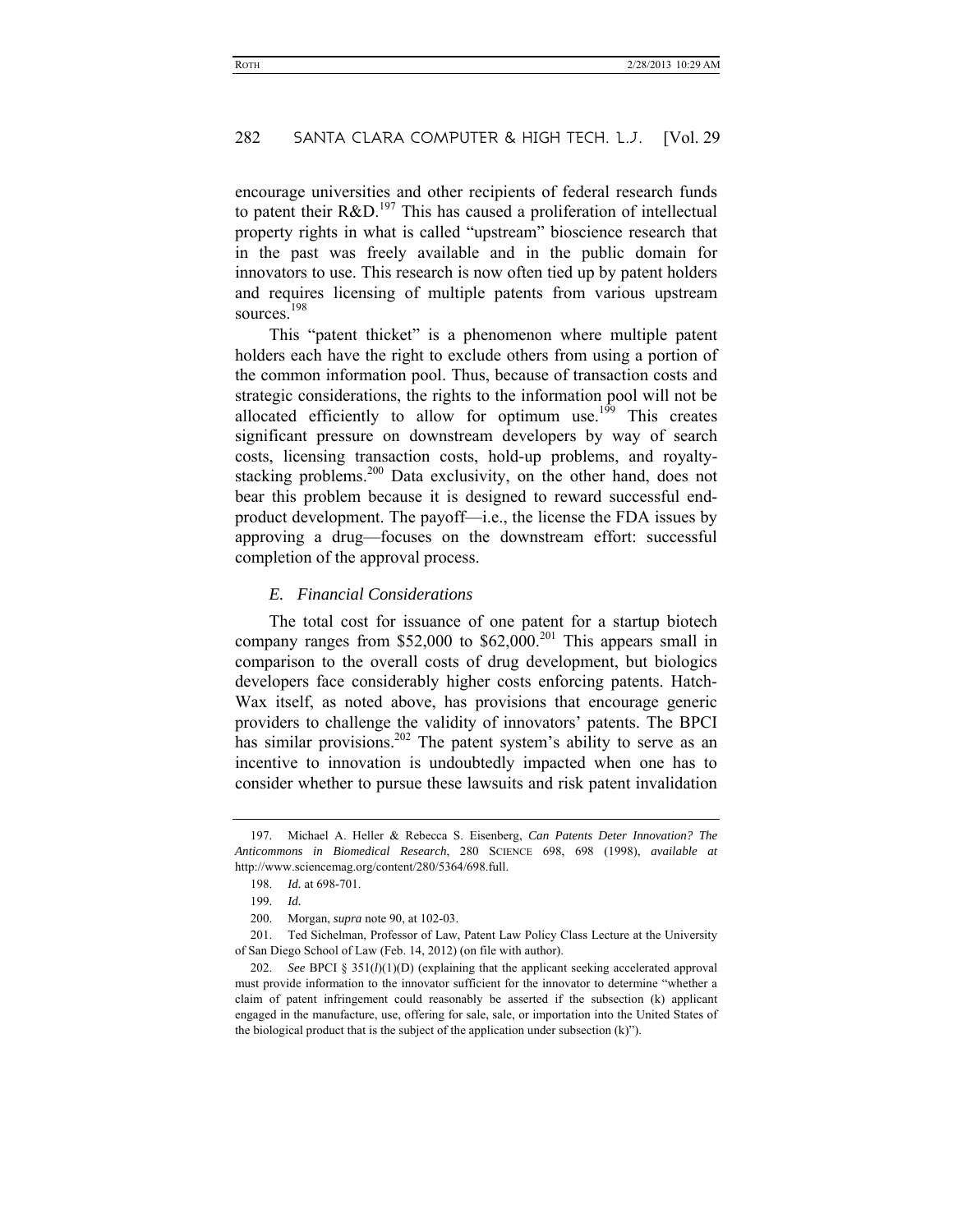or enter into costly reverse-payment settlements with generic challengers.<sup>203</sup> A lawsuit to invalidate a patent typically costs a million dollars or more.<sup>204</sup>

The biotech industry has expressed concern that patent protection is narrower for biologics than pharmaceuticals because imitators can more easily design around patents to avoid infringement.<sup>205</sup> Some commentators suggest that utilizing FDA exclusivity as the primary motivator for innovation may entirely eliminate the costs of litigation and patent challenges and uncertainties with patenting.<sup>206</sup> Such logic is naïve because it ignores the possibility that an innovator that relies solely on data exclusivity and has no patents may still be subject to patent suits by others who might claim the innovator infringes *their* patents. Such an innovator would be at a disadvantage because it would have no patents to assert back against the aggressor.

Furthermore, while data exclusivity is part and parcel of the FDA approval process, and thus has no added cost, the FDA approval process alone is very expensive in comparison to patenting. As noted earlier, the average cost of bringing a new biologic to market is \$1.2 billion<sup>207</sup> and the simple generic hypothetical showed an innovator spending \$12.6 million on clinical trials with an imitator spending only \$2.6 million on clinical trials, if able to use an accelerated approval process. Assuming the cost of obtaining a patent is on the high end of the \$52,000-\$62,000 range, and a hypothetical developer has three patents covering various aspects of a particular drug, the budget for the patent portfolio would be \$186,000. This, of course, does not take into consideration any costs incurred with potential patent infringement. Regardless of whether one uses the hypothetical average cost of \$1.2 billion for a new biologic or \$12.6 million just for clinical trials, the costs of patenting is such a small fraction: only 1.5% of a \$12.6 million budget, and unnoticeable in a budget of \$1.2 billion.

Going beyond just this simple hypothetical, it might be helpful to examine the cost of actual patent portfolios against the average new

 <sup>203.</sup> Morgan, *supra* note 90, at 104.

 <sup>204.</sup> Sichelman, *Patent Bullying, supra* note 151, at 3.

 <sup>205.</sup> *See* BIOTECH. INDUS. ORG., A FOLLOW-ON BIOLOGICS REGIME WITHOUT STRONG DATA EXCLUSIVITY WILL STIFLE THE DEVELOPMENT OF NEW MEDICINES 3-4 (2007), *available at* http://bio-org.preview.interworks.com/articles/follow-biologics-regime-without-strong-dataexclusivity-will-stifle-development.

 <sup>206.</sup> Morgan, *supra* note 90, at 104.

 <sup>207.</sup> *Average Cost to Develop a New Biotechnology Product Is \$1.2 Billion, supra* note 1.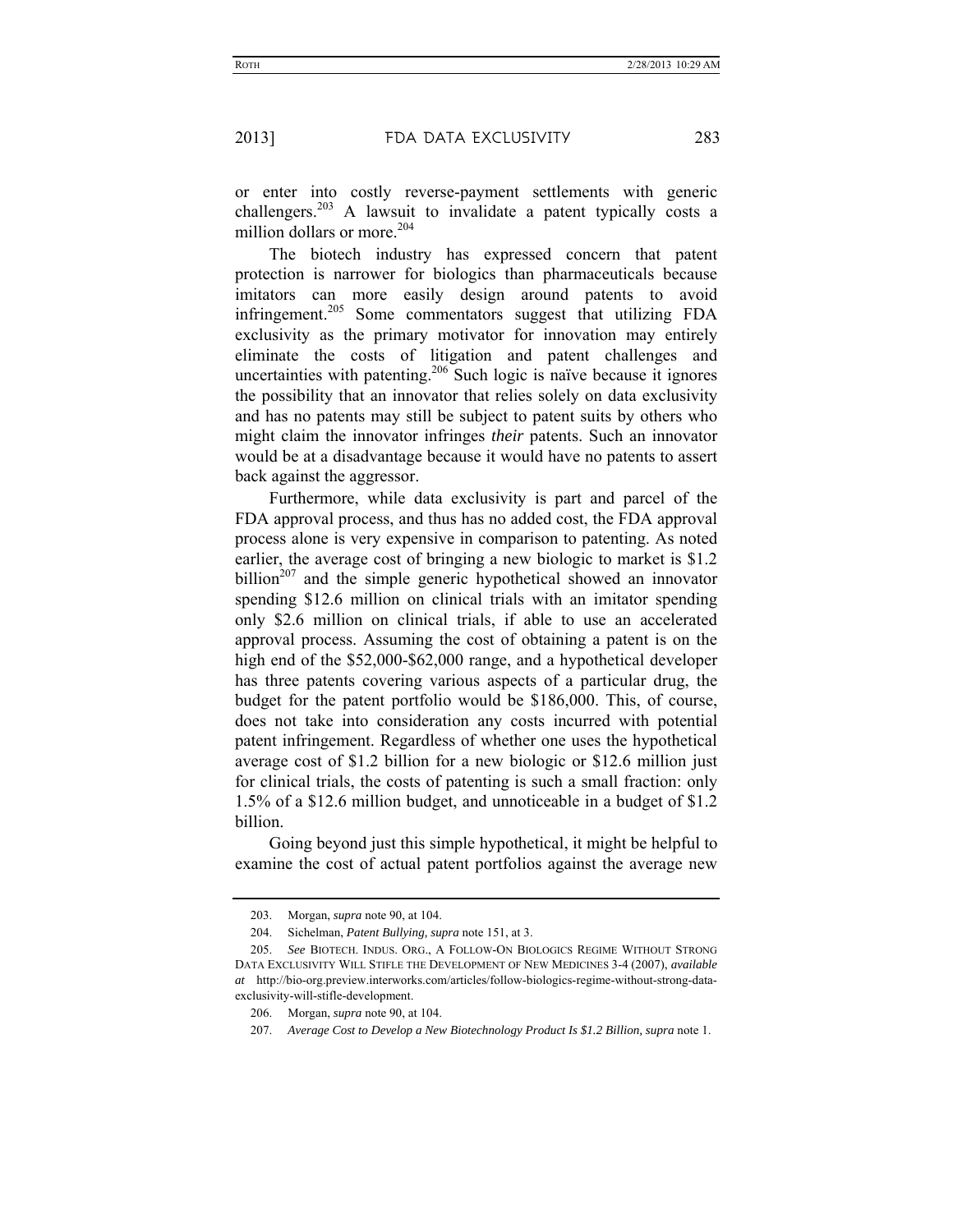biologics price tag of \$1.2 billion. Some commentators conducted a study in 2008 through the Berkeley Center for Law and Technology on patenting behaviors of startup companies whereby they received responses form  $1,332$  unique companies.<sup>208</sup> This study gathered results from two populations: one set of companies through Dun & Bradstreet (D&B) and another set through venture capital (VC) resources. In that study, the D&B companies in biotechnology demonstrated an average cost of patenting of  $$52,000^{209}$  and an average number of patents held by each company as  $9.7^{210}$  This translates into a budget of \$504,400 for the entire patent portfolio for the average biotech startup in this group. The VC companies reported average cost of patenting of  $$62,000^{211}$  and an average number of patents and applications held as  $34.6$ <sup>212</sup> This reflects a total budget of \$2,145,200 for the patent portfolio of the average biotech startup in this study.

Even at the high end of \$2,145,200, the entire patent portfolio cost is still a mere pittance, less than 0.2% of a drug development budget of \$1.2 billion. While the patent system may not be perfect, it seems that such a relatively small dollar amount would indicate that, if an aspect of a drug product was patentable, the developer likely would—or at least ought to—seek patent protection.

#### *F. Effects on Innovation*

Another criticism of the patent system in the biologics world is that reliance on patenting deters innovators from investing R&D efforts into unpatentable drugs. This may be true. The biotech industry, particularly as to small companies, relies on patents as a source of fund raising.<sup>213</sup> Small biotech companies play an important role in filling the innovation space between the research conducted at universities and the product development being done at large firms. $214$ The United States has over 1,500 biotechnology companies, most of which are relatively small.<sup>215</sup> Small biotech companies often depend

- 210. Graham & Sichelman, *supra* note 208, at 165 tbl. 9.1.
- 211. Sichelman, *supra* note 201.
- 212. Graham & Sichelman, *supra* note 208, at 165 tbl. 9.1.
- 213. *Id.* at 170-72.
- 214. *See* Grabowski et al., *supra* note 193, at 1294.
- 215. David M. Dudzinski, *Reflections on Historical, Scientific, and Legal Issues Relevant*

 <sup>208.</sup> Stuart J.H. Graham & Ted Sichelman, *Patenting by High Technology Entrepreneurs*, *in* CREATIVITY, LAW AND ENTREPRENEURSHIP 156, 157, 162 (Shubha Ghosh & Robin P. Malloy eds., 2011).

 <sup>209.</sup> Sichelman, *supra* note 201.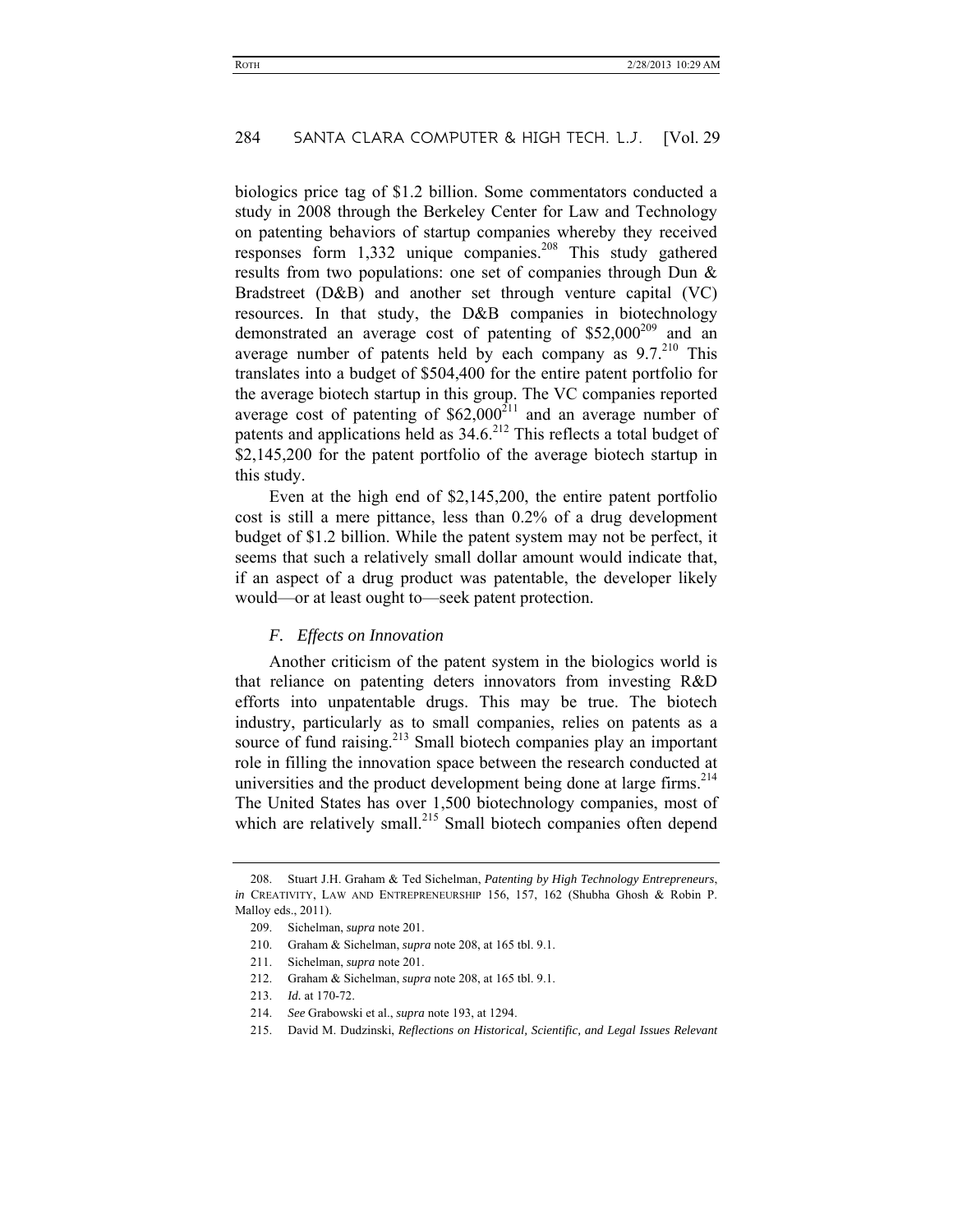on their patent portfolios to attract venture financing and equity capital.<sup>216</sup>

It is likely that unpatentable drugs in a small company's development pipeline would be less attractive to investors (and more specifically to venture capital) than a more robust patent portfolio. Regardless of whether a biologic is patentable, it might still be a viable therapeutic with significant commercial and social value. If reliance on data exclusivity increases, it likely would cause drug developers to view unpatentable therapeutics as more appealing endeavors.

If reliance on data exclusivity causes a decrease in reliance on patents for protection, some commentators wonder whether innovation at the small biotech level would be impaired. While this argument may be plausible, and on its face intuitive, it neglects the fact that not all companies rely on patent protection.

That same 2008 Berkeley study revealed several reasons why startup companies chose *not* to patent certain inventions. Some reasons for not patenting were: (1) not wanting to disclose the invention, (2) cost of filing, (3) ease of competitors inventing around, (4) a belief that trade secret protection was adequate, (5) the cost of enforcing, (6) a belief that the invention was not patentable, and (7) a belief that the invention did not need protection.<sup>217</sup> Those results demonstrated that small biotech companies already have a number of reasons why they do not pursue patents. The availability of FDA data exclusivity may be just one more reason they might choose not to patent.

#### *G. Incongruent Terms*

Another difference is the incongruence between the terms of each system. As noted above, data exclusivity is for a specific period running from the date of drug approval. A patent's term, however, runs for a period of 20 years from the date of filing, regardless of when the patent issues (assuming it issues at all) and regardless of when or if drug approval occurs. These terms are clearly asynchronous. This is not to suggest these periods should be

*to Designing Approval Pathways for Generic Versions of Recombinant Protein-Based Therapeutics and Monoclonal Antibodies*, 60 FOOD & DRUG L.J. 143, 178 (2005). A biotech company may also be considered "small" under the definition the USPTO uses for small patent filers, which is a company of 500 or fewer employees. *See* 13 C.F.R. §§ 121.801-.805 (2012).

 <sup>216.</sup> Morgan, *supra* note 90, at 110.

 <sup>217.</sup> Graham & Sichelman, *supra* note 208, at 173-74.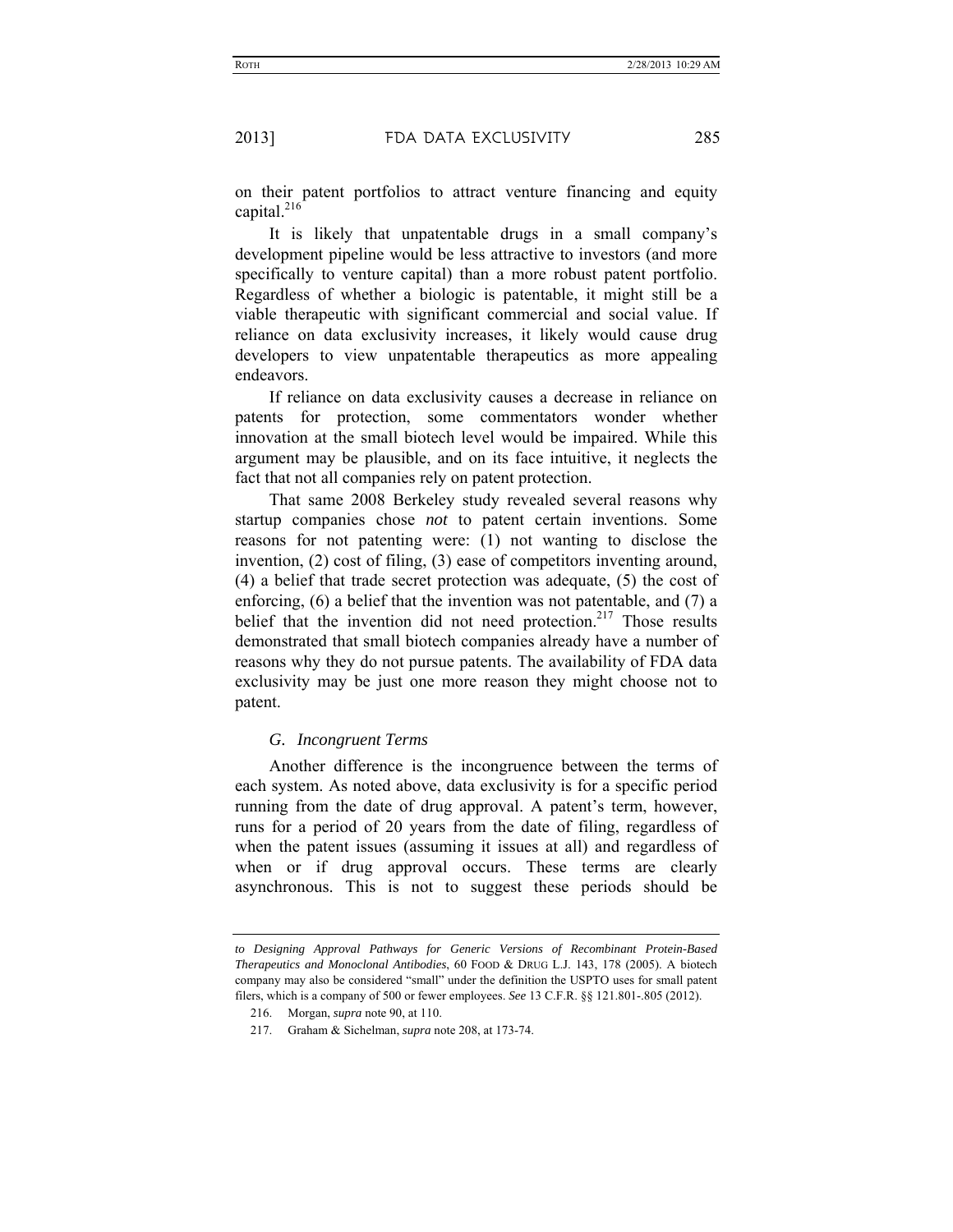harmonized; these protections will cover different periods and whether one is more dominant in providing protection will differ from case to case. Thus one cannot conclude based on time frames alone that patenting or data exclusivity is superior over the other.

#### *H. Public versus Proprietary*

One difference between the FDA approval process and the patent system that appears to have garnered little conversation is that the patent system is designed to foster complete disclosure of the invention such that a person having ordinary skill in the art can practice the invention. At present there is no comparable requirement with the FDA. The FDA treats clinical trial data as proprietary<sup>218</sup> to the innovator that submits it under application for approval, and it is not subject to disclosure.<sup>219</sup> This may further lend credibility to the argument that an increase in reliance on data exclusivity might focus more attention on unpatentable drugs.

This also seems to suggest that if patent prosecution is questionable—that is, a patent might not issue—or if a drug developer believes it has valuable trade secrets that it would not want disclosed through the patent system, an innovator would retain trade secret protection by pursuing drug approval through the FDA alone. This is especially true in a risky situation where a patent might not ultimately issue, yet the invention will be disclosed when the application publishes. The trade secrets would then be forfeited as a result of public disclosure, with no patent protection to follow, thereby jeopardizing intellectual property value.

Data exclusivity has its protective features, but patents clearly have different and broader protections. Table 1 shows a number of characteristics of data exclusivity side by side with patenting discussed here. This helps to illustrate at a glance the few similarities they share, but how different these protections are. Since there is so much uncertainty regarding drug approval for biosimilars and data exclusivity is a more narrow protection than what patents provide, it is likely that patenting will continue to be an effective and viable weapon in the intellectual property arsenal.

 <sup>218.</sup> *See* 21 U.S.C. § 331 (2011) ("The following acts and the causing thereof are prohibited: . . . (j) The using by any person to his own advantage, or revealing, other than to the Secretary or officers or employees of the Department, or to the courts when relevant in any judicial proceeding under this chapter, any information acquired . . . concerning any method or process which as a trade secret is entitled to protection . . . .").

 <sup>219.</sup> *See* Rebecca S. Eisenberg, *The Role of the FDA in Innovation Policy*, 13 MICH. TELECOMM. & TECH. L. REV. 345, 380 (2007).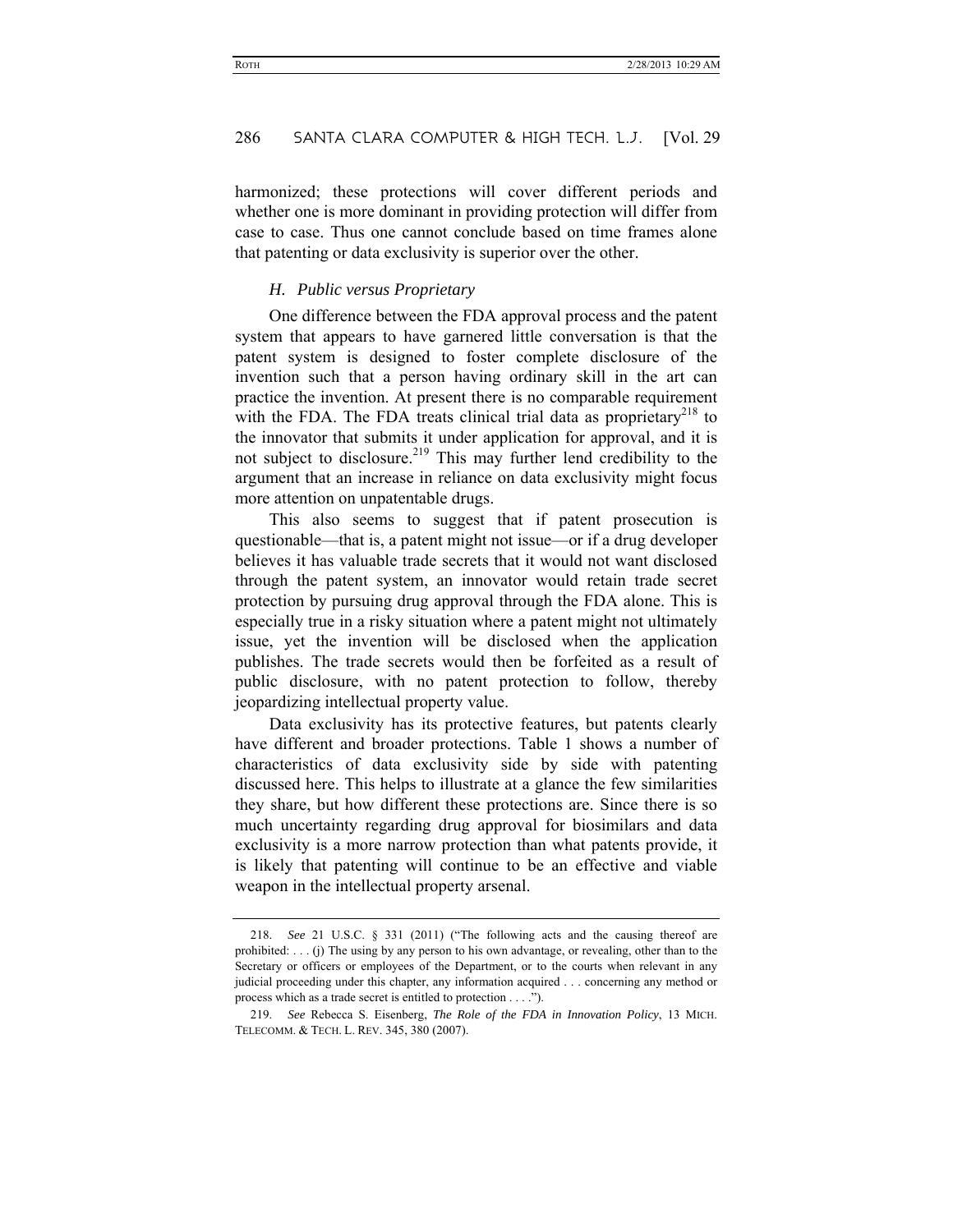| Table 1. Comparison Between Characteristics of Data Exclusivity |
|-----------------------------------------------------------------|
| and Patents                                                     |

| <b>CRITERIA</b>                  | <b>COMPARISON</b>                                 |                                                    |  |
|----------------------------------|---------------------------------------------------|----------------------------------------------------|--|
|                                  | DATA EXCLUSIVITY                                  | <b>PATENTS</b>                                     |  |
| Decision-making                  | No choice                                         | Must decide early (one year) but<br>can forego     |  |
| Becomes effective                | Automatic                                         | Requires effort to prosecute                       |  |
| Effort required                  | Passive                                           | Proactive                                          |  |
| Focus on protection              | Downstream reward                                 | Upstream-patent thickets                           |  |
| Outcomes                         | Predictable                                       | Uncertain                                          |  |
| Coverage                         | Single product                                    | Possibly multiple<br>products/processes            |  |
| Scope                            | Narrow scope—specific Rx*;<br>specific Tx**       | Broad scope (potentially)                          |  |
| Approach                         | Single strategy—protects<br>only your data        | Multiple strategies can be<br>deployed***          |  |
| Value                            | Undetermined value                                | Valuable for<br>fundraising/investment             |  |
| Intersection with<br>competition | Precedes competition                              | Possible preexisting competition                   |  |
| Cost of protection               | No additional cost (but Rx<br>approval expensive) | \$52K-\$62K each                                   |  |
| Effect on innovation             | Encourages innovation†                            | Encourages innovation<br>(chemical/pharma)†        |  |
| Duration                         | Term runs 12 years from Rx<br>approval            | Term runs 20 years from filing $(+)$<br>extension) |  |
| Information                      | Proprietary (+ regulatory<br>impracticality)      | Public                                             |  |

<sup>†</sup> similar characteristic

<sup>\*</sup> Rx—medical shorthand for "drug"<br>\*\* Tx—medical shorthand for "treatm

Tx—medical shorthand for "treatment"

<sup>\*\*\*</sup> Litigation as a tool; defensive strategies (counterclaiming, lodging prior art, etc.); bargaining chips; bullying (gaining access to competitor's technology); blocking strategies; cache/reputation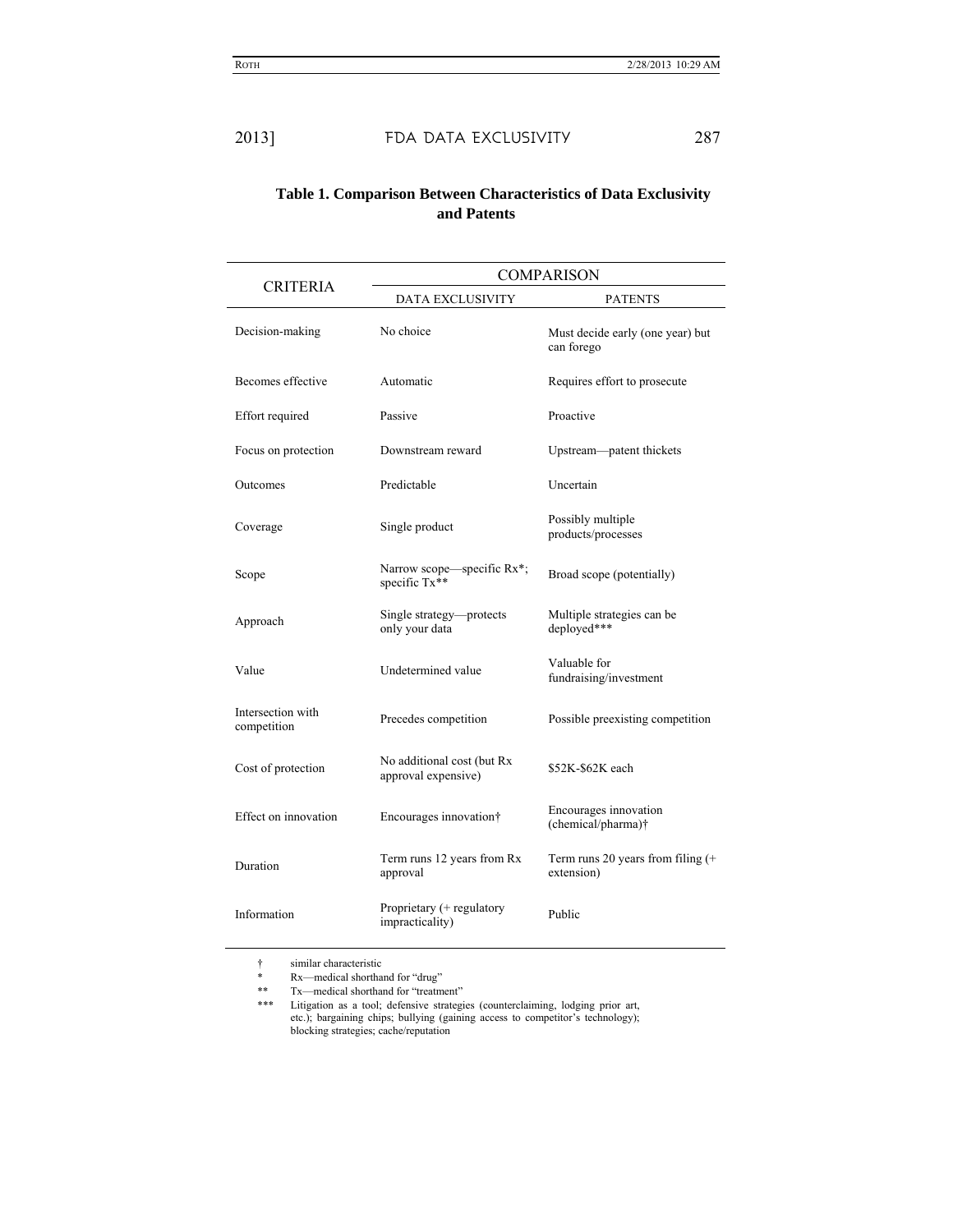#### V. REGULATORY IMPRACTICALITY—AN IMPEDIMENT TO **BIOSIMILARS**

In exploring the nature of FDA data exclusivity in relation to the patent system, a few characteristics have surfaced that indicate a barrier to entry that has gone unaddressed. There are gaps in legislation: the BPCI, for example, has terse, limited and unclear definitions. With limitations in today's science and no practical access to innovators' manufacturing processes, the industry also lacks mechanisms to effectively develop biosimilars. These circumstances amount to an obstacle to entering the biosimilar market. The effect of these impediments seems to dangle on the fringes of dialogue among commentators and industry professionals without really being articulated or acknowledged. This concept is referred to here as "regulatory impracticality."

As noted earlier, manufacturers often maintain aspects of their manufacturing processes as trade secrets. Moreover, all application materials, including manufacturing processes and test results from trials, are kept proprietary when submitted to the FDA. It is true that the law allows an applicant to rely on information for approval that was "not conducted by or for the applicant and for which the applicant has not obtained a right of reference or use."<sup>220</sup> Yet although the current law permits an imitator to rely on the innovator's clinical trial data, the law does not provide a mechanism for the imitator to get that data. The FDC&A allows the FDA to rely on data not developed by the imitator, which the FDA has in its coffers, but because this data is proprietary, the FDA cannot share it and an imitator has no access to it.<sup>221</sup> An overlooked circumstance is that access to an innovator's data is highly unlikely to occur because an innovator has no motivation to voluntarily cooperate with an imitator. Therefore, the biosimilar developer does not know and will not know what the data is in order to make use of it and reference it. This is an aspect of regulatory impracticality.

Because biologics are so complex, the imitator necessarily needs to know the innovator's manufacturing process in order to determine how similar or different that process is to the imitator's.<sup>222</sup> Otherwise the imitator has no way of assessing or predicting, if it can, how

 <sup>220.</sup> *See* 21 U.S.C. § 355(b)(2) (2011).

<sup>221.</sup> Telephone Interview with David Harper, Partner, McDonnell Boehnen Hulbert  $\&$ Berghoff LLP (Mar. 14, 2012).

 <sup>222.</sup> Interview with Wei Chen, Chief Scientific Officer, Phage Pharmaceuticals, Inc., in San Diego, Cal. (Mar. 7, 2012).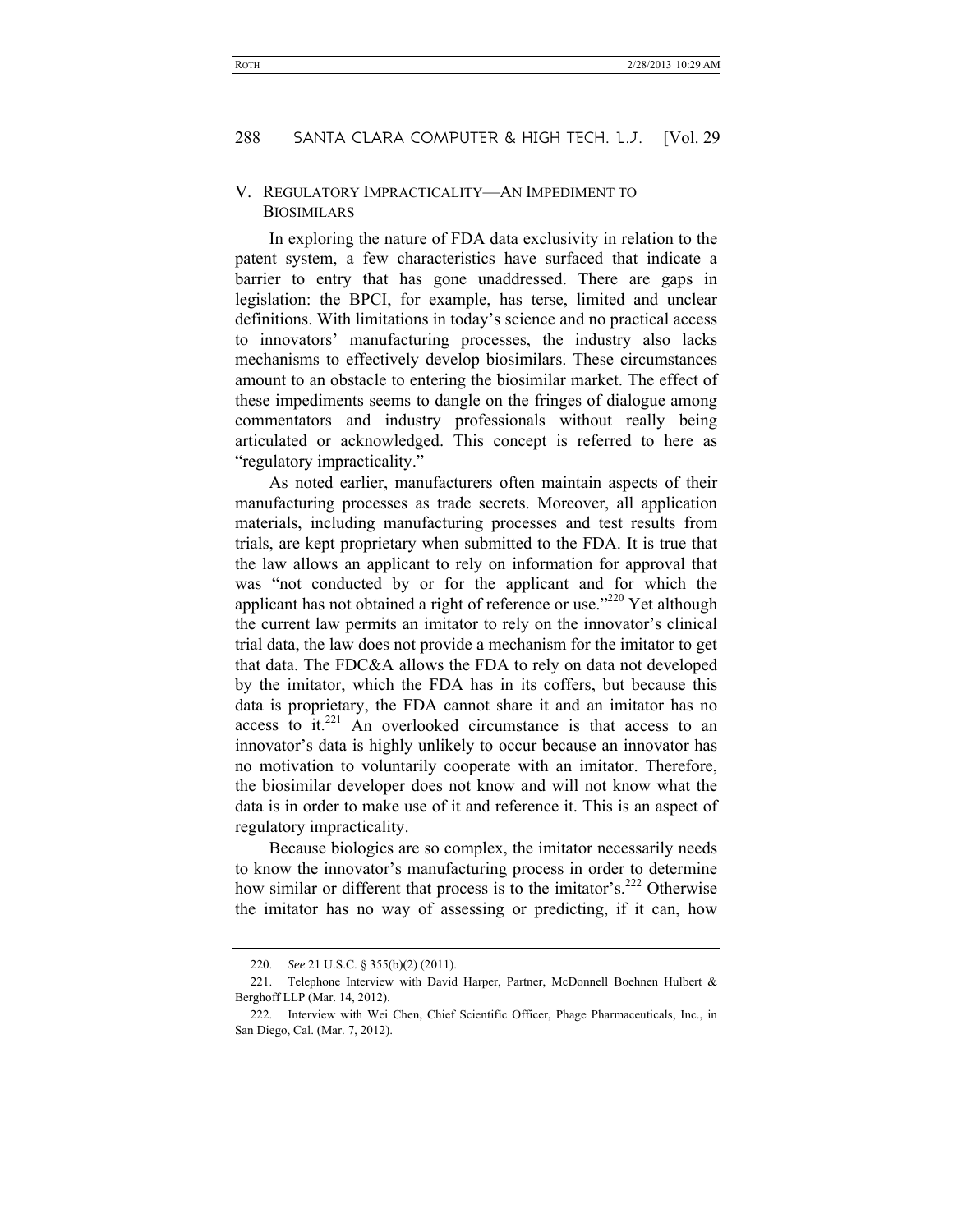similar the structure of its product might be as compared to the innovator.<sup>223</sup> This has not been an issue in the small-molecule, chemical world. Because of the simplicity of their molecular structures, different manufacturing processes can still arrive at an identical compound, thus achieving structural identity. However, because of the size and complexity involved with biologics, not knowing how the product is made is an impediment in developing a biosimilar.224 The regulatory regime has not accounted for this issue, which makes it impractical for companies to rely on another's data to effectively develop biosimilars, thus creating regulatory impracticality.

The current regulatory environment has also failed to provide a meaningful pathway to develop a biosimilar, which contributes to regulatory impracticality. Even with the FDA's recently released guidance documents, webinar, and teleconference, vague terms in the statute like "highly similar" and "no clinically meaningful differences" remain undefined. <sup>225</sup> Worse, they are hardly enhanced by the FDA with its further bewildering and imprecise guidance: that accelerated approval will be considered under the "totality of the evidence" on a "case by case basis."<sup>226</sup> The BPCI does not require FDA guidance, $227$  and what guidance the FDA provided is still in draft form. The industry awaits "final" guidance from the FDA to implement the BPCI $^{228}$  Thus unlike the small-molecule approval process, where reduced clinical trial activity (and concomitant cost savings) can be anticipated, a biosimilar developer has no idea at this time how much clinical trial activity the FDA will require in order to demonstrate biosimilarity.<sup>229</sup> Furthermore, even though the FDA indicates it wishes to interact with biosimilar developers "early and often" during the drug approval process,<sup>230</sup> the current state of science does not have mechanisms for one to prove immunogenicity and interchangeability without clinical trials.<sup> $231$ </sup> A biosimilar developer

230. Sherman, *supra* note 130.

 231. Noonan & DeGuilio, *supra* note 52 (noting that the proposed rules still fall short of providing a clear understanding of the best way to develop this market and further noting the FDA has provided no specific guidance on biosimilarity assays or preferred ranges for

 <sup>223.</sup> *Id.*

 <sup>224.</sup> *Id.*

 <sup>225.</sup> Sherman, *supra* note 130.

 <sup>226.</sup> *Id.*

 <sup>227.</sup> Swift et al., *supra* note 109.

 <sup>228.</sup> Philippidis, *supra* note 113.

 <sup>229.</sup> Noonan & DeGuilio, *supra* note 52 (noting that the FDA has provided no clarity on the extent of evidence or criteria applied).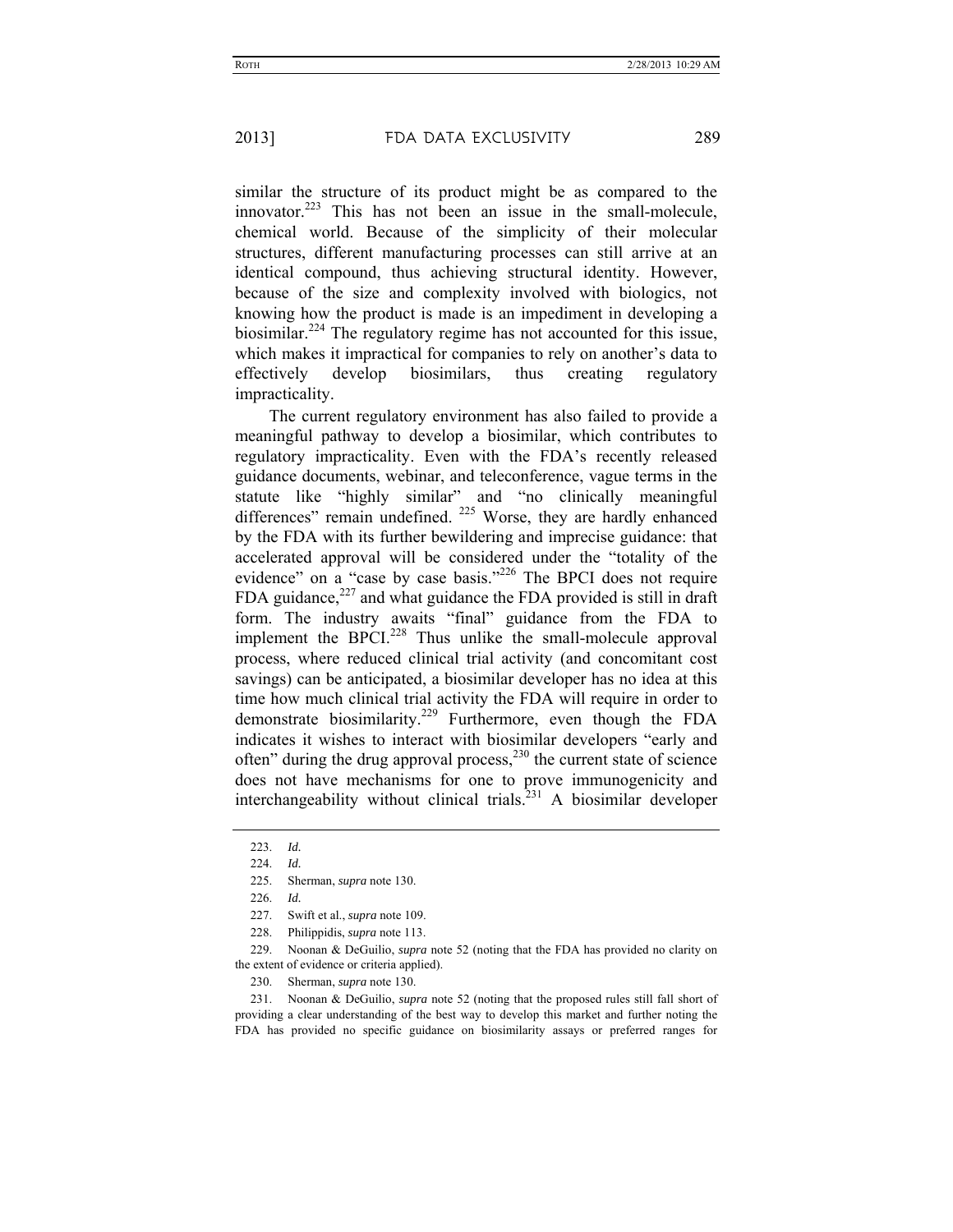cannot predict how much or how little testing may be required and thus cost savings and time to accelerated approval cannot be estimated.<sup>232</sup> Again, the regulatory environment does not provide a clear pathway—another characteristic of regulatory impracticality.

Innovators may be on more sure footing in that regulatory impracticality prevents or at least delays development of biosimilars.<sup>233</sup> Again, since there is so much uncertainty regarding drug approval for biosimilars and data exclusivity is a more narrow protection than what patents provide, it is likely that patenting will continue to be an effective and feasible deterrent in protecting one's intellectual property.

# VI. A SURVEY OF INDUSTRY PROFESSIONALS ON DATA EXCLUSIVITY AS COMPARED TO PATENTS REGARDING BIOSIMILARS

Much of the discussion about the interplay between patenting and data exclusivity in the coming biosimilars market so far is hypothetical and intuited from limited industry data. It is not yet known how FDA data exclusivity will affect patenting behavior, if at all. To get some perspective of what some industry practitioners think, the author conducted a limited survey of senior managers at biotechnology companies. Respondents could be chief executive officers, chief financial officers, chief operating officers, general counsel, chief scientific officers, regulatory affairs personnel, or other senior staff. They were asked to complete an anonymous survey posted online using SurveyMonkey.com that consisted of 10 questions. Managers at companies in Southern California were approached first, all from small biotech companies. The number of respondents in this group was limited, however, so the survey request was posted on biotech and pharma group message boards on LinkedIn, particularly those interested in biosimilars. Thus the final group of respondents could have been from across the nation and possibly international. The survey questions pertained to the U.S. FDA and the USPTO and patent system, so even an international respondent would be acceptable if she or he had experience or familiarity with these systems. As of August 6, 2012, a total of 73 people answered the survey.

demonstrating biosimilarity).

 <sup>232.</sup> *Id.* (noting that the FDA has provided no clarity on the amount of investment required for manufacturers of biosimilars).

 <sup>233.</sup> *Id.* (noting that because lingering uncertainty may discourage use of abbreviated pathway, no interchangeable biosimilar products will be approved in the near future and that there is no threat to market share from biosimilar competitors).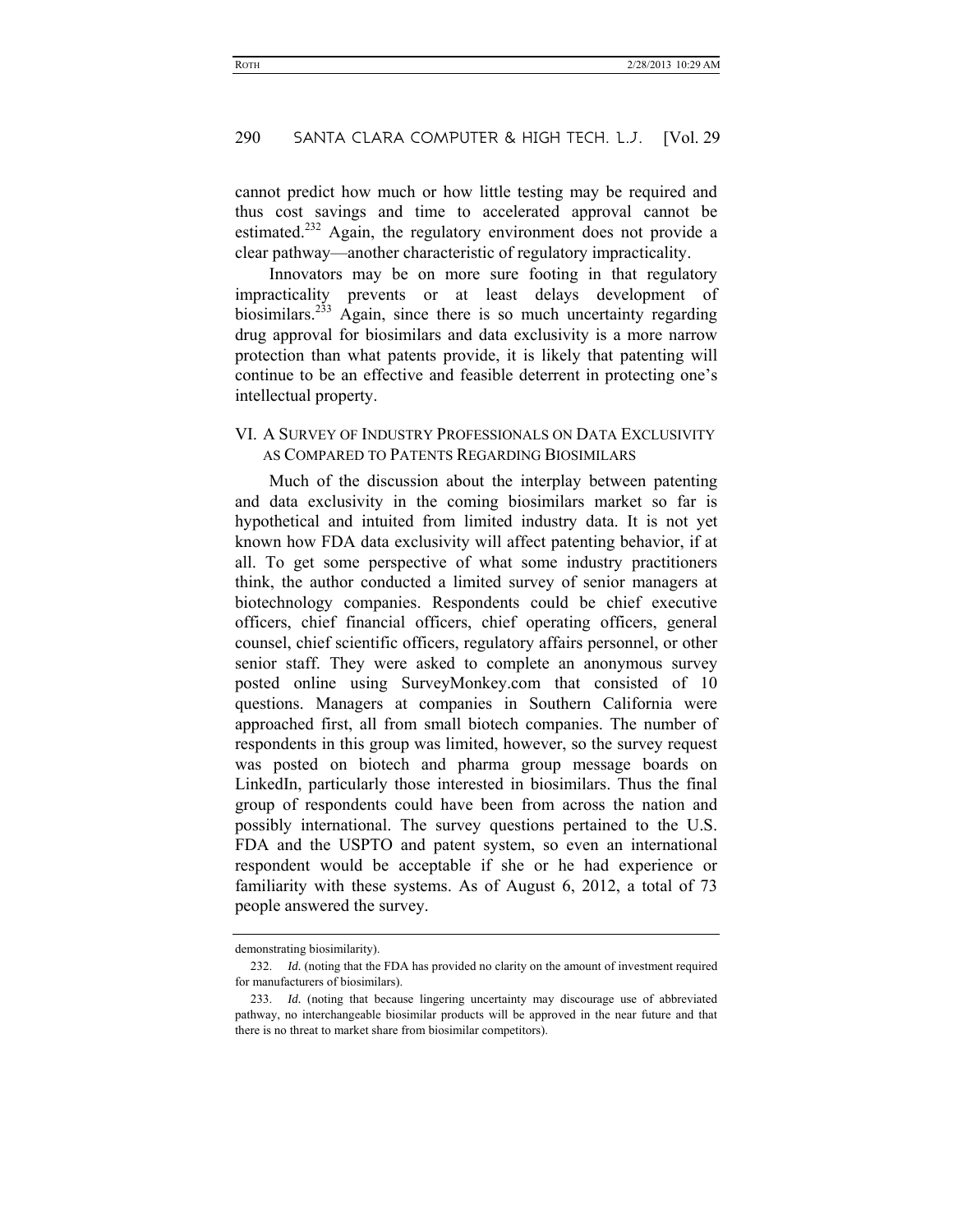First, to get a perspective of how relevant these issues might be to these managers or their businesses, the questions asked how many patents and patent applications their respective companies held, as well as how many drug products each had either commercialized or in development. The results for patents and patent applications are in the following chart:



#### **Figure 3. Number of Issued Patents and Patent Applications**

Surprisingly, 18 respondents, representing 24.7% of the survey population, have no patents issued from the USPTO. A dozen, representing 16.4%, have one to four patents. Sixteen, or 21.9%, have 5-10 patents and the largest segment, 19, or 26.0%, reported more than 10 issued patents. With regard to patent applications, only five respondents, or 6.8% of the population, reported no pending applications. Ten, or 13.7%, reported 1-4 applications. Six, or 8.2%, reported 5-10 applications pending and almost a third, 21 respondents representing 28.8%, reported they have more than 10 patent applications pending with the USPTO.

Respondents were then asked whether they believe patents adequately protect their companies from competition. Almost two thirds (43 respondents), or 59.7%, answered "Yes." Twenty-nine respondents, or 40.3%, reported they do not believe patents adequately protect their companies. One respondent skipped this question. Just over two thirds (48 respondents), or 66.7%, reported that their companies use patents as a means of raising money or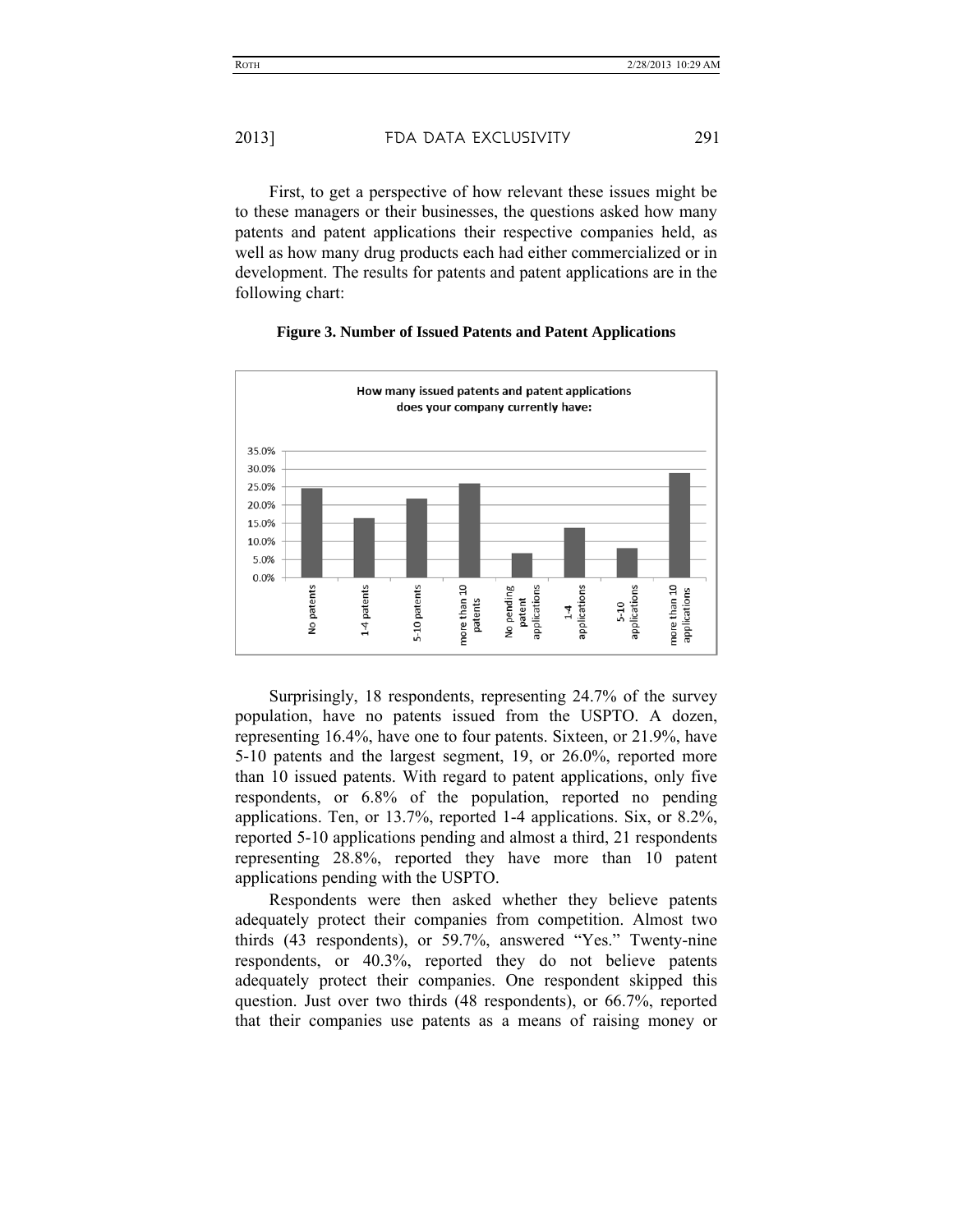attracting investors. About a third (25 respondents), or 34.7%, reported they do not. Curiously, this adds up to 101.4%, which suggests that a respondent may have checked both "Yes" and "No." Regardless, it reflects that just more than a supermajority of this population uses patents for fundraising.

With regard to their product pipelines, senior management was asked how many drugs their companies have approved for commercialization and in development. The results are in the following chart:

#### **Figure 4. Number of New Drugs Approved for Commercialization or in Development**



Forty companies, or 56.3%, are in development stage, that is, with no approved drugs. Five, or 7%, have one drug on the market. Another 7% reported having two drugs commercialized and 13, or 18.3%, reported having three or more drugs approved.

Respondents were also asked how many drugs each has in development. Three respondents, 4.2%, reported no drugs in development. A half dozen, 8.5%, reported having one drug in development. Nine companies, or 12.7%, reported having two drug candidates and 27 respondents, 38%, are pursuing three or more drug products. Two respondents skipped this question. This suggests respondents were primarily development stage companies, with almost two thirds having no drugs on the market, yet over a third are pursuing three or more candidates.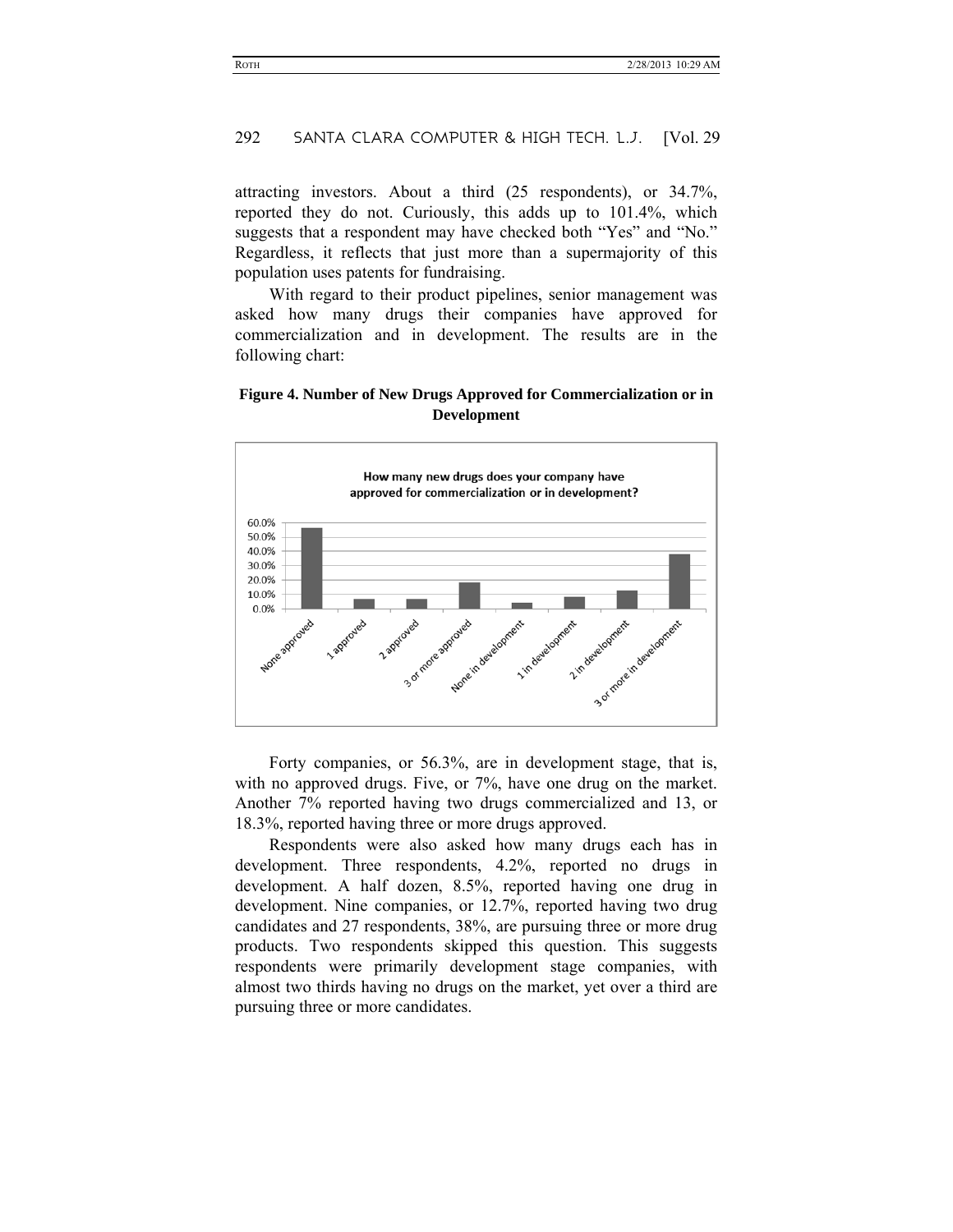Almost two thirds of the respondents (46), or 63.9%, reported no biosimilars in development. Five respondents, 6.9%, however, reported one biosimilar in development and a half dozen, 8.3%, have two biosimilars in development. Fifteen, or 20.8%, indicated three or more biosimilars in development. This is helpful insight because it appears to support the industry perception that developing biosimilars is so expensive that small companies do not have the resources to bring biosimilars to market.<sup>234</sup> Even if so, however, the response here shows the foray of some small companies in the biosimilars marketplace.

It seemed important to get an understanding as to where these companies were positioned with regard to their patenting efforts and drug development efforts, in order to get insight into whether they might have an appreciation for data exclusivity. Seeing that the majority demonstrated a decent amount of patent activity and a decent portion had some development efforts directed at biosimilars, it is likely that many are able to consider whether data exclusivity is meaningful to their respective companies. The results are as follows:



#### **Figure 5. Perceived Benefit of Data Exclusivity**

Just about two thirds (47 respondents), or 66.2%, reported that they believe data exclusivity does or will benefit their companies by slowing competition. Ten, or 14.1%, however, said they do not

 <sup>234.</sup> Hadad et al., *supra* note 111 (remarks of Erika Lietzan, Partner at Covington & Burling LLP in Washington, D.C.).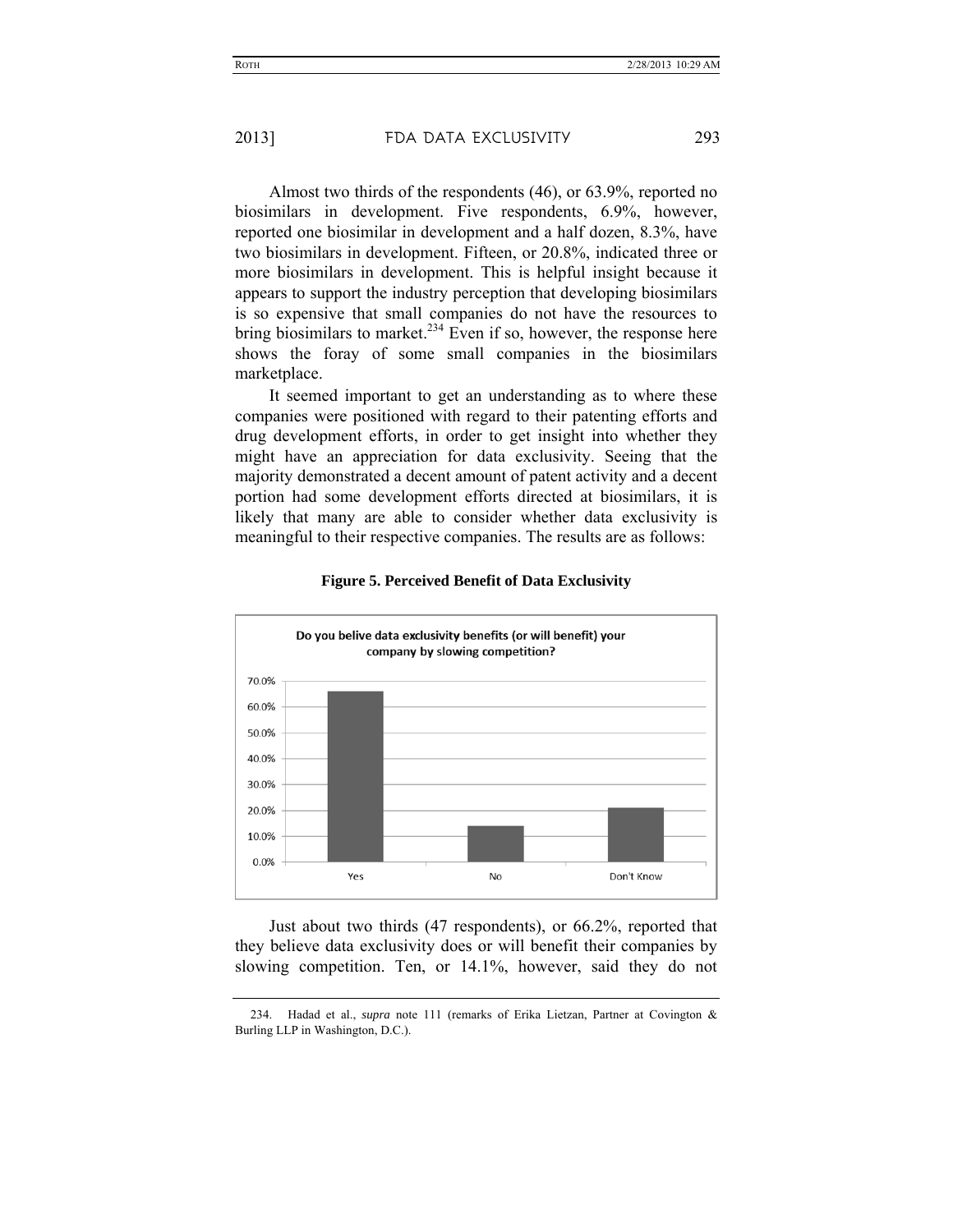believe data exclusivity does or will slow competition. Fifteen respondents, representing 21.1%, answered that they do not know.

Similar to asking about the role of patents in fund raising, it seemed reasonable to inquire whether respondents think data exclusivity has similar value. The results to this question are as follows:



#### **Figure 6. Using Data Exclusivity to Raise Money or Attract Investors**

Interestingly, the overwhelming majority, 38 people or 53.5% of the survey population, reported that they believe having data exclusivity does or will allow them to raise money or attract investors. Seventeen, or 23.9%, said they do not believe data exclusivity allows or will allow them to raise money or attract investors. Another 17, 23.9%, said they do not know, and two respondents skipped this question.

In comparing patent protection with data exclusivity, senior managers were asked whether they believe data exclusivity protects their companies better from competition than patents. The results are reflected in the following chart: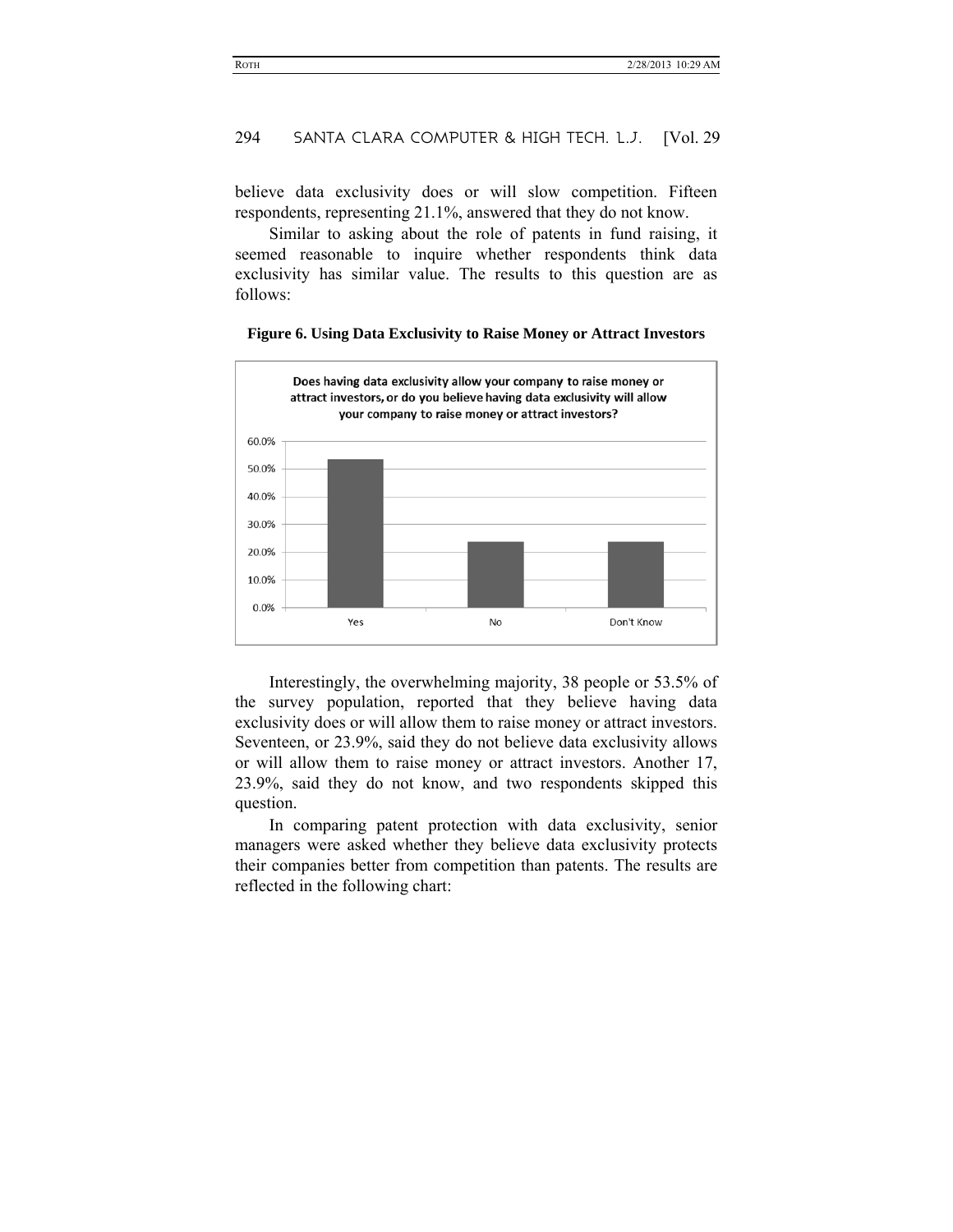

**Figure 7. Data Exclusivity Protection versus Patent Protection** 

Twenty-three people, 31.9%, said they believe data exclusivity protects or will protect their companies from competition better than patents. Twenty-five, 34.7%, however, stated patents provide better protection. Seventeen, or 23.6%, believe data exclusivity will protect their companies about the same as patents. Seven respondents, 9.7%, said they do not know whether data exclusivity protects better than patents. One respondent skipped this question.

The next question in the survey asked whether having data exclusivity on a product would make one less likely to seek patent protection. The following chart displays the responses:



#### **Figure 8. Reliance on Data Exclusivity versus Patents**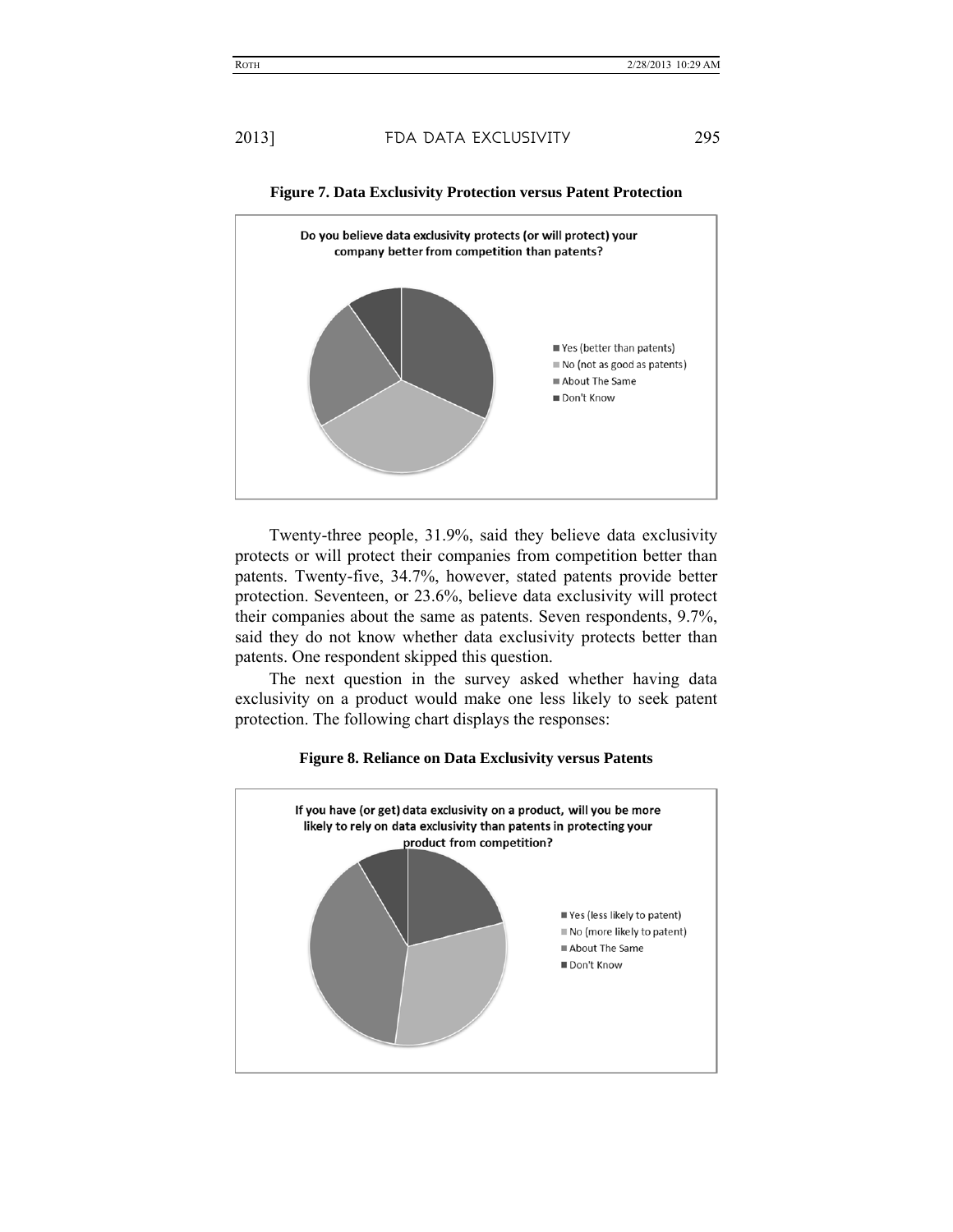Over a fifth of the population (15 respondents), or 21.1%, agreed. Almost a third (22), or 31%, said they would be more likely to patent. Almost two fifths (28), or 39.4%, reported that they believe they would still engage in about the same amount of patent activity. A half dozen, representing 8.5%, said they do not know whether their patenting behavior would change.

This answer is telling because it runs directly counter to the position of commentators who believe data exclusivity will replace or reduce patenting. Along this vein, the Intellectual Property Owners Association (IPOA) took a poll during a webinar held on March 22, 2012, asking attendees what they believed the impact of the twelveyear data exclusivity period would be on the importance of patent protection for biotech companies.<sup>235</sup> Sixty-eight percent of attendees said patents will continue to be very important; while 32% answered patents will diminish in importance.<sup>236</sup> This IPOA question is very similar to the survey question on the expected importance of patents. Combining those from the survey that indicated they would patent the same or more results in 70.4%. As noted, 21.1% indicated they are less likely to patent. These results are quite similar to the IPOA poll during which webinar attendees answered 68% and 32%, respectively.<sup>237</sup> The IPOA webinar attendees were purportedly biotech professionals (though not necessarily senior management), and thus, the population is likely similar to the survey respondents for this article, who were also purportedly biotech professionals.

Lastly, respondents were asked to give their opinion as to what number of years they believed was necessary for their companies to either recoup their drug developments costs or otherwise be incentivized to develop biosimilars. The survey informed them of the current twelve-year period and the proposed seven-year period being considered by the Obama Administration. The following chart shows the opinions of the respondents:

 <sup>235.</sup> *See* Hadad et al., *supra* note 111*.*

 <sup>236.</sup> *Id.*

 <sup>237.</sup> The author called the IPOA and asked how many attendees had registered or signed on to the webinar on March 22, 2012. The IPOA representative explained there were 60 registrants for the webinar, and while the exact number of respondents to the poll was not known, the IPOA representative explained that 90% of registrants typically attend the webinars; of the attendees, 70% historically answer the polls. Thus, the population of the webinar attendees who answered the poll on March 22, 2012, was about 38 people.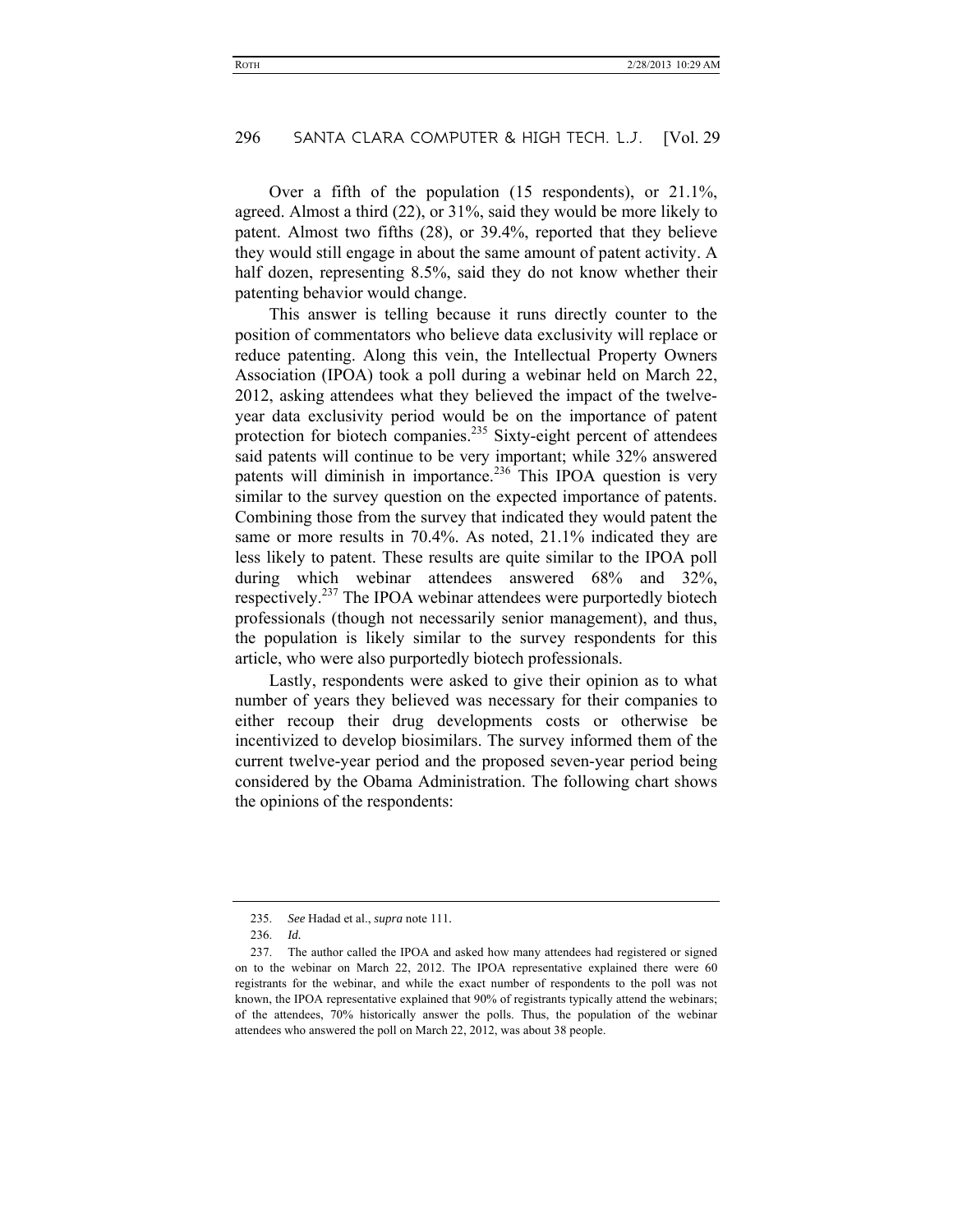

#### **Figure 9. Preferred Length of Data Exclusivity Period**

Three respondents, 4.2%, reported 1-5 years of data exclusivity is sufficient. Twenty-eight, or 38.9%, indicated 6-8 years is appropriate. Almost half (35), or 48.6%, want 9-12 years. Seven respondents, representing 9.7%, desire 13 or more years, which is remarkable considering the number of commentators and industry professionals who suggest a much longer period is required.<sup>238</sup> These results are also revealing because they run counter to those commentators who insist that 12 years is insufficient. Combining the first three groups of survey respondents indicates 91.7% can live with somewhere between one and 12 years of data exclusivity.

This is also an interesting outcome because, when considering that many commentators and industry professionals strongly oppose shortening the period, just under half of these respondents, 43.1% (combining the first two groups), are in the 1-8 year range. Thus this segment appears likely agreeable to the Obama Administration's seven-year proposal and they may still be incentivized to pursue biosimilars. Over half, 58.3% (combining the second two groups), prefer more than eight years of data exclusivity and obviously disagree with the seven-year proposal.

Comparing this last question regarding preferred period of data exclusivity to the earlier question of how many biosimilars are in development may provide some insight into the responding

 <sup>238.</sup> Vernon et al., *supra* note 118, at 71 (insisting no less than 17 years of data exclusivity is necessary to recoup development costs).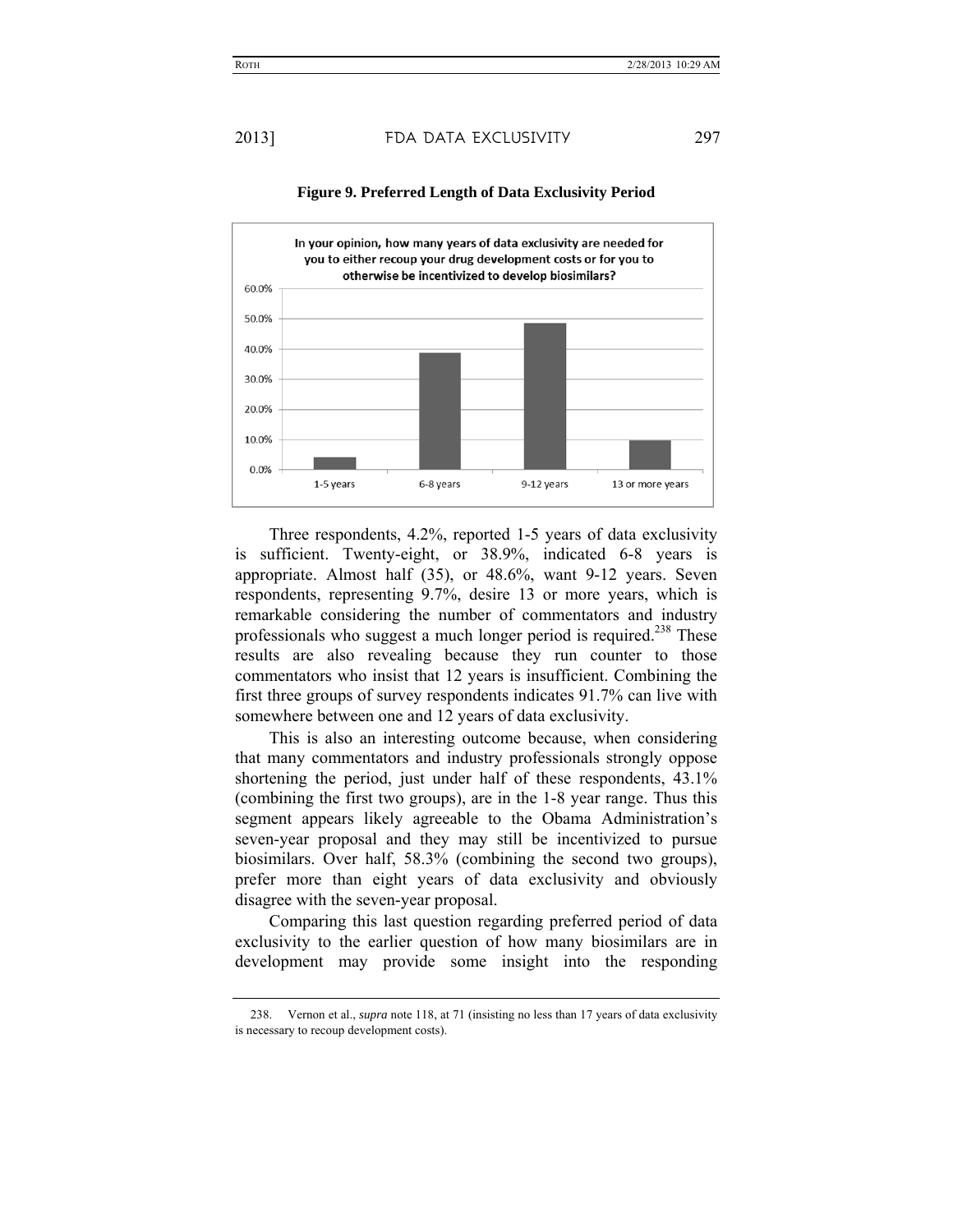population. Although, as noted earlier, 63.9% have no biosimilars in development, over a third, 36%, are developing one or more biosimilars. The latter would likely favor a reduced period of data exclusivity so that they can get their biosimilars on the market faster. Yet one would intuit that innovators would prefer a longer period of data exclusivity.

To examine whether there is such a preference, the preferred number of years of data exclusivity was examined against the responses of these biosimilar developers. Twenty-six respondents claim to have one or more biosimilars in development. These are likely imitators, who would prefer a shorter period of data exclusivity so they can bring a biosimilar to market quicker. Of these biosimilar developers, only two respondents, or 8% of this subset, stated that 1-5 years of data exclusivity was sufficient. Nine, or 35%, said 6-8 years is sufficient. Half, or 13 biosimilar developers, said 9-12 years was sufficient. The remaining two, or 8%, want 13 or more years. The dominating preference in this group is obvious: the half that wants 9- 12 years. Less than half here believe that eight or fewer years are sufficient. More than half believes nine or more years are needed.

The 46 respondents, 63.9%, with no biosimilars in development were also examined in this fashion. These are likely innovators who would prefer a longer period of data exclusivity, to hold back the biosimilar developers. Of these, only one, 2.2%, selected 1-5 years of data exclusivity. Nineteen innovators, or 41.3% of this subset, said 6- 8 years is sufficient. Twenty-two, representing 47.8%, said 9-12 years is the correct period. The remaining five, or 10.9%, want 13 or more years. The total here is 104.2% because one respondent selected both 6-8 years and 9-12 years.

One innovator selected 1-5 years, but a couple of imitators did, suggesting not much difference whether imitators or innovators prefer a shorter period of data exclusivity. Similarly, 43.5% of innovators believe that eight or fewer years are sufficient, while 58.7% believes nine or more years are needed. Very close to this, 43% of imitators want eight or fewer years and 58% want nine or more years. This shows innovators and imitators in the survey population have very similar preferences with regard to the period of data exclusivity.

What about patenting behavior? Some respondents failed to answer one or both parts of the question regarding patents and patent applications. Even so, those who entered answers were examined from the perspective of innovators (those who are not developing any biosimilars) in comparison with imitators (those who reported developing one or more biosimilars). Of the innovators who answered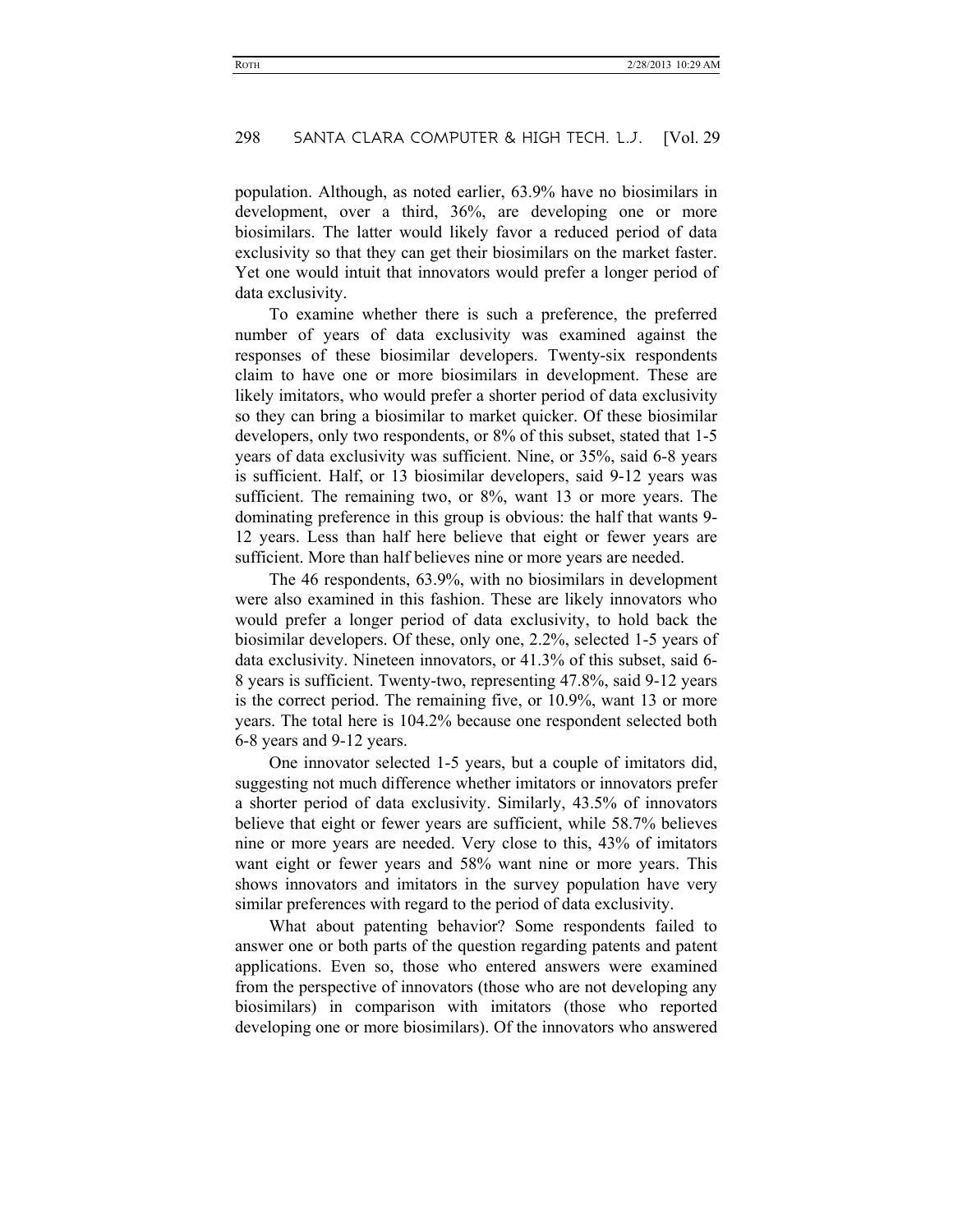the patent part of this question (41 respondents), 11, or 27% of innovators, claim to have 10 or more patents issued. Innovators who have any (one or more) patents was 26, or 63%. Of the imitators who answered (22 respondents), 8, or 35%, reported 10 or more issued patents. Imitators who have any (one or more) patents was 21, or 95%. One might expect patenting behavior to be higher with innovators, who presumably would want to protect their innovations from imitators. This survey population, however, demonstrates that imitators have a proportionately greater number of patents.

A similar comparison was done regarding patent applications. Of the innovators who answered the patent application part of this question (25 respondents), almost half (12 respondents), or 48%, claim to have 10 or more patents pending. Of the imitators who answered (17 respondents), 9, or 53%, reported 10 or more patents pending. Innovators who have any (one or more) patents pending were 20, or 80%. Imitators who have any (one or more) patents pending were 17, or 100%. Again, this population demonstrates imitators have a proportionately higher number of patent applications.

Does this mean innovators may come to rely on data exclusivity rather than patents to protect their innovative drugs? It is possible that imitators develop their own innovative approaches around the manufacturing processes. The manufacturing process may be a better source of patentability rather than the composition of the drug because a biosimilar drug will not have any data exclusivity and the drug, itself, may not be patentable if it is so similar to a brand name drug whose patent term expired. While revealing somewhat lower patent activity, innovators have clearly not abandoned their patent efforts for data exclusivity, at least in the survey population. It will be interesting to see whether patenting behavior changes in the coming years. As noted earlier, since there is so much uncertainty regarding drug approval for biosimilars and data exclusivity is a more narrow protection than what patents provide, it is likely that patenting will continue to be an effective and possible weapon in the intellectual property store.

#### VII.A PROPOSED INTELLECTUAL PROPERTY STRATEGY

Putting this all together, a more effective strategy for an innovator, rather than relying on data exclusivity alone, is to integrate patent efforts with data exclusivity. At the outset, though, a much more effective and comprehensive protection for innovators would be market exclusivity because it is a complete bar to competition for that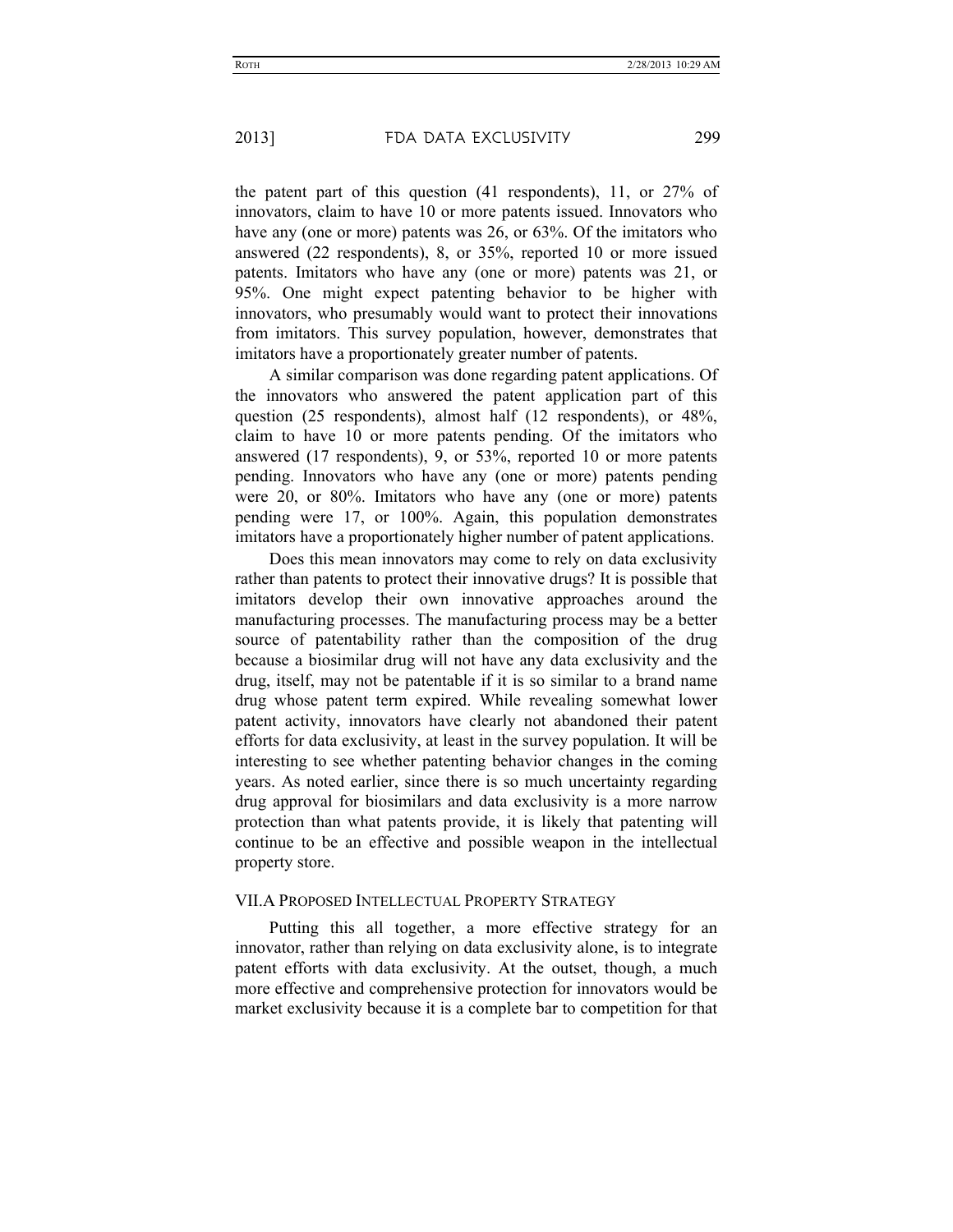drug regardless of patents. But because market exclusivity for biosimilars is only available under very limited circumstances, and, more importantly, market exclusivity has not entered the discussions of legislators, industry professionals, or commentators, it is highly unrealistic to suggest it at this juncture. A more practical approach is recommended here.

Clearly one has a choice whether to patent, but no choice with regard to data exclusivity. If one is an innovator, data exclusivity comes along with drug approval and one cannot choose *not* to seek drug approval.

Considering how narrow data exclusivity is—protecting only the innovator's data on a particular drug for a specific treatment—it seems illogical that one would completely forgo many of the features of patents that are absent with data exclusivity. The ability to use litigation as a tool, defensive strategies—such as counterclaiming and lodging prior art—to prevent competitors from getting patents issued, using patents as bargaining chips in negotiations, and bullying and blocking strategies are all useful characteristics of the patent system that can be deployed in various strategies. A more effective strategy is to deploy patent efforts to target areas not covered by data exclusivity.

With the average clinical trial period being  $8.5$  years,<sup>239</sup> data exclusivity is not available during early stages when critical patenting decisions need to be made—that is, within a one-year time frame one has to decide whether to patent.<sup>240</sup> The cost of drug development is already so high in comparison to patenting. Nonetheless, companies should consider dedicating some early funds to patent efforts, even for startups with limited funding.

Moreover, the scope of data exclusivity is predictable, thus a strategy can be deployed to dovetail these protections for maximum coverage and efficiency. Knowing a particular drug will be protected for a specific treatment for 12 years, an innovator might focus its patent efforts to cover other areas instead of covering the same subject matter, thereby utilizing resources more efficiently. For example, if the drug license protects the primary invention, one might shift patent efforts to blocking strategies—targeting other drugs, related indications, or alternate delivery methods—rather than the primary invention.

Patent claim drafting strategies may also have to shift as the

 <sup>239.</sup> Dickson & Gagnon, *supra* note 61, at 418 fig.1.

 <sup>240.</sup> *See* 35 U.S.C. § 102(b) (2011) (imposing a one year statutory bar under certain conditions).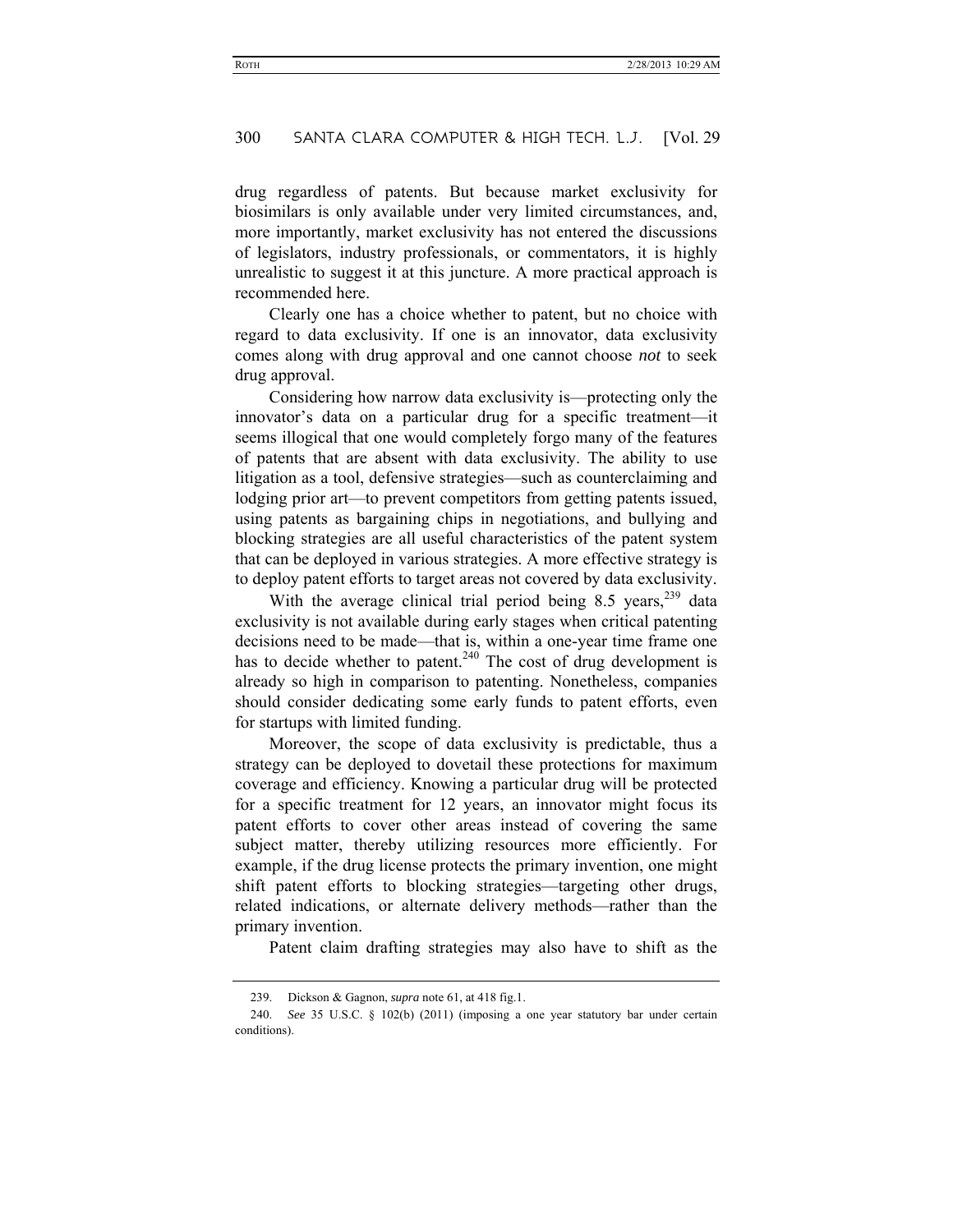biosimilars market develops. For example, the more deviation from the reference product the FDA allows, the broader the claim scope an innovator might need. $241$  Similarly, one might have to consider whether a "highly similar" product literally infringes a claim or if an "insubstantially different" biosimilar infringes under the doctrine of equivalents. $242$ 

One might also coordinate patent terms with the period of data exclusivity to maximize coverage. Perhaps one might push through patent prosecution to try to get a patent issued quicker to thwart early competition, before data exclusivity begins, or delay the patent prosecution process so as to have patent coverage after the data exclusivity period lapses.

Furthermore, while regulatory impracticality may impede biosimilar development at the moment, it is likely to ebb as the regulatory environment evolves. Thus an innovator may then strategically devote extra patent efforts to target those pathways that start opening up for biosimilar competitors in order to block their progress.

These are just a couple of ways data exclusivity and patenting efforts can be united to provide more robust protection. The survey results demonstrate, at least anecdotally, that most innovators are likely not going to abandon patenting efforts in light of FDA data exclusivity. In fact, if the data exclusivity period gets reduced—as is already being contemplated in legislation—biotech companies might realize they made a mistake by forgoing patent protection and end up with areas of exposure they might otherwise have had protected. Again, these protections are likely best deployed together. In so doing, one might need fewer patents. Survey respondents indicated a decent amount of patenting activity. Perhaps they could reduce their patent efforts by a third or even half if coordinated with data exclusivity.

What about the imitator? Imitators also have patent implications to consider. When a biosimilar is put through testing in order to demonstrate biosimilarity to the FDA, if the FDA determines differences in functional characteristics from the reference product, it might suggest innovative features in the biosimilar that might be patent worthy. The more similar a candidate is, the more likely it will receive accelerated approval, but the less similar it is, the more likely

 <sup>241.</sup> Hadad et al., *supra* note 111 (remarks of Erika Lietzan, Partner at Covington & Burling LLP in Washington, D.C.).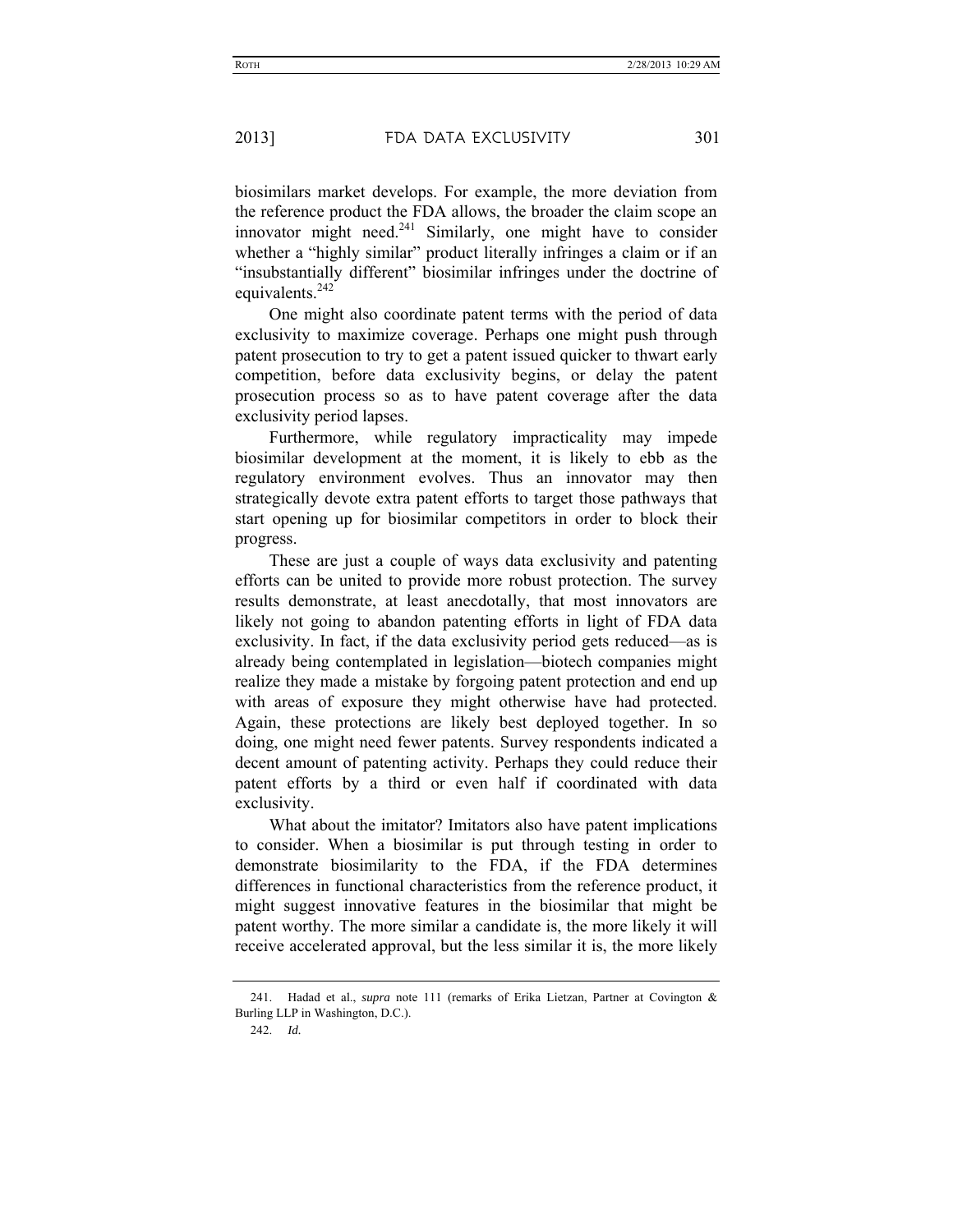it may have more patentable elements.

Nonetheless, the landscape has still not matured sufficiently to facilitate the much hoped-for biosimilars market. Science will eventually evolve to provide better tools for demonstrating biosimilarity, but perhaps the law does not have to wait that long. One of the characteristics of regulatory impracticality is that the FDA is required to keep the innovator's data proprietary and confidential. While the FDA knows the data and may extrapolate from it with regard to the reference product, the imitator never sees this data.

Regulatory impracticality can be reduced by amending section 351 of the BPCI to facilitate the flow information from the innovator to the imitator, particularly with regard to the manufacturing processes. This would allow the imitator better insight into the structure of the reference product, which would facilitate reaching biosimilarity. While sharing proprietary information in this fashion may shock or offend some audiences, there already exist provisions in other areas of the BPCI that allow for, and in fact require, certain confidential information of the *imitator* to be provided to the *innovator* so that the innovator may assess potential patent infringement.

Immediately following subsection 351(k) of the BPCI, which allows for accelerated approval of biologics, is new subsection 351(*l*) for "Patents," which sets forth procedures for limited access to confidential information of the biosimilar applicant so that the innovator can evaluate patent infringement.<sup>243</sup> The adage, "what's good for the goose is good for the gander" seems appropriate here. If the imitator must disclose limited confidential information for patent infringement purposes, why should it not be entitled to limited access to the innovator's manufacturing data? True, some of the manufacturing processes may be trade secrets, but if the legislators already found a way to strike a balance in diplomatically handling confidential information from imitator to innovator, it does not seem such a far cry that the legislators could fashion a mechanism to handle sensitive disclosures from innovator to imitator. After all, the purpose of the BPCI is to foster a biosimilars market.

The recommendation here is simply to put some teeth into that policy. Regulatory impracticality may have arisen unintentionally, but let us intentionally resolve it. The recommendation here is not so bold. Risking some trade secret exposure serves the greater good, and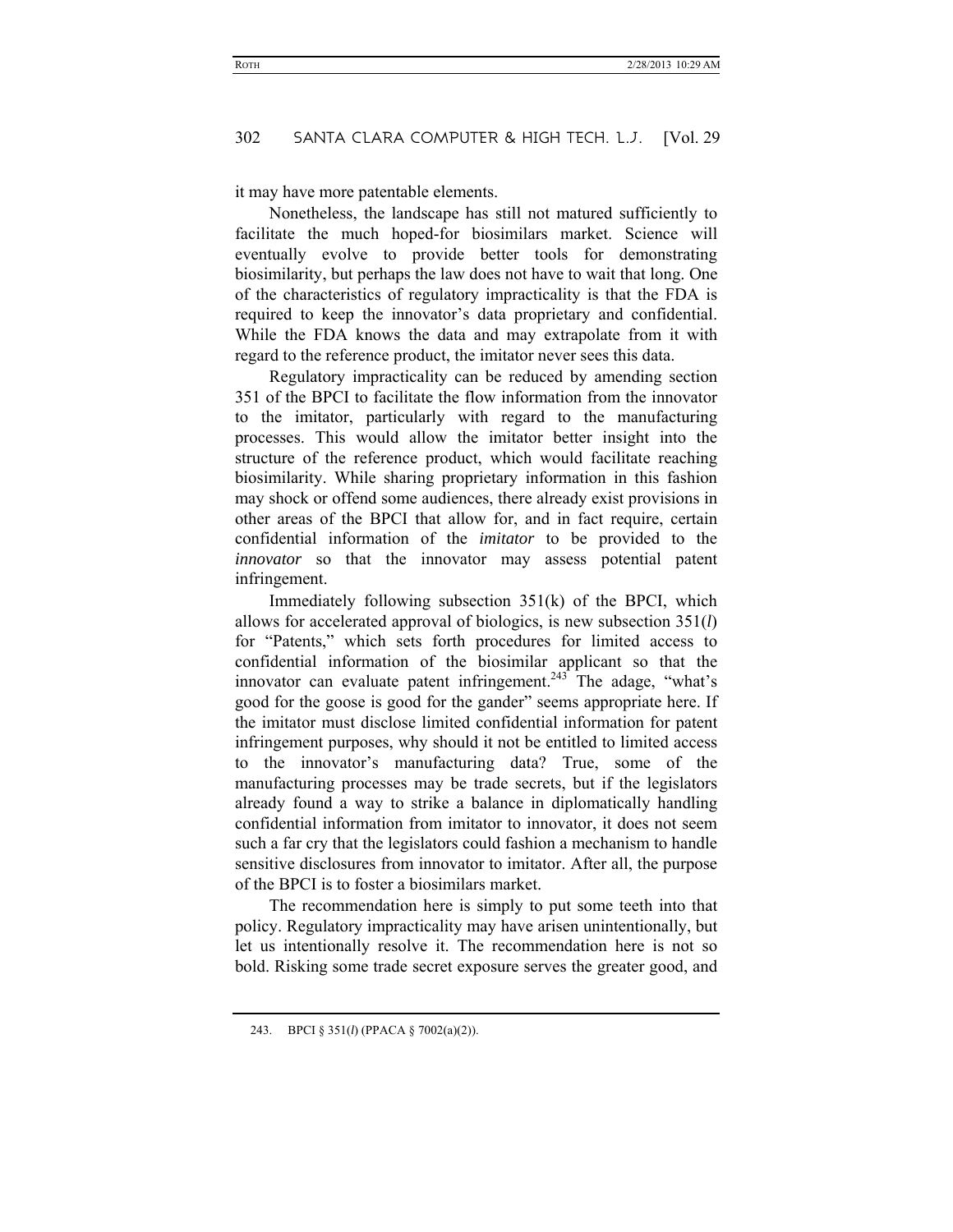what is proposed here is essentially a *quid pro quo*: innovator and imitator each receive some limited access. Subsection 351(*l*) limits not only what can be viewed, but who sees it and how it can be used. Similar limitations can be implemented in the recommendation made here so that the value of an innovator's trade secrets is preserved, and downstream use or abuse by the imitator is curtailed, in the course of facilitating the policy of fostering biosimilar development.

Forsaking limited rights is not foreign to the intellectual property world. For example, patent law policy contains provisions that require compulsory licensing, which essentially force a patent holder to forsake some patent rights (such as typical rights to exclude and *not* license the patent). Compulsory licensing forces a patent holder to allow another party to practice the patent in order to serve the greater good of society, which will enjoy the benefit of the invention. The patent holder gets a royalty in exchange for the compulsory license. Similarly, if the BPCI were to be amended such that imitators have limited access to data needed to aid biosimilar development, surely legislators can create an exchange that balances the interests of innovators, biosimilar developers and society.<sup>244</sup>

Perhaps in exchange for sharing sensitive and valuable proprietary information, innovators can have a longer period of data exclusivity, or broader protection, more akin to market exclusivity, or even a financial return analogous to a compulsory license. A royalty in this fashion would make sense in that the imitator would be enjoying a commercial benefit by having access to the innovator's data for the purpose of accelerated approval. After all, if the innovator's data is helping the imitator get to market quicker, the innovator ought to enjoy some of the commercial success, and thus a royalty might be an appropriate solution.

#### VIII.CONCLUSION

This article explored the current and evolving landscapes of FDA data exclusivity and the U.S. patent system. Comparing FDA data exclusivity with patent protection is like comparing apples with oranges. Both are indisputably forms of intellectual property that protect against competition in the pharma and biotech industries, but the characteristics of these protections are very different. In comparing these two protections and considering discussions from

 <sup>244.</sup> There are strong arguments the other way—that there should be no disclosure of data. Access to data is obviously a highly contentious issue. Further discussion in this area is beyond the scope of this article.